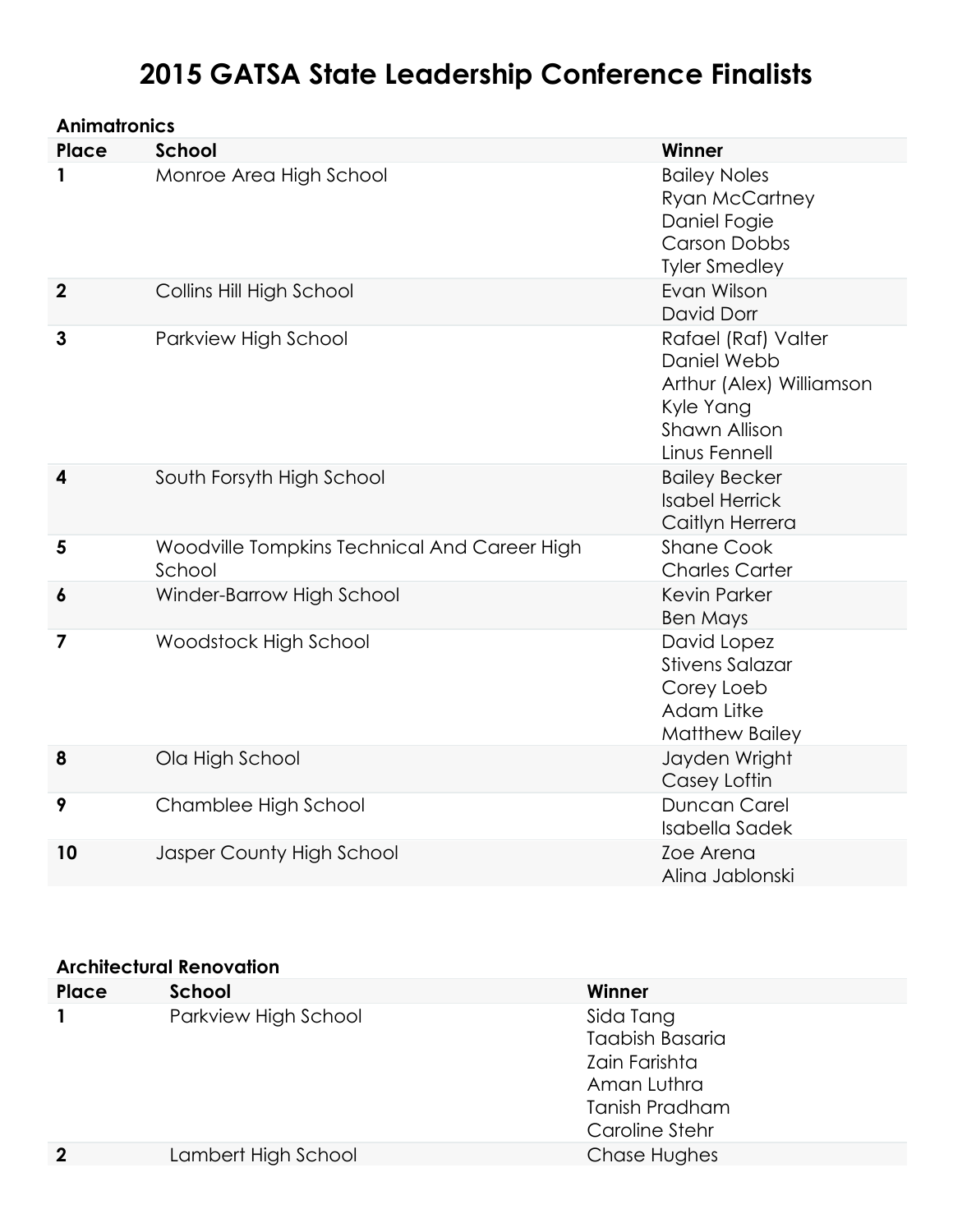| 3                | Loganville High School                      | Julia DiGiacomo<br><b>David Parsons</b>                                          |
|------------------|---------------------------------------------|----------------------------------------------------------------------------------|
| 4                | South Forsyth High School                   | Natalie Mueller<br><b>Belen Heybrock</b><br>Matthew Ray                          |
| 5                | Johns Creek High School                     | <b>Alex Resnick</b><br><b>Hayden Dessommes</b><br>Josh Viszlai                   |
| $\boldsymbol{6}$ | <b>Trion High School</b>                    | Suleyma Perez<br><b>Marisol Mendez</b><br>Hannah Trapp                           |
| 7                | Monroe Area High School                     | <b>Ryan McCartney</b><br>Daniel Fogie                                            |
| 8                | Gilmer High School                          | Andrew Romanic<br>Cody Rutledge                                                  |
| 9                | <b>Tucker High School</b>                   | Danielle Odom<br><b>Brittney Carter</b><br>Jennifer Sorto<br>Alexis Haynes       |
| 10               | North Forsyth High School                   | Zack Garrigan                                                                    |
|                  | <b>Biotechnology Design</b>                 |                                                                                  |
| Place            | <b>School</b>                               | Winner                                                                           |
|                  | Lambert High School                         | Thu-Truc Vu Pham                                                                 |
|                  |                                             | Do Park<br>Swapnil Lad                                                           |
| $\boldsymbol{2}$ | Chamblee High School                        | Sharadindu Biswas<br>David Duy Nguyen                                            |
| 3                | Gwinnett School Of Math & Science           | Yun Jeon<br>Sabarish Sainathan<br>Yoonji Eum<br><b>Katharine Harris</b>          |
| 4                | Woodstock High School                       | <b>Parth Patel</b><br><b>Greg Carroll</b><br>Paula Ruiz<br>Mickhala Delgado      |
| 5                | South Forsyth High School                   | Callaway Mckenzie<br>Chau Tiffany<br>Amanda Bock<br>Pavani Gadde                 |
| $\boldsymbol{6}$ | Monroe Area High School                     | <b>Shannon Freeland</b><br>Ashlynne Matta<br><b>Tori Mitchell</b>                |
| 7                | Savannah Arts Academy<br>Gilmer High School | <b>Brianna Brunson</b><br>Caroline Knuche<br>Cierra Smith<br><b>Blake Noblit</b> |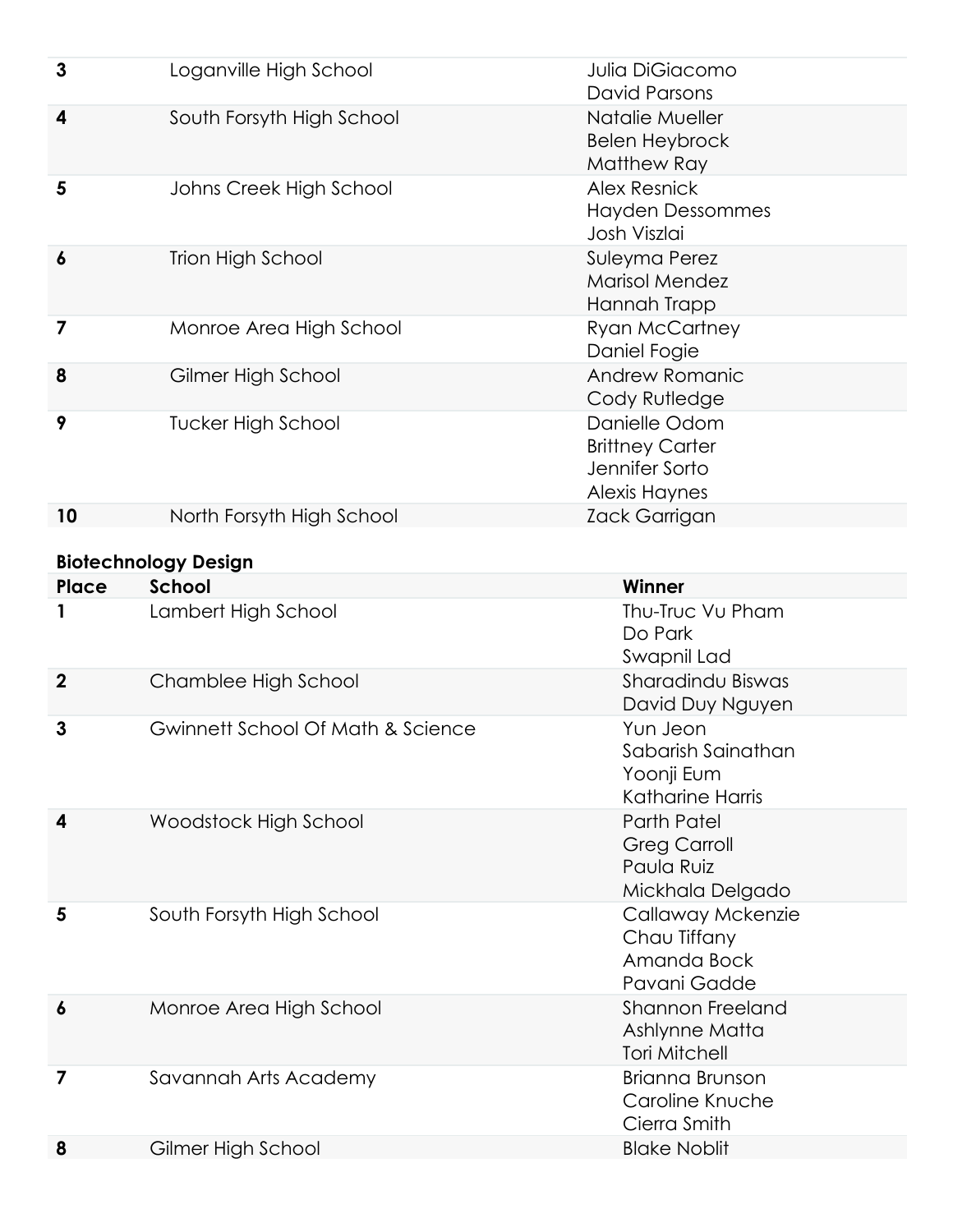|             |                          | Kelsie Nolan                                                                                                  |
|-------------|--------------------------|---------------------------------------------------------------------------------------------------------------|
| 9           | Irwin County High School | Devan Peters<br>Coleman Fletcher                                                                              |
| 10          | Parkview High School     | Tanish Pradham<br>Slisha Shrestha<br>Jordan Rice<br>Gokul Venkatesababa<br>Aihui (Alyssa) Guo<br>Cade Shorter |
| Career Prep |                          |                                                                                                               |

| <b>UUILLITTU</b> |                                    |                           |
|------------------|------------------------------------|---------------------------|
| Place            | School                             | Winner                    |
|                  | Lowndes Middle                     | <b>Grayson Peek</b>       |
| $\mathbf{2}$     | Franklin County Middle School      | <b>Bern Leroy Bennett</b> |
| 3                | Rothschild Leadership Academy      | Elijah Wilson             |
| $\boldsymbol{4}$ | <b>Brooks County Middle School</b> | <b>Breanna Tinney</b>     |
| 5                | Freedom Middle School              | Demecia Harmon            |
| $\boldsymbol{6}$ | Morgan County Middle School        | Emma Joiner               |
| 7                | Hahira Middle School               | George Crawford           |
| 8                | Coffee County Middle School        | Cheyanne Stone            |
| 9                | Memorial Middle School             | Malcolm Lowe              |
| 10               | <b>Buford Middle School</b>        | Payton Shells             |
|                  |                                    |                           |

# **Career Preparation**

| Place            | School                                       | Winner                 |
|------------------|----------------------------------------------|------------------------|
|                  | Savannah Arts Academy                        | Cierra Smith           |
| $\mathbf 2$      | South Forsyth High School                    | Caitlyn Herrera        |
| 3                | Union County High School                     | Rachel Todd            |
| $\boldsymbol{4}$ | Hart County High School                      | <b>Tillman Kinley</b>  |
| 5                | <b>Gwinnett School Of Math &amp; Science</b> | Xiaowei Wang           |
| $\boldsymbol{6}$ | Morrow High School                           | Twumasi Pennoh         |
|                  | Jonesboro High School                        | Tiffany Long           |
| 8                | Winder-Barrow High School                    | <b>Taylor Gray</b>     |
| 9                | Westlake High School                         | Jemari Johnson         |
| 10               | Columbia High School                         | <b>TATIONNA ALMOND</b> |

### **Challenging Technology Issues**

| Place       | School                        | Winner                                      |
|-------------|-------------------------------|---------------------------------------------|
|             | Chattanooga Valley Middle     | <b>Riley McBee</b><br>Sarah Williams        |
| $\mathbf 2$ | Marietta Middle School        | Domicia Baker<br>Michelle Kariuki           |
| 3           | Franklin County Middle School | Andrew Cothran<br><b>Bern Leroy Bennett</b> |
| 4           | Irwin County Middle School    | Peyton Martin<br><b>Dylan Hulsey</b>        |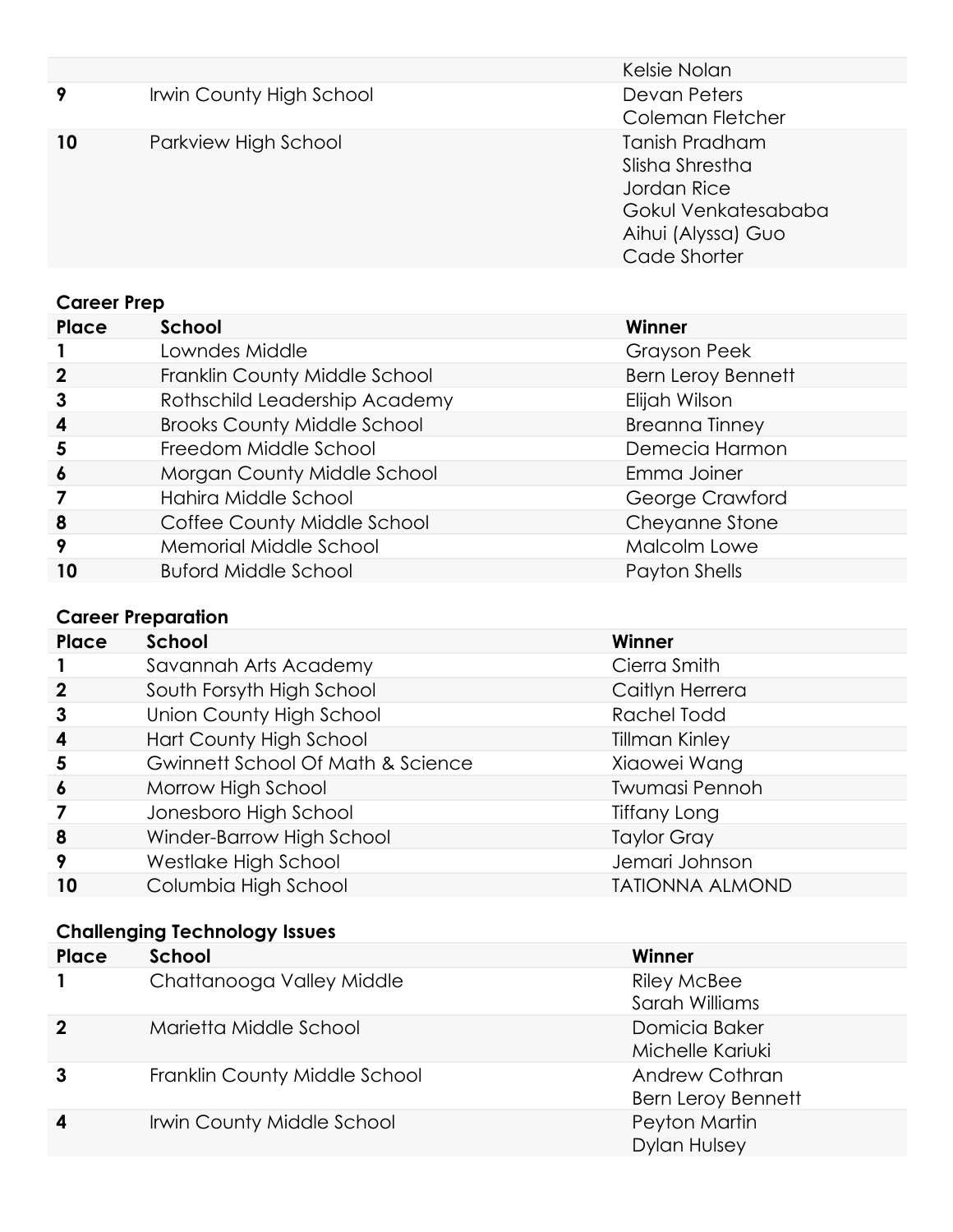| 5                | Henderson Middle School            | Kristina Martinez<br><b>Riley Goniwicha</b> |
|------------------|------------------------------------|---------------------------------------------|
| $\boldsymbol{6}$ | Morgan County Middle School        | Chandler Wright<br><b>Riley Elwood</b>      |
|                  | Hart County Middle School          | Marcella Foster<br>Makenzie Alexander       |
| 8                | Hahira Middle School               | Claire Kolisz<br><b>Shelby Beattie</b>      |
| 9                | Harris County Carver Middle School | Cayden Sturges<br>Ragnar Lind               |
| 10               | Lowndes Middle                     | Alana Paulo<br><b>Taylor Oathout</b>        |

#### **Chapter Team - HS**

| Place            | School                             | Winner                                                                                                                                  |
|------------------|------------------------------------|-----------------------------------------------------------------------------------------------------------------------------------------|
| 1                | <b>Crawford County High School</b> | <b>Blaire Meldrum</b><br><b>Zack Woods</b><br><b>Alexis Montgomery</b><br>Chelsea Forrester<br><b>Jared Chancellor</b><br>Renee Schmitz |
| $\boldsymbol{2}$ | South Forsyth High School          | Arkanum Gabriel<br>Eric Strozensky<br>Callaway Mckenzie<br><b>Quinn Middleton</b><br>Chau Tiffany<br>Parish Will                        |
| 3                | Lowndes High School                | John Crawford<br><b>Ben Martin</b><br><b>Reid Lindsey</b><br>Ethan Wetherington<br><b>Trevor Terry</b><br>Jalen Weise                   |
| 4                | Hart County High School            | <b>Tillman Kinley</b><br>Allie Day<br>Hannah Hill<br>Jq Craft<br>Juan Sanchez<br>Netanya Hill                                           |
| 5                | Savannah Arts Academy              | A.C. Williams<br>Kenlaysia Brown<br><b>Grace Song</b><br><b>Brianna Brunson</b><br>Amanda Zhang<br>Sabrina Ang                          |
| 6                | Pickens High School                | Anne Brown-Goolsby<br>Caitlin Dillon<br>Chris Dipuma                                                                                    |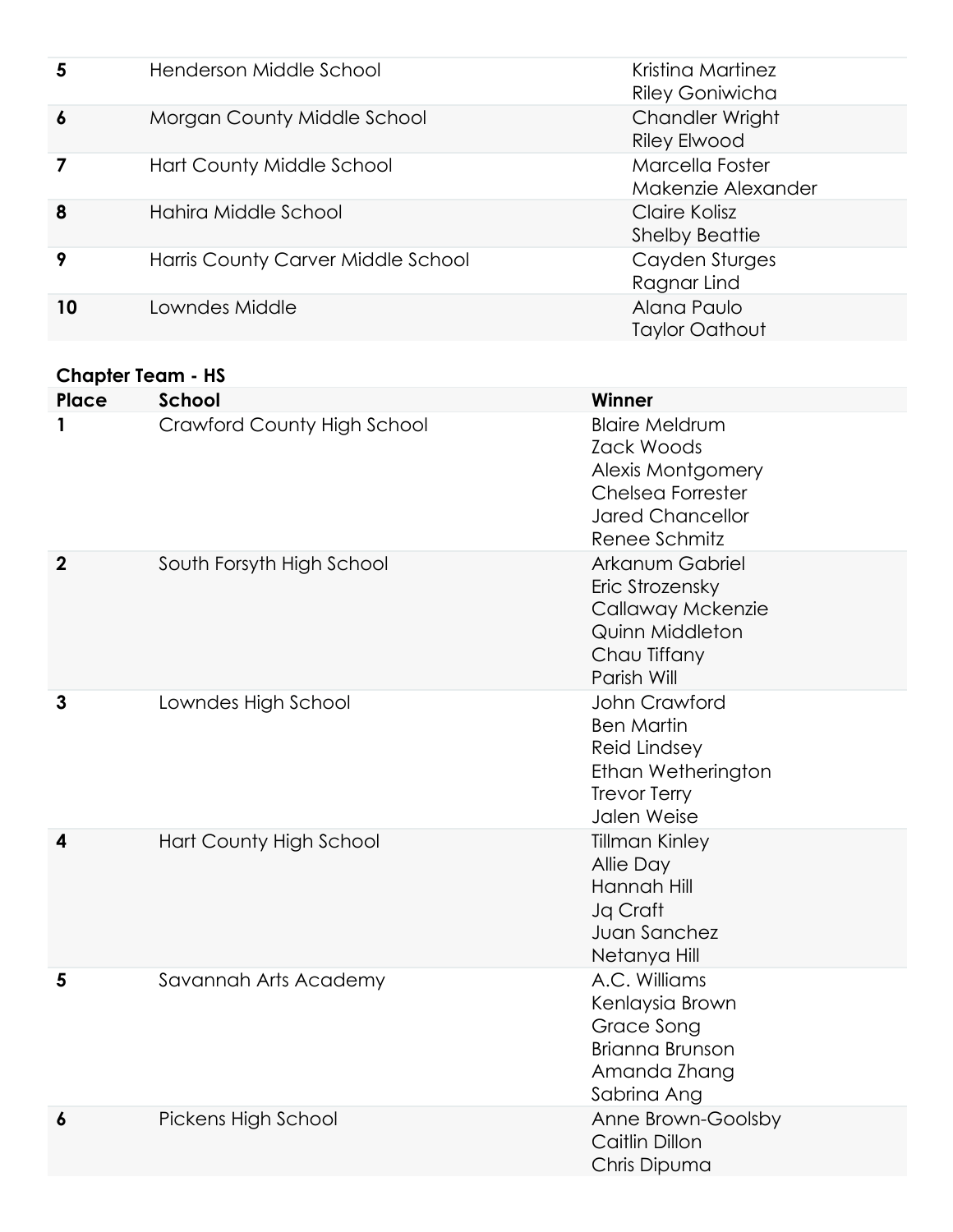|                                  |                                    | Courtney Robertson<br>Daniel Eidson<br><b>Maverick Pierce</b>                                                                |
|----------------------------------|------------------------------------|------------------------------------------------------------------------------------------------------------------------------|
| 7                                | Franklin County High School        | William Hearn<br><b>Jared Cobb</b><br>Jade Wester<br>Abby LeCroy<br>Hannah David<br>Anna Tatum                               |
| 8                                | <b>Tucker High School</b>          | Stephany Monzon<br>Samantha Deptula<br>Lauren Williams<br>Danielle Odom<br><b>Brittney Carter</b><br><b>Alexis Haynes</b>    |
| 9                                | Parkview High School               | Elise (Joy) Tan<br>Zain Farishta<br>Asimm Hirani<br>Shriji Suhagia<br>Zain Charaniya<br>Cade Shorter                         |
| 10                               | Dunwoody Hs                        | Dana Fong<br>Alex Agustin<br>Wilson Pu<br>Tejas Sardar<br>Liam Eastham<br><b>Archish Chaturvedi</b>                          |
|                                  |                                    |                                                                                                                              |
| <b>Chapter Team -MS</b><br>Place | <b>School</b>                      | Winner                                                                                                                       |
|                                  | Franklin County Middle School      | <b>Kennedy Williams</b><br><b>Chandler Moorhead</b><br>Grayson Cobb<br>Grace Harbin<br>Sarah Justice<br><b>Claire Fowler</b> |
| $\mathbf 2$                      | Harris County Carver Middle School | Alex Komendantov<br>Alex Rakocy<br><b>Eden Massey</b><br>Matthew Chapman<br>Robert Bayer<br>Sean Myers                       |
| 3                                | Rothschild Leadership Academy      | Parish Farley<br>Keilani Burkley<br>Eamarol Arrington<br>Janessa Thompson<br><b>Eonichelle Davidson</b><br>Anniya Holmes     |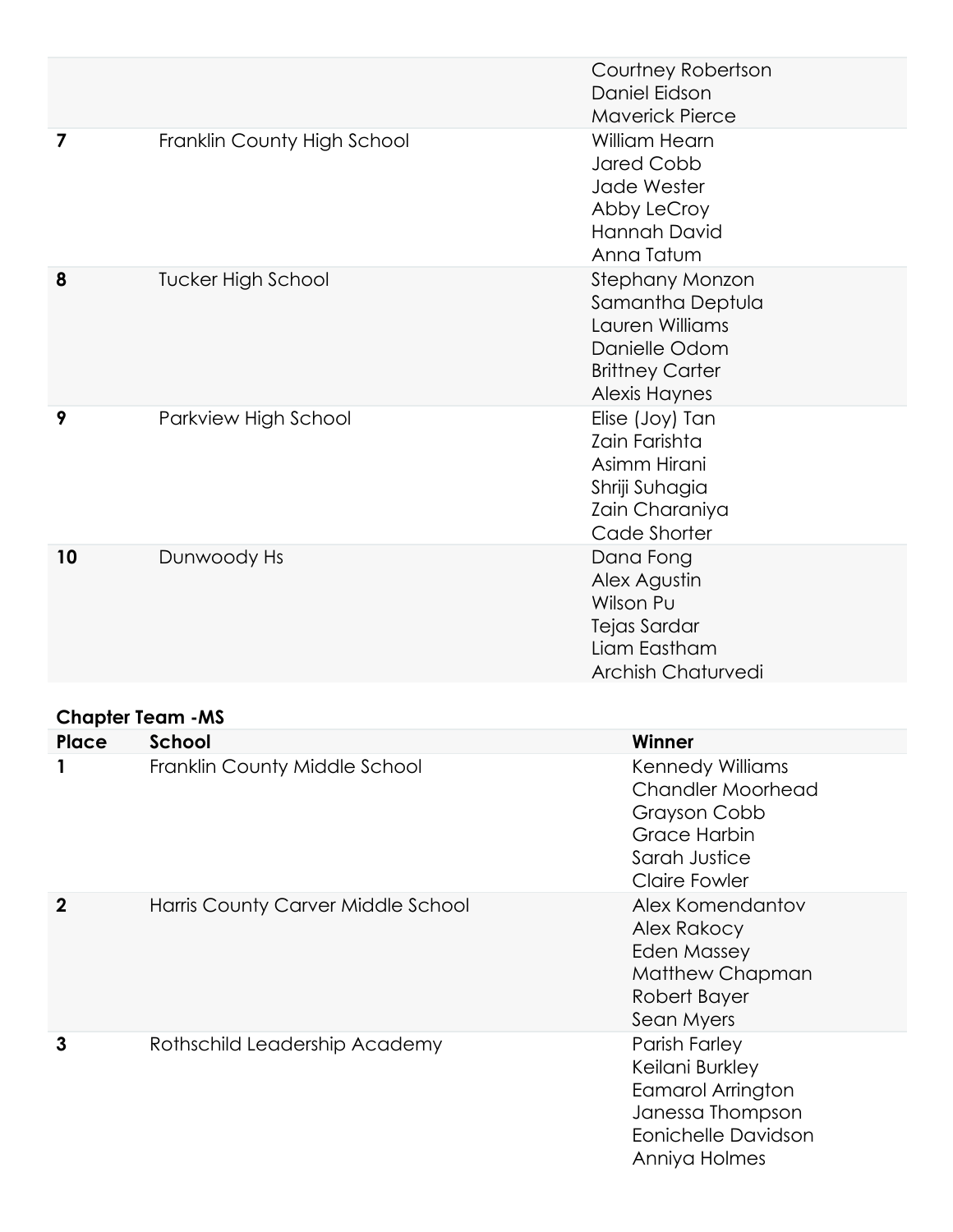| 4 | Pine Grove Middle School  | <b>Spencer Vopal</b><br>Nick Neisent<br>Natalia Williams<br>Nevada Bird<br>Andrew Careaga<br>Jonathan Copeland             |
|---|---------------------------|----------------------------------------------------------------------------------------------------------------------------|
| 5 | Lowndes Middle            | <b>Matthew Deese</b><br>Shelby Nix<br>Hunter Morey<br><b>Haley Henderson</b><br><b>Bre Robinson</b><br><b>Andrew Clark</b> |
| 6 | East Coweta Middle School | Will Futral<br>Megan Nelson<br>Lindsey Courtright<br><b>Landon Hicks</b><br>Chloe Moss<br>Sabrina Baxter                   |

# **Communication Challenge**

| Place            | School                             | Winner               |
|------------------|------------------------------------|----------------------|
|                  | Chattanooga Valley Middle          | Sarah Williams       |
| $\mathbf 2$      | Harris County Carver Middle School | Greysen Strumpler    |
| 3                | Morgan County Middle School        | Kaitlyn Sims         |
| $\boldsymbol{4}$ | East Coweta Middle School          | Caroline Schell      |
| 5                | Hahira Middle School               | George Crawford      |
| $\boldsymbol{6}$ | Pine Grove Middle School           | Derek Hines          |
|                  | <b>Buford Middle School</b>        | Payton Shells        |
| 8                | Freedom Middle School              | Ayomide Olayiwola    |
| 9                | Hart County Middle School          | Ryan Hudders         |
| 10               | Franklin County Middle School      | <b>Breanna Coile</b> |

# **Community Service Video**

| Place       | <b>School</b>                   | Winner                                                                                                                                                                           |
|-------------|---------------------------------|----------------------------------------------------------------------------------------------------------------------------------------------------------------------------------|
|             | Peachtree Charter Middle School | Li Michelle<br>Stephen Alayli<br><b>Benjamen Spells</b>                                                                                                                          |
| $\mathbf 2$ | Chattanooga Valley Middle       | <b>Wade Miles</b><br>Sarah Williams<br><b>Riley McBee</b><br>Reece Genter<br>Kate Hixon<br>Jinwoo Park<br>John Klein<br><b>Caleb Gunther</b><br>Isabel Dickson<br>Dyanna Bateman |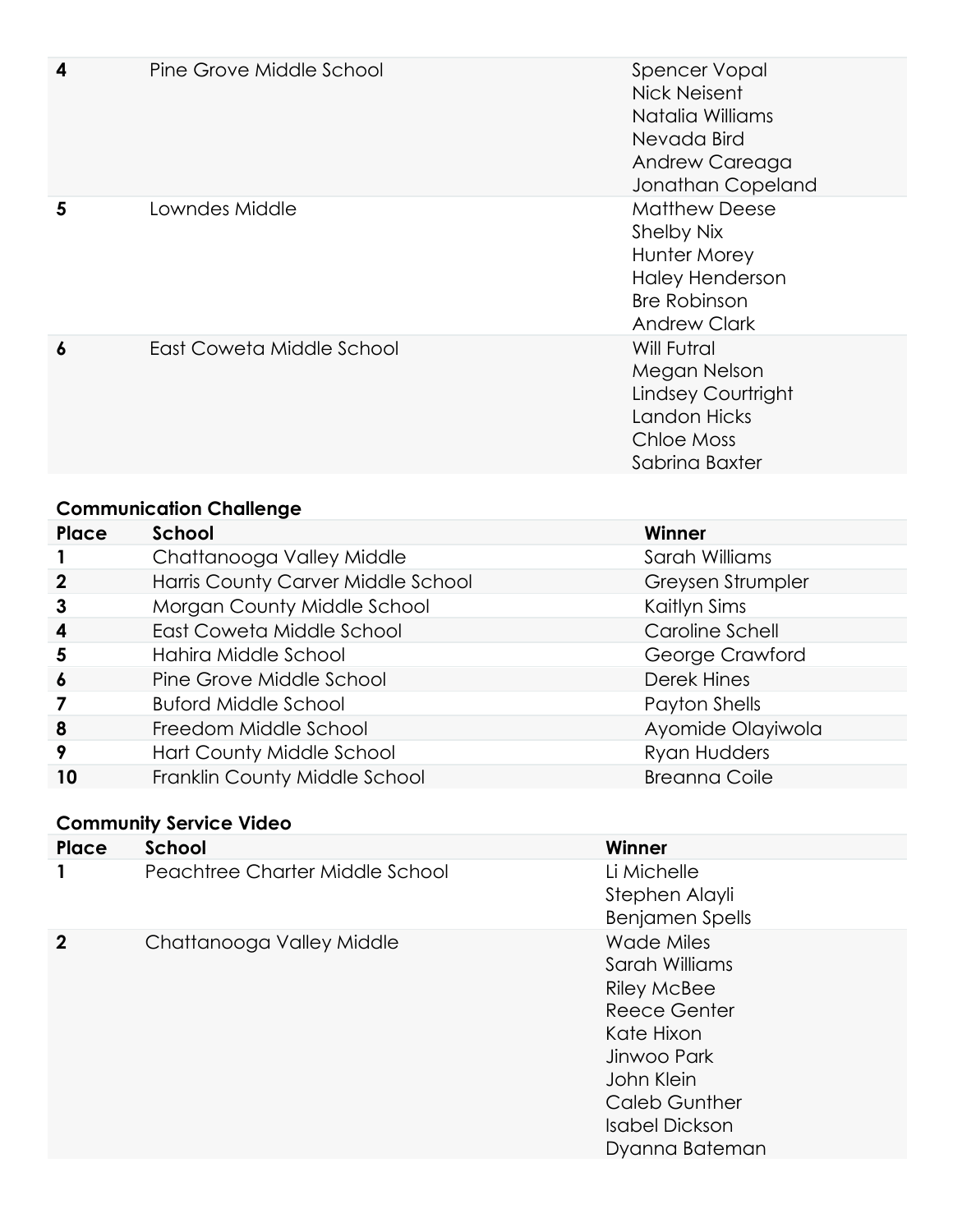| 3                       | Hahira Middle School               | <b>Christopher Bellflowers</b><br>Haylee Anderson<br>Claire Kolisz                                                                                                              |
|-------------------------|------------------------------------|---------------------------------------------------------------------------------------------------------------------------------------------------------------------------------|
| 4                       | Hart County Middle School          | Kaimon Rucker<br><b>Kensley Hicks</b><br><b>Savannah Gaines</b><br>John Gordy<br>Lauren Robinson<br>Olivia Berry                                                                |
| 5                       | Morgan County Middle School        | Emma Joiner<br>Kaitlyn Sims<br><b>Isabella Elwood</b>                                                                                                                           |
| $\boldsymbol{6}$        | East Coweta Middle School          | Kirstin Godfrey<br><b>Caroline Schell</b><br>Chloe Moss                                                                                                                         |
| $\overline{\mathbf{z}}$ | Franklin County Middle School      | Kennedy Williams<br>Sarah Justice<br>Alyssa Yacobacci<br><b>Breanna Coile</b><br>Morgan Roach<br><b>Lillian Davis</b><br>Chloe Alexander<br><b>Grace Harbin</b><br>Abby Bennett |
| 8                       | Harris County Carver Middle School | Savannah Dunn<br><b>Catherine Grizzard</b><br>Greysen Strumpler<br>Ayesha Patel                                                                                                 |

#### **Computer Aided Design 2D Architecture**

|                | Place School                                                         | Winner                        |
|----------------|----------------------------------------------------------------------|-------------------------------|
|                | Pickens High School                                                  | Auston<br>Davenport           |
| $\overline{2}$ | Chamblee High School                                                 | Darius Jack                   |
| 3              | Alonzo A Crim Open Campus High School 21st Century Learning<br>Cente | <b>QuinPatrick</b><br>Frazier |
| 4              | Johns Creek High School                                              | <b>Alex Resnick</b>           |
| 5              | Marietta High School                                                 | Luis Briseno                  |
| 6              | Peachtree Ridge High School                                          | Abraham Lee                   |
|                | Gwinnett School Of Math & Science                                    | Arthima Chaisiri              |
| 8              | Parkview High School                                                 | Sida Tang                     |
| 9              | A.R.Johnson Health Science And Engineering Magnet School             | Ashton Johnson                |
| 10             | Woodville Tompkins Technical And Career High School                  | Kate Polyakova                |

#### **Computer Aided Design 3D Engineering**

| <b>Place School</b>  |  | Winner       |
|----------------------|--|--------------|
| Parkview High School |  | Asimm Hirani |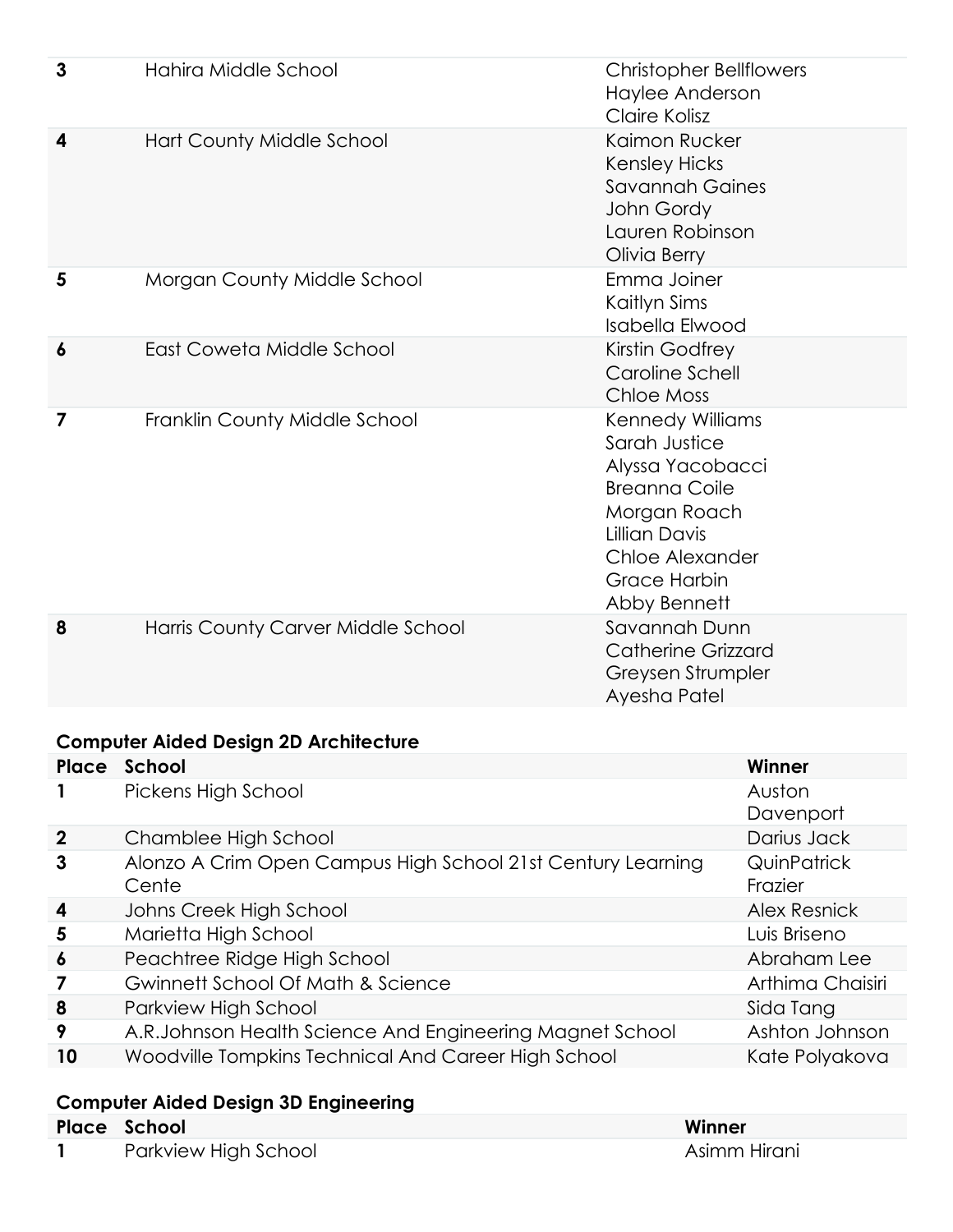| $\mathbf{2}$     | Lakeside High School - 30809                        | Alex Bondar            |
|------------------|-----------------------------------------------------|------------------------|
| 3                | Johns Creek High School                             | Jonathan Williamson    |
| $\boldsymbol{4}$ | Forsyth Central High School                         | <b>Bradley Shuford</b> |
| 5                | Woodville Tompkins Technical And Career High School | LaTerrion Wilcox       |
| $\boldsymbol{6}$ | Grayson High School                                 | Adam Nguyen            |
| 7                | Dunwoody Hs                                         | Tejas Sardar           |
| 8                | Lambert High School                                 | Joel Joseprabu         |
| 9                | Mill Creek High School                              | Matthew (Matt) Moore   |
| 10               | Ware County High School                             | <b>Mallory Helms</b>   |

# **Computer Numerical Control (CNC) Production**

| Place       | <b>School</b>                     | Winner                                          |
|-------------|-----------------------------------|-------------------------------------------------|
|             | Monroe Area High School           | <b>Taylor Walls</b><br><b>William Furlow</b>    |
| $\mathbf 2$ | South Forsyth High School         | <b>Isabel Herrick</b><br><b>Grant Champagne</b> |
| 3           | Chamblee High School              | David Duy Nguyen<br><b>Charles Candon</b>       |
| 4           | Parkview High School              | Ahadu Solomon<br>Asimm Hirani                   |
| 5           | Gwinnett School Of Math & Science | James Hauth<br>John Yeo                         |
| 6           | Mill Creek High School            | Pulkit Gupta<br>Matthew (Matt) Moore            |
|             | Newton College And Career Academy | <b>Daniel Phillips</b><br>Rod Boley             |

# **Construction Challenge**

| Place       | School                        | Winner                                                                                                                                                          |
|-------------|-------------------------------|-----------------------------------------------------------------------------------------------------------------------------------------------------------------|
|             | Hahira Middle School          | Brayden Whidden<br>Maddox Whidden<br>Connor Chancy                                                                                                              |
| $\mathbf 2$ | Franklin County Middle School | <b>Bern Leroy Bennett</b><br><b>Griffin Ware</b><br>Andrew Holland<br>Connor Mcduffie<br>Grayson Cobb<br>David Brogdon<br><b>Andrew Cothran</b><br>Lucas Parham |
| 3           | Morgan County Middle School   | Ramon Zamudio<br>Keller Zamudio<br>Henry Hofer                                                                                                                  |
| 4           | East Coweta Middle School     | <b>Zack Devlin</b><br>Will Futral<br><b>Blayne Byrom</b><br>Landon Hicks                                                                                        |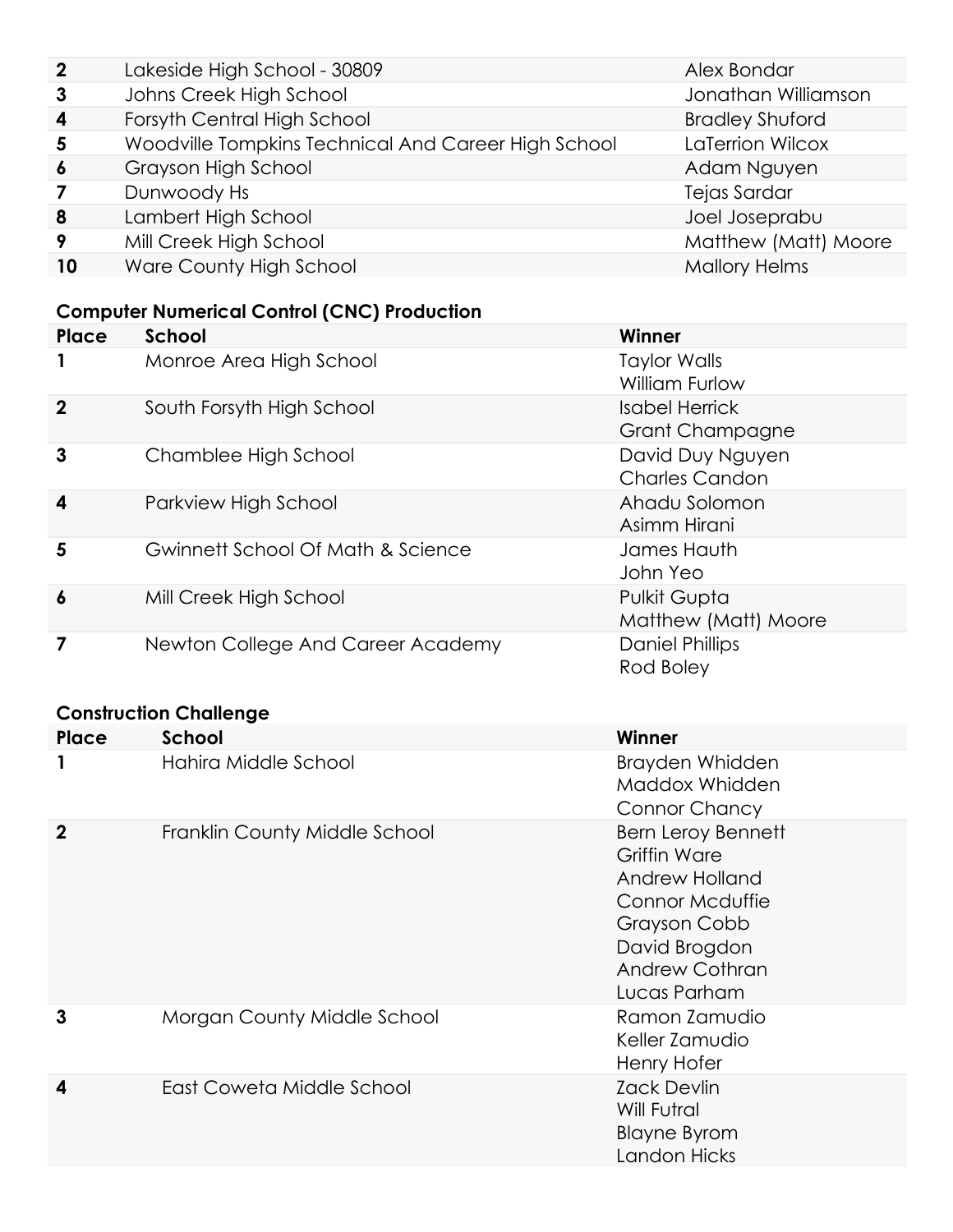| 5 | <b>Buford Middle School</b> | Sean Kirkpatrick<br>Yumin Kim<br>James Morgan<br>Allie Ray |
|---|-----------------------------|------------------------------------------------------------|
| 6 | Irwin County Middle School  | Emma Tuggle                                                |

# **Debating Technological Issues**

| Place            | School                                                   | Winner                            |
|------------------|----------------------------------------------------------|-----------------------------------|
| 1                | South Forsyth High School                                | James Smith<br><b>Trey Tucker</b> |
| $\overline{2}$   | <b>Irwin County High School</b>                          | Luke Keen<br>Will Schalch         |
| 3                | Woodstock High School                                    | Davis Jackson<br>Sergio Tuberquia |
| $\boldsymbol{4}$ | Forsyth Central High School                              | Emily Krulac<br>Jessica Drewke    |
| 5                | Savannah Arts Academy                                    | A.C. Williams<br>Alfredo Small    |
| 6                | Gwinnett School Of Math & Science                        | Yao-Hao Liu<br>Aska Hughes        |
| 7                | A.R.Johnson Health Science And Engineering Magnet School | Fei Li<br>Pete Mace               |
| 8                | Lambert High School                                      | Prem Kurumpanai<br>Sai Kilaru     |
| 9                | Tucker High School                                       | Makenzie Drowns<br>Kaleb Sixto    |
| 10               | Newton College And Career Academy                        | Ralph Brown<br>Shanna Jackson     |

#### **Desktop Publishing**

| Place            | School                      | Winner                |
|------------------|-----------------------------|-----------------------|
|                  | Jonesboro High School       | Tiffany Long          |
| $\mathbf 2$      | Pickens High School         | Anne Brown-Goolsby    |
| $\mathbf{3}$     | Coffee High School          | <b>Tyler Bennett</b>  |
| $\boldsymbol{4}$ | <b>Tucker High School</b>   | Lauren Williams       |
| 5                | Johns Creek High School     | Ji Woo Park           |
| $\boldsymbol{6}$ | Flowery Branch High School  | Jake Smith            |
|                  | Harris County High School   | Hannah Willard        |
| 8                | Lowndes High School         | <b>Taylor Hammett</b> |
| 9                | Franklin County High School | Aleah Hylton          |
| 10               | Monroe Area High School     | Sarah Puha            |

#### **Digital Photography**

| Place | School                          | Winner            |
|-------|---------------------------------|-------------------|
|       | Peachtree Charter Middle School | Mara Kolb         |
|       | Henderson Middle School         | Kristina Martinez |
|       | Monroe County Middle School     | Laurel Sparks     |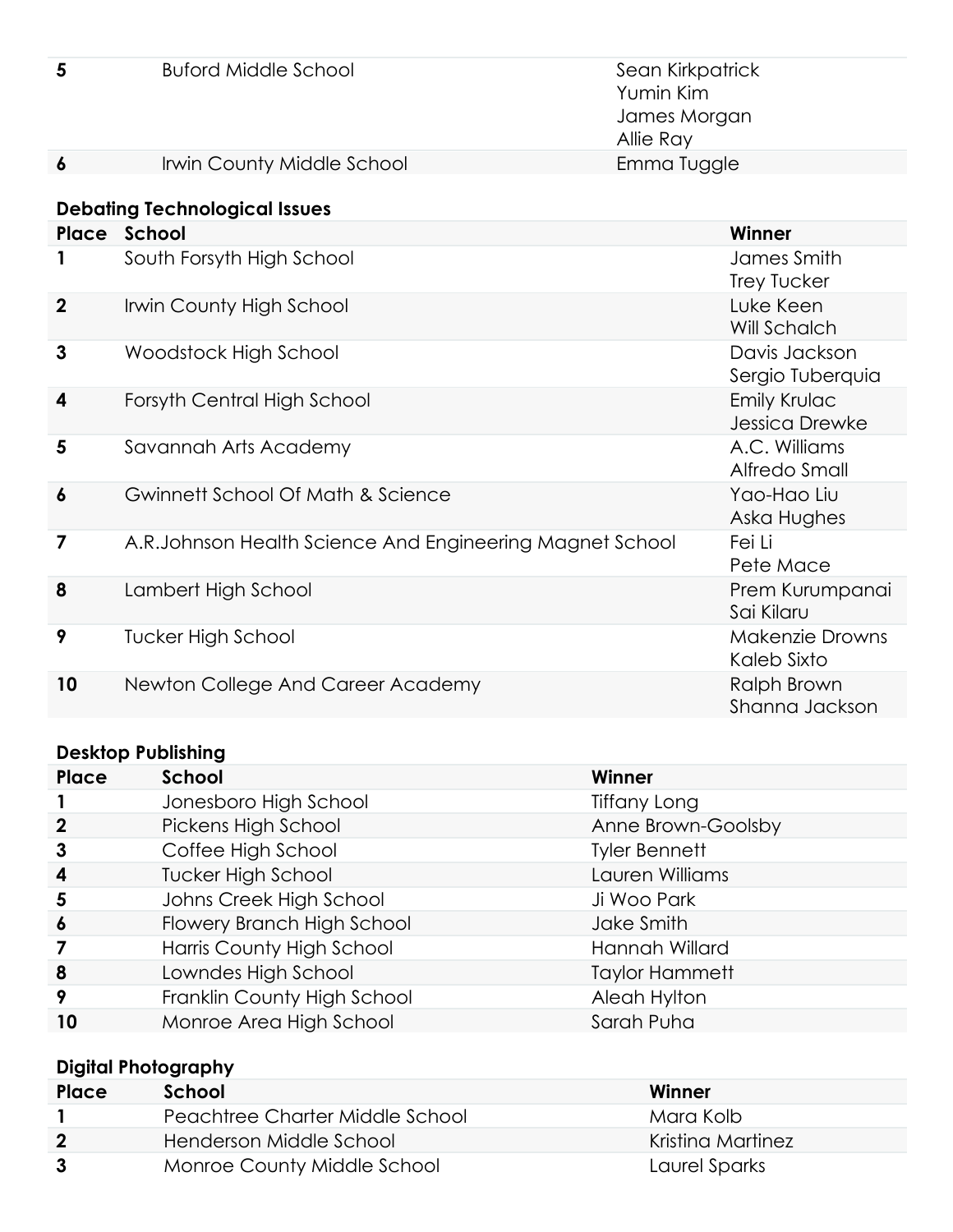| 4                | Armuchee Middle School            | Abby Sharp                                                                                                                                                                     |
|------------------|-----------------------------------|--------------------------------------------------------------------------------------------------------------------------------------------------------------------------------|
| 5                | Mary McLeod Bethune Middle        | Dylan Stanford                                                                                                                                                                 |
| 6                | Chattanooga Valley Middle         | Molly Thomason                                                                                                                                                                 |
| 7                | Franklin County Middle School     | <b>Claire Fowler</b>                                                                                                                                                           |
| 8                | East Coweta Middle School         | Meagan Webb                                                                                                                                                                    |
| 9                | Hart County Middle School         | Marcella Foster                                                                                                                                                                |
| 10               | Hahira Middle School              | Claire Kolisz                                                                                                                                                                  |
|                  | <b>Digital Video Production</b>   |                                                                                                                                                                                |
| Place            | School                            | <b>Winner</b>                                                                                                                                                                  |
|                  | Trion High School                 | Landyn Durham<br><b>Garren Clark</b>                                                                                                                                           |
| $\boldsymbol{2}$ | Swainsboro High School            | William Collum                                                                                                                                                                 |
| 3                | Shiloh High School                | Oisakhose Aghomo                                                                                                                                                               |
| 4                | Eastside High School              | <b>Ben Chism</b><br><b>Connor Hudgins</b><br>Savannah Miller<br><b>Zoe Williams</b>                                                                                            |
| 5                | Gwinnett School Of Math & Science | <b>Tala Sidawi</b><br><b>Daniel Varitek</b><br>Xing Teng<br>Ju Kim<br><b>Brendon Machado</b><br>Roy Kim<br>John Yeo<br>Clarisse Matyczyk<br><b>Shubham Gupte</b><br>Innie Kang |
| 6                | Woodstock High School             | <b>Alec Caslow</b><br>James Relick<br><b>Blake Roberts</b>                                                                                                                     |
| 7                | Monroe Area High School           | <b>Brian Christian</b><br><b>Ryan McCartney</b><br>Daniel Fogie<br>Noah Harden                                                                                                 |
| 8                | Dunwoody Hs                       | Maxwell Tuch<br>Jeremy Teissler<br>Benjamin Goldman                                                                                                                            |
| 9                | <b>Brooks County High School</b>  | April Salas<br>Case Cain<br><b>Reason Walker</b>                                                                                                                               |
| 10               | Parkview High School              | Elise (Joy) Tan<br>Linus Fennell<br>Gayeon Ko<br>Slisha Shrestha<br>Zain Charaniya<br>Julie Wang                                                                               |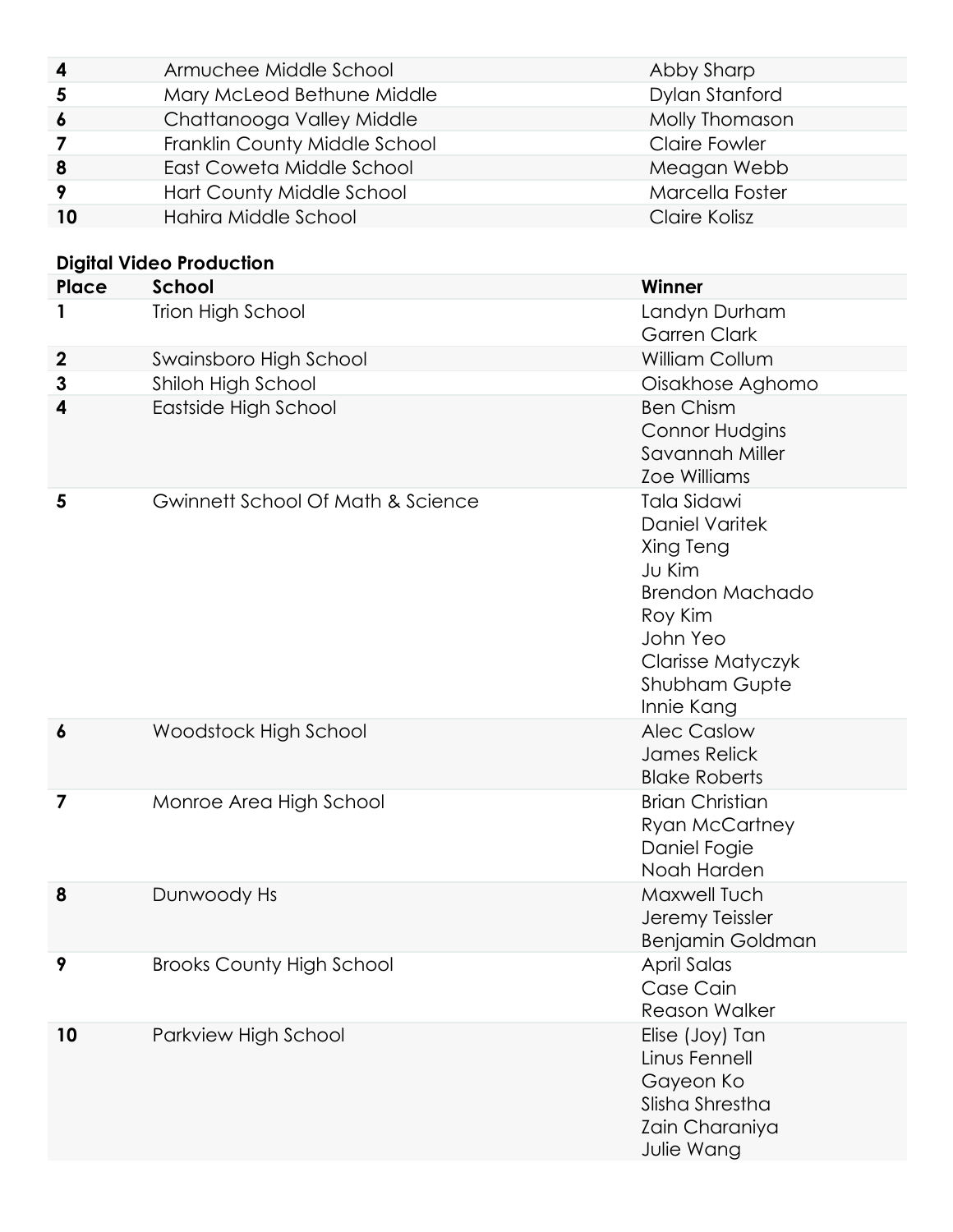| <b>Dragster</b>  |                                    |                   |
|------------------|------------------------------------|-------------------|
| Place            | School                             | Winner            |
|                  | Monroe County Middle School        | Megan Kelly       |
| $\mathbf{2}$     | Hahira Middle School               | Liam Wetherington |
| $\mathbf{3}$     | Hahira Middle School               | Cavan Fulp        |
| 4                | Franklin County Middle School      | Chandler Moorhead |
| 5                | Franklin County Middle School      | David Brogdon     |
| $\boldsymbol{6}$ | Chattanooga Valley Middle          | Jinwoo Park       |
| 7                | Chattanooga Valley Middle          | <b>Wade Miles</b> |
| 8                | Morgan County Middle School        | Will Paschal      |
| 9                | Pine Grove Middle School           | Andrew Careaga    |
| 10               | Harris County Carver Middle School | Michael Knape     |

# **Dragster Design**

| Place            | School                          | Winner                |
|------------------|---------------------------------|-----------------------|
|                  | Lowndes High School             | John Crawford         |
| $\mathbf 2$      | Lowndes High School             | <b>Trevor Terry</b>   |
| $\mathbf{3}$     | Monroe Area High School         | William Furlow        |
| $\boldsymbol{4}$ | Monroe Area High School         | <b>Carson Dobbs</b>   |
| $\overline{5}$   | Franklin County High School     | <b>Clark Gaines</b>   |
| $\boldsymbol{6}$ | Franklin County High School     | <b>Caleb Phillips</b> |
|                  | <b>Burke County High School</b> | James Philpott        |
| 8                | Dawson County High School       | <b>Brandon Barker</b> |
| 9                | Lakeside High School - 30809    | Alex Bondar           |
| 10               | Irwin County High School        | Hailee Blawn          |

#### **Electrical Applications**

| Place            | School                            | Winner                 |
|------------------|-----------------------------------|------------------------|
|                  | Parkview High School              | Nathan Estock          |
| $\boldsymbol{2}$ | Parkview High School              | Asimm Hirani           |
| 3                | Gwinnett School Of Math & Science | Jeffrey Jacob          |
| 4                | Forsyth Central High School       | <b>Bradley Shuford</b> |
| 5                | East Laurens High School          | Joe Cason              |
| $\boldsymbol{6}$ | South Forsyth High School         | Alex Loheac            |
|                  | Gwinnett School Of Math & Science | Sabarish Sainathan     |
| 8                | Dunwoody Hs                       | Seth May               |
| 9                | Peachtree Ridge High School       | <b>Bryce Karlins</b>   |
| 10               | Heritage High School              | Luis Pimentel          |

# **Electrical Applications - MS**

| Place          | School                      | Winner         |
|----------------|-----------------------------|----------------|
|                | Lowndes Middle              | Miguel Garcia  |
| $\overline{2}$ | Lithonia Middle School      | Deson Maylor   |
| -3             | Morgan County Middle School | Austin Cheynet |
| 4              | Morgan County Middle School | Trey Torok     |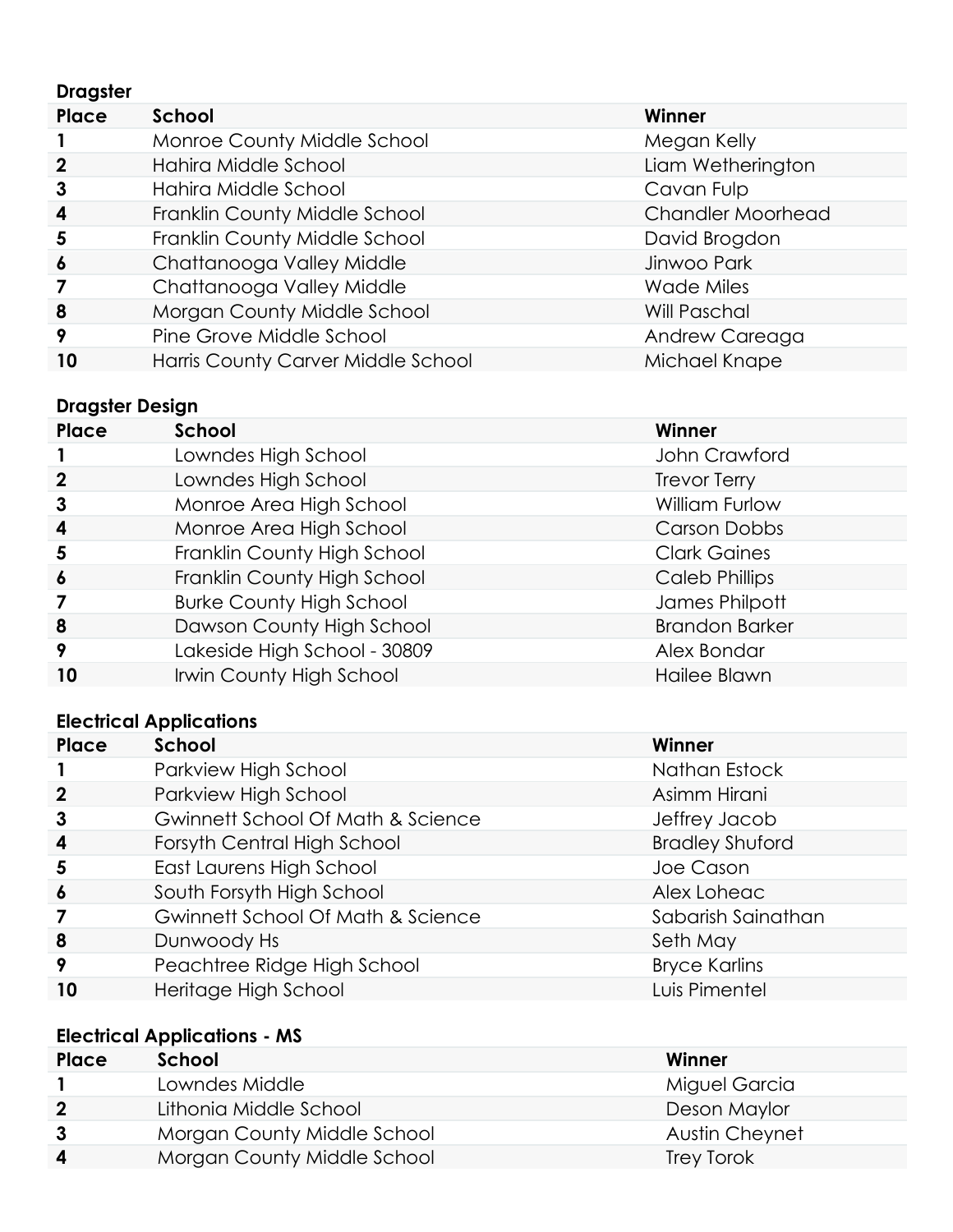| 5  | Pine Grove Middle School           | <b>Terry Robins</b> |
|----|------------------------------------|---------------------|
| 6  | Franklin County Middle School      | Alyssa Yacobacci    |
|    | Franklin County Middle School      | David Brogdon       |
| 8  | Pine Grove Middle School           | Nathan Faircloth    |
| -9 | Harris County Carver Middle School | Gavin Koepfer       |
| 10 | Harris County Carver Middle School | John Phillips       |

# **Engineering Design**

| Place       | School                                                   | Winner                                                                                                 |
|-------------|----------------------------------------------------------|--------------------------------------------------------------------------------------------------------|
|             | Monroe Area High School                                  | Kayla McElreath<br><b>Carson Dobbs</b>                                                                 |
| $\mathbf 2$ | Hart County High School                                  | <b>Shay Heard</b><br>Kaitlyn Henry<br><b>Haley Taylor</b>                                              |
| 3           | South Forsyth High School                                | Jonathan Plotner<br>Nicholas Toledano<br>Raghav Srinastava<br>Kevin Jin                                |
| 4           | <b>Trion High School</b>                                 | William Duncan<br>Jackson Copeland<br>Andrew Soule                                                     |
| 5           | A.R.Johnson Health Science And Engineering Magnet School | <b>Owen Davis</b><br>Kayla Bell<br><b>MaKenna Chambers</b><br><b>Zavion Sims</b><br>Ebony Lane         |
| 6           | Parkview High School                                     | <b>Chase Chewning</b><br>Steven Nguyen<br>Kyle Yang<br>Alexander (Alex) Rush<br><b>Taabish Basaria</b> |
| 7           | East Coweta High School                                  | <b>Danielle Teeters</b><br>Mackenzie King<br><b>Christian Devlin</b>                                   |
| 8           | Dunwoody Hs                                              | Tejas Sardar<br>Ruzan Daruwalla<br><b>Archish Chaturvedi</b><br>Alex Agustin<br>Joseph Noto            |
| 9           | Morrow High School                                       | Tony Vu<br>Kevin Ngo<br>James Thach                                                                    |
| 10          | Johns Creek High School                                  | Jacob Abramov<br>Ji Woo Park<br>Sneha Iyer<br><b>Tiffany Hsieh</b>                                     |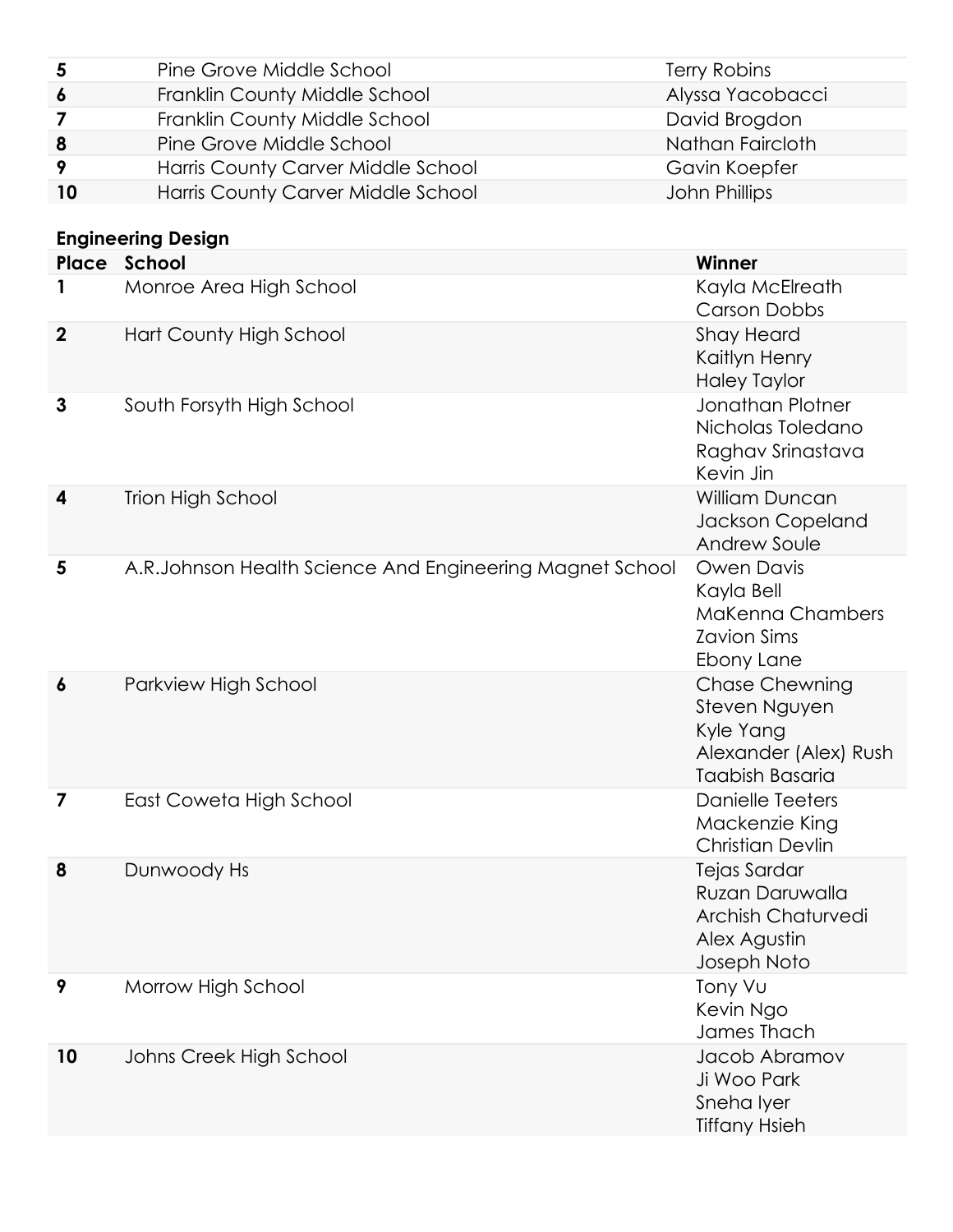| <b>Environmental Focus</b> |                               |                                                           |  |
|----------------------------|-------------------------------|-----------------------------------------------------------|--|
| Place                      | School                        | Winner                                                    |  |
| 1                          | Coffee County Middle School   | Samina Patel<br>Cheyanne Stone                            |  |
| $\mathbf{2}$               | Hahira Middle School          | <b>Shelby Beattie</b><br>Claire Kolisz<br>Haylee Anderson |  |
| 3                          | Hart County Middle School     | Elizabeth Johnson<br>Megan Crump                          |  |
| 4                          | Pine Grove Middle School      | Nevada Bird<br>Spencer Vopal                              |  |
| 5                          | Mary McLeod Bethune Middle    | Dion Kelly                                                |  |
| $\boldsymbol{6}$           | Franklin County Middle School | Sarah Justice<br><b>Breanna Coile</b><br>Morgan Roach     |  |
| 7                          | Morgan County Middle School   | <b>Matthew Bailey</b><br>Ramon Zamudio                    |  |
| 8                          | East Coweta Middle School     | Meagan Webb<br>Caroline Schell                            |  |
| 9                          | <b>Buford Middle School</b>   | Isaac Arroyo<br>Yumin Kim                                 |  |
| 10                         | <b>Tucker Middle School</b>   | Austin Vo                                                 |  |

# **Essays On Technology - HS**

| Place            | School                            | Winner                  |
|------------------|-----------------------------------|-------------------------|
|                  | Jonesboro High School             | Ton Nguyen              |
| $\mathbf 2$      | Monroe Area High School           | <b>Shannon Freeland</b> |
| 3                | Gwinnett School Of Math & Science | Merry Chen              |
| $\boldsymbol{4}$ | Winder-Barrow High School         | <b>Trace Freeman</b>    |
| 5                | Union County High School          | Madeline Walker         |
| $\boldsymbol{6}$ | Forsyth Central High School       | Peter Campfield         |
|                  | Harris County High School         | <b>Brandon Swint</b>    |
| 8                | Parkview High School              | Yuxuan (Jack) Wang      |
| 9                | <b>Brooks County High School</b>  | April Salas             |
| 10               | Hart County High School           | Lindsay Robinson        |

# **Essays On Technology - MS**

| Place                   | School                             | Winner                |
|-------------------------|------------------------------------|-----------------------|
|                         | <b>Ben Hill Middle School</b>      | Katie Denison         |
| $\mathbf{2}$            | Marietta Middle School             | David Rubury          |
| 3                       | Harris County Carver Middle School | <b>Rebekah Powers</b> |
| $\overline{\mathbf{4}}$ | Pine Grove Middle School           | Tillman Edmondson     |
| 5                       | Rothschild Leadership Academy      | <b>Arlexis Nelson</b> |
| $\boldsymbol{6}$        | Armuchee Middle School             | Hayle Singleton       |
|                         | Morgan County Middle School        | Isabella Elwood       |
| 8                       | Franklin County Middle School      | <b>Andrew Cothran</b> |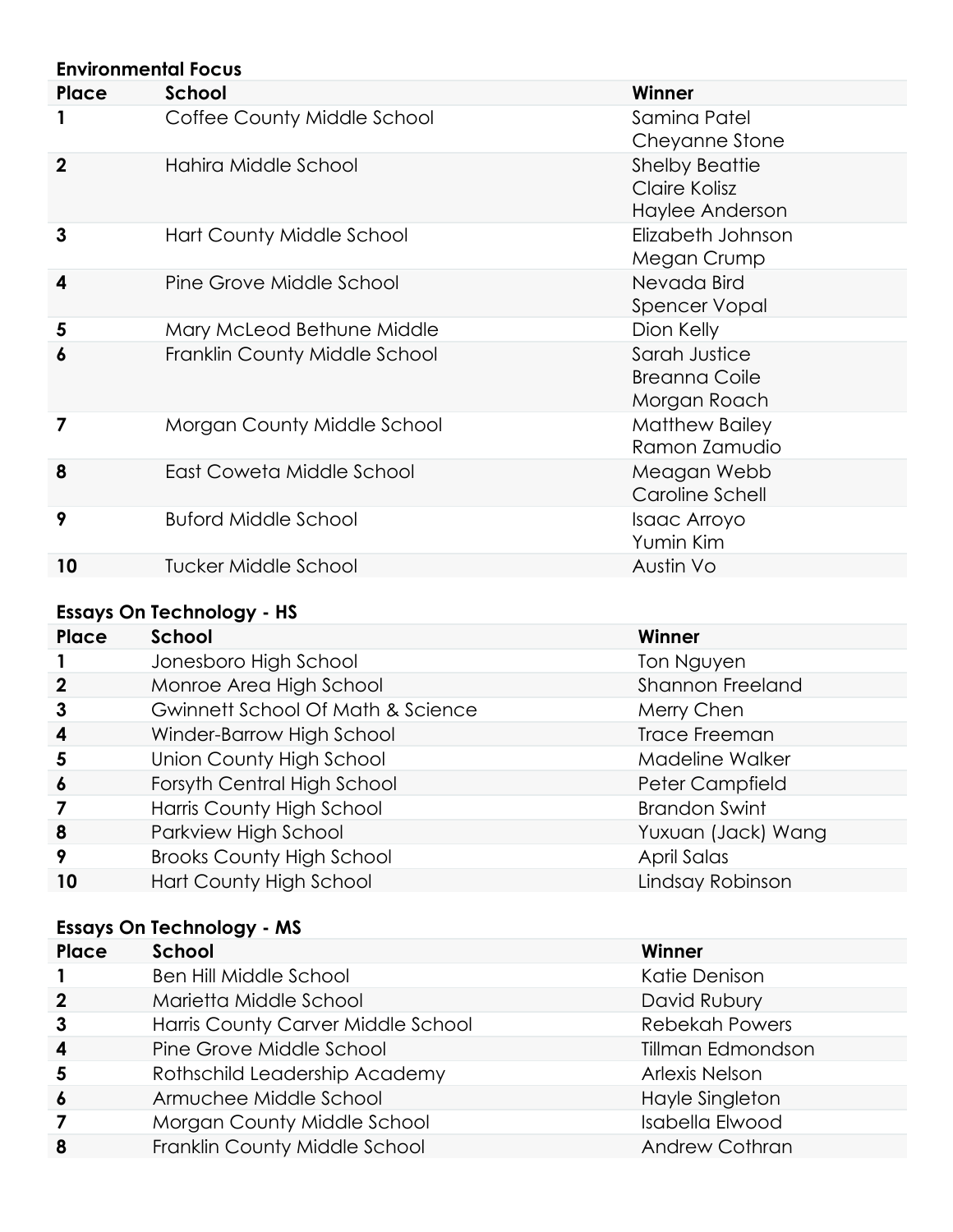| Chattanooga Valley Middle | Isabel Dickson |
|---------------------------|----------------|
| East Coweta Middle School | Megan Nelson   |

#### **Extemporaneous Speech**

|                  | <b>Place School</b>                                      | Winner                 |
|------------------|----------------------------------------------------------|------------------------|
|                  | A.R.Johnson Health Science And Engineering Magnet School | Darius Faison          |
| $\mathbf 2$      | Stone Mountain High                                      | <b>Walter Datus</b>    |
| $\mathbf{3}$     | Savannah Arts Academy                                    | A.C. Williams          |
| 4                | Monroe Area High School                                  | <b>Brian Christian</b> |
| 5                | Apalachee Hs                                             | Paul Serrato           |
| $\boldsymbol{6}$ | Fitzgerald High School                                   | <b>Wesley McCauley</b> |
| 7                | Parkview High School                                     | Cade Shorter           |
| 8                | Harris County High School                                | Sidney Johnson         |
| 9                | Lambert High School                                      | Surya Prabhakar        |
| 10               | Fannin County High School                                | <b>Tyler Wheat</b>     |

#### **Fashion Design**

| Place            | School                    | Winner                                                                             |
|------------------|---------------------------|------------------------------------------------------------------------------------|
| 1                | Monroe Area High School   | <b>Blair Caldwell</b><br>Haven Page<br>Kayla McElreath<br><b>Tori Mitchell</b>     |
| $\overline{2}$   | Parkview High School      | Slisha Shrestha<br>Angia Chen<br>Rebecca (Becca) Xiao<br>Alexandra Marlette        |
| $\mathbf{3}$     | South Forsyth High School | Alexa Brinkman<br>Sabrina Chua                                                     |
| 4                | Northview High School     | Jaya Prathusha<br>Connie Xu<br>Shireen Hashemi                                     |
| 5                | Johns Creek High School   | Jae Choi<br>Mary Jiang<br><b>Rachel Chae</b><br>Yebin Chae                         |
| $\boldsymbol{6}$ | <b>Tucker High School</b> | Rahni Bell<br><b>Stephany Monzon</b><br><b>Tahj Simon Deanes</b><br>Jennifer Sorto |
| 7                | Gilmer High School        | Cody Rutledge<br>Kathryn Farley<br>Kelsie Nolan                                    |
| 8                | Grayson High School       | Agnes Hina<br><b>Patrick McCarthy</b><br>Lilah Evans                               |
| 9                | <b>Trion High School</b>  | <b>Nelly Chavez</b><br><b>Marisol Mendez</b>                                       |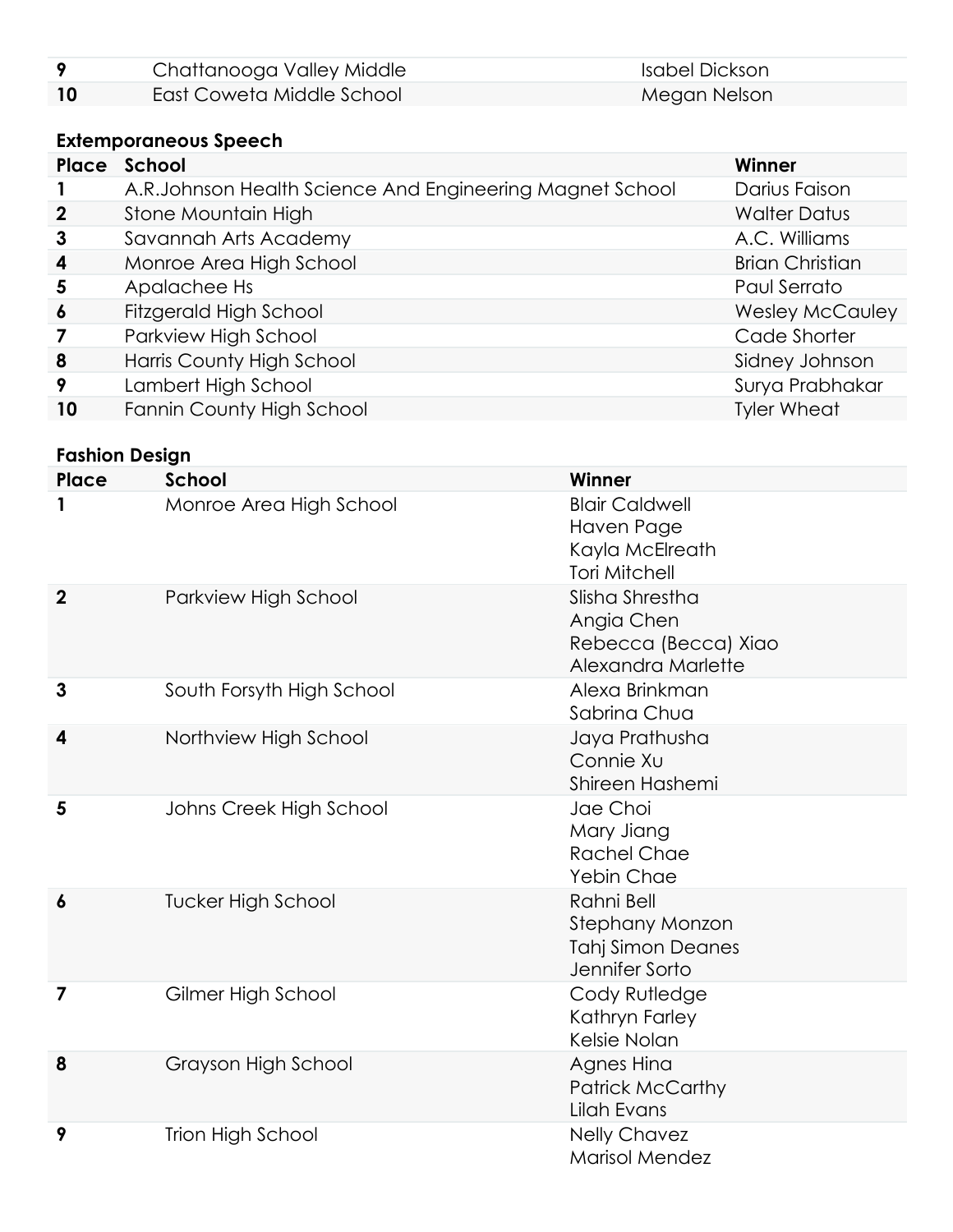|                          |                                    | Llosani Diaz                                                                                                                                                                                     |
|--------------------------|------------------------------------|--------------------------------------------------------------------------------------------------------------------------------------------------------------------------------------------------|
| 10                       | Jonesboro High School              | Jaqueline Bocanegra<br>Thia Nguyen<br>Jenny Thieu<br>Ton Nguyen                                                                                                                                  |
| <b>FIRST Lego League</b> |                                    |                                                                                                                                                                                                  |
| Place                    | School                             | Winner                                                                                                                                                                                           |
| 1                        | Franklin County Middle School      | <b>Connor Mcduffie</b><br><b>Griffin Ware</b><br>Chloe Alexander                                                                                                                                 |
| $\boldsymbol{2}$         | Harris County Carver Middle School | Matthew Chapman<br>Michael Knape<br><b>Eden Massey</b><br>Robert Bayer<br><b>Jonathan Brooks</b><br>Alex Rakocy<br>Gavin Koepfer<br>Cayden Sturges<br><b>Charles Charter</b><br>Alex Komendantov |
| 3                        | Tucker Middle School               | collin smallwood<br>Samual Torbert<br>Tanjid Mitul<br><b>Cameron Ware</b><br>James Bunting<br>Mamadu Ly<br>Usman Jamal<br><b>Grant Duffee</b>                                                    |
| 4                        | Hart County Middle School          | Carter Johnson<br>Megan Crump<br>John Gordy<br><b>Savannah Gaines</b>                                                                                                                            |
| 5                        | Freedom Middle School              | Amaria Williams<br>Deandre Reid<br>Nhi Nguyen<br>Sean Spencer                                                                                                                                    |
| $\boldsymbol{6}$         | Monroe County Middle School        | <b>Nick McGouirk</b><br>Hunter O\'Neal                                                                                                                                                           |
| $\overline{\mathbf{z}}$  | Henderson Middle School            | <b>Angel Celis</b><br><b>Bailo Bah</b><br><b>Gabriel Brown</b><br><b>Riley Goniwicha</b><br>Ritika Gehani                                                                                        |
| 8                        | Rothschild Leadership Academy      | Janessa Thompson<br><b>Shaunacey Valdez</b><br>Inaysha Davis<br>Joshua Lewis                                                                                                                     |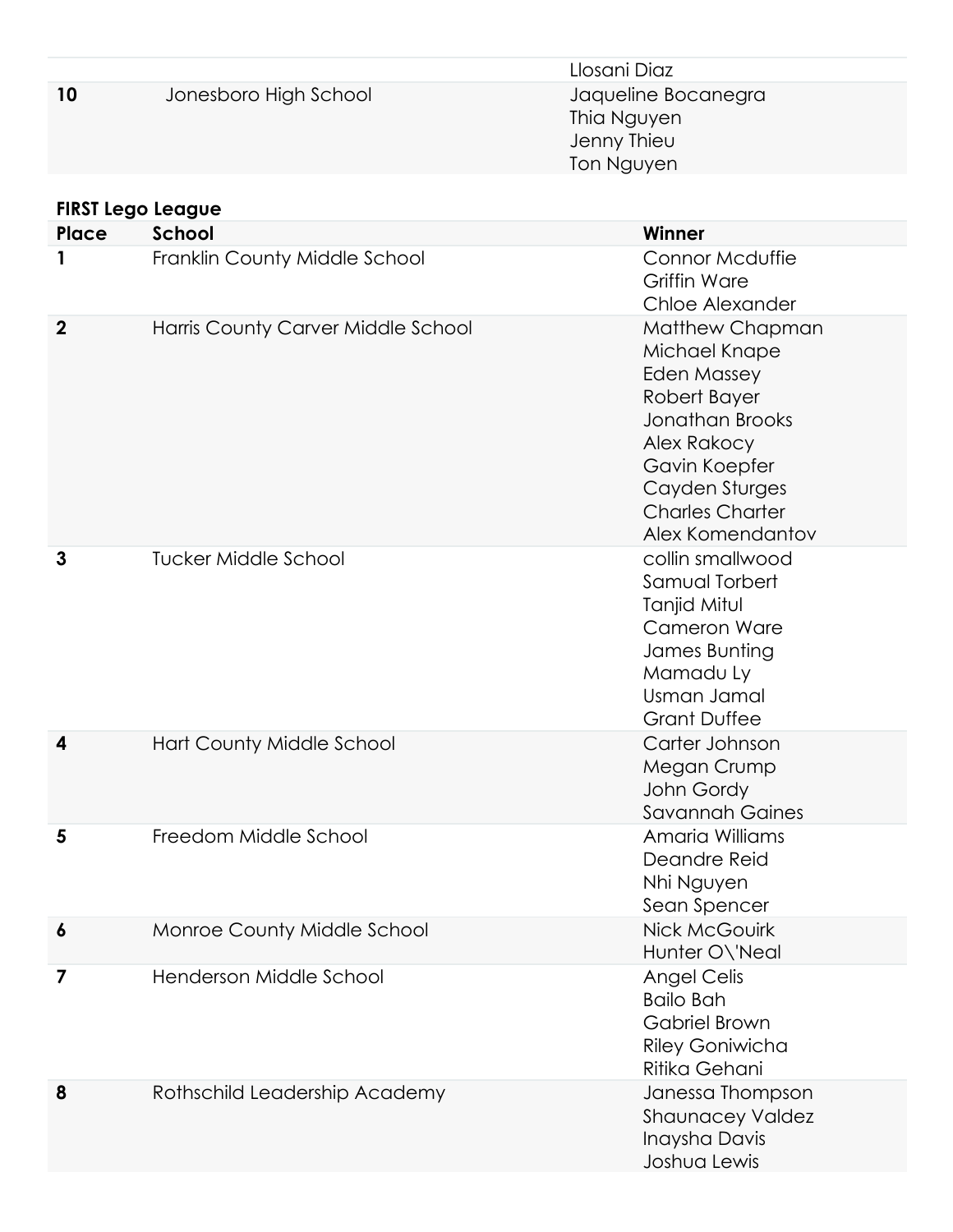|    |                             | Ashanti Taylor<br><b>Eamarol Arrington</b><br>Anniya Holmes<br>Allen Garner                                 |
|----|-----------------------------|-------------------------------------------------------------------------------------------------------------|
| 9  | East Coweta Middle School   | <b>Zack Devlin</b><br>Joshua Colton<br>Michael Whitlock<br>Logan Courtright<br>Kirstin Godfrey              |
| 10 | <b>Fannin County Middle</b> | <b>Brayden Foster</b><br><b>Grant Shepherd</b><br>Jordan Ensley<br><b>Patrick Conner</b><br>Waylon Arrowood |

#### **Flight**

| Place            | School                        | Winner                  |
|------------------|-------------------------------|-------------------------|
|                  | East Coweta Middle School     | Landon Hicks            |
| $\boldsymbol{2}$ | Pine Grove Middle School      | Elijah Farmer           |
| 3                | <b>Buford Middle School</b>   | Colin Sharp             |
| $\boldsymbol{4}$ | Morgan County Middle School   | Trey Torok              |
| 5                | Memorial Middle School        | <b>Christian Downer</b> |
| $\overline{6}$   | Pine Grove Middle School      | Spencer Vopal           |
|                  | Franklin County Middle School | Lucas Parham            |
| 8                | East Coweta Middle School     | Will Futral             |
| 9                | Lithonia Middle School        | Jaylan Cayentano        |
| 10               | Morgan County Middle School   | Keller Zamudio          |

### **Flight Endurance**

| Place            | School                            | Winner                |
|------------------|-----------------------------------|-----------------------|
|                  | South Forsyth High School         | <b>Thomas Walker</b>  |
| $\mathbf 2$      | Gwinnett School Of Math & Science | Julian Carter         |
| 3                | Woodland Hs                       | Leland Toney          |
| $\boldsymbol{4}$ | Harris County High School         | Jacob Bowden          |
| 5                | Peachtree Ridge High School       | Insiya Bambot         |
| $\boldsymbol{6}$ | Parkview High School              | Alexander (Alex) Rush |
|                  | Gwinnett School Of Math & Science | Justin Mun            |
| 8                | Peachtree Ridge High School       | Andy An               |
| 9                | Parkview High School              | Alexandra Marlette    |
| 10               | Forsyth Central High School       | Alec Oortman          |
|                  |                                   |                       |

# **Future Technology Teacher**

| Place                   | School                  | Winner           |
|-------------------------|-------------------------|------------------|
|                         | Hart County High School | Lindsay Robinson |
| $\overline{\mathbf{2}}$ | Parkview High School    | Shawn Allison    |
| -3                      | Lambert High School     | Thu-Truc Vu Pham |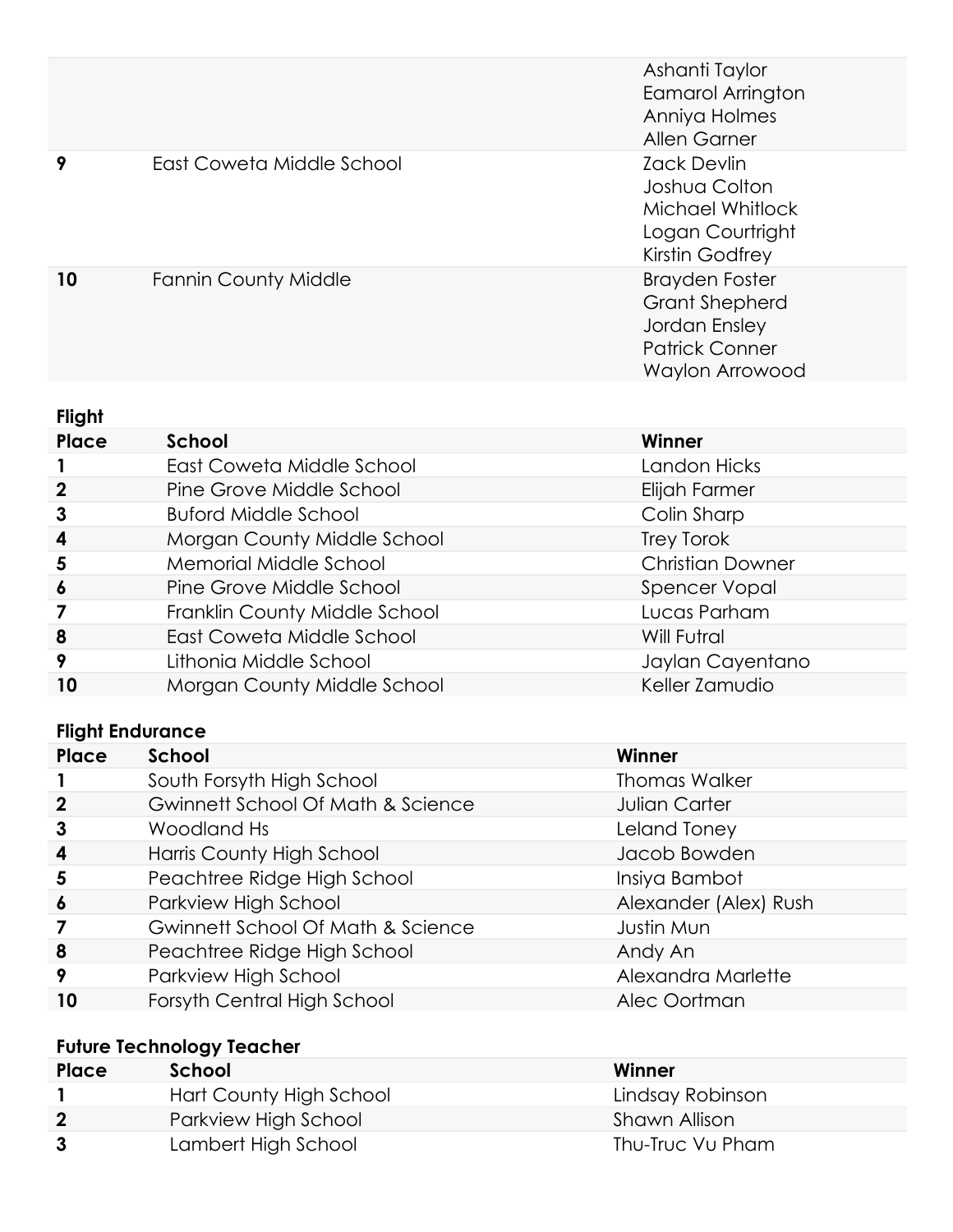| $\overline{\mathbf{4}}$ | South Forsyth High School | Quinn Middleton       |
|-------------------------|---------------------------|-----------------------|
| 5                       | Monroe Area High School   | Ashlynne Matta        |
| $\overline{6}$          | South Forsyth High School | Raghav Srinastava     |
| 7                       | Parkview High School      | Grace Xu              |
| 8                       | Winder-Barrow High School | <b>Trace Freeman</b>  |
| -9                      | Parkview High School      | <b>Tanish Pradham</b> |
| 10                      | Monroe Area High School   | Kayla McElreath       |

#### **Junior Solar Sprint**

| Place                   | <b>School</b>                      | Winner                                                                         |
|-------------------------|------------------------------------|--------------------------------------------------------------------------------|
| 1                       | Lowndes Middle                     | Casey Weldon<br><b>Andrew Clark</b>                                            |
| $\overline{2}$          | Pine Grove Middle School           | <b>Tyler Holley</b><br>Nathan Faircloth                                        |
| 3                       | <b>Brooks County Middle School</b> | <b>Breanne Astarb</b><br>Melani Frias<br>Keeley Pitzing                        |
| $\overline{\mathbf{4}}$ | Morgan County Middle School        | <b>Austin Cheynet</b><br>Will Paschal                                          |
| 5                       | Franklin County Middle School      | Grayson Cobb<br>David Brogdon<br><b>Chandler Moorhead</b>                      |
| $\boldsymbol{6}$        | Hahira Middle School               | <b>Tate Green</b><br>Cavan Fulp                                                |
| $\overline{\mathbf{z}}$ | Eagles Landing Middle School       | Daniel Andre<br><b>Matthew Fall</b><br><b>Thomas Tyrell</b>                    |
| 8                       | Marietta Middle School             | <b>Smith Hawkins</b><br>Lydia Cheney<br>JoAnna Keili<br><b>Grace Miner</b>     |
| 9                       | Miller Grove Middle School         | Khalil Siddeeq<br>Eric Ammons<br>Elijah Soles<br>Da\'jon Tate<br>Ashton Hudson |
| 10                      | <b>Buford Middle School</b>        | James Morgan<br>Colin Sharp<br>Allie Ray<br>Sean Kirkpatrick                   |

# **Go Green Manufacturing**

| Place       | School                        | Winner        |
|-------------|-------------------------------|---------------|
|             | Hahira Middle School          | Tate Green    |
|             |                               | Emily Wilson  |
| $\mathbf 2$ | Franklin County Middle School | Sarah Justice |
|             |                               | Morgan Roach  |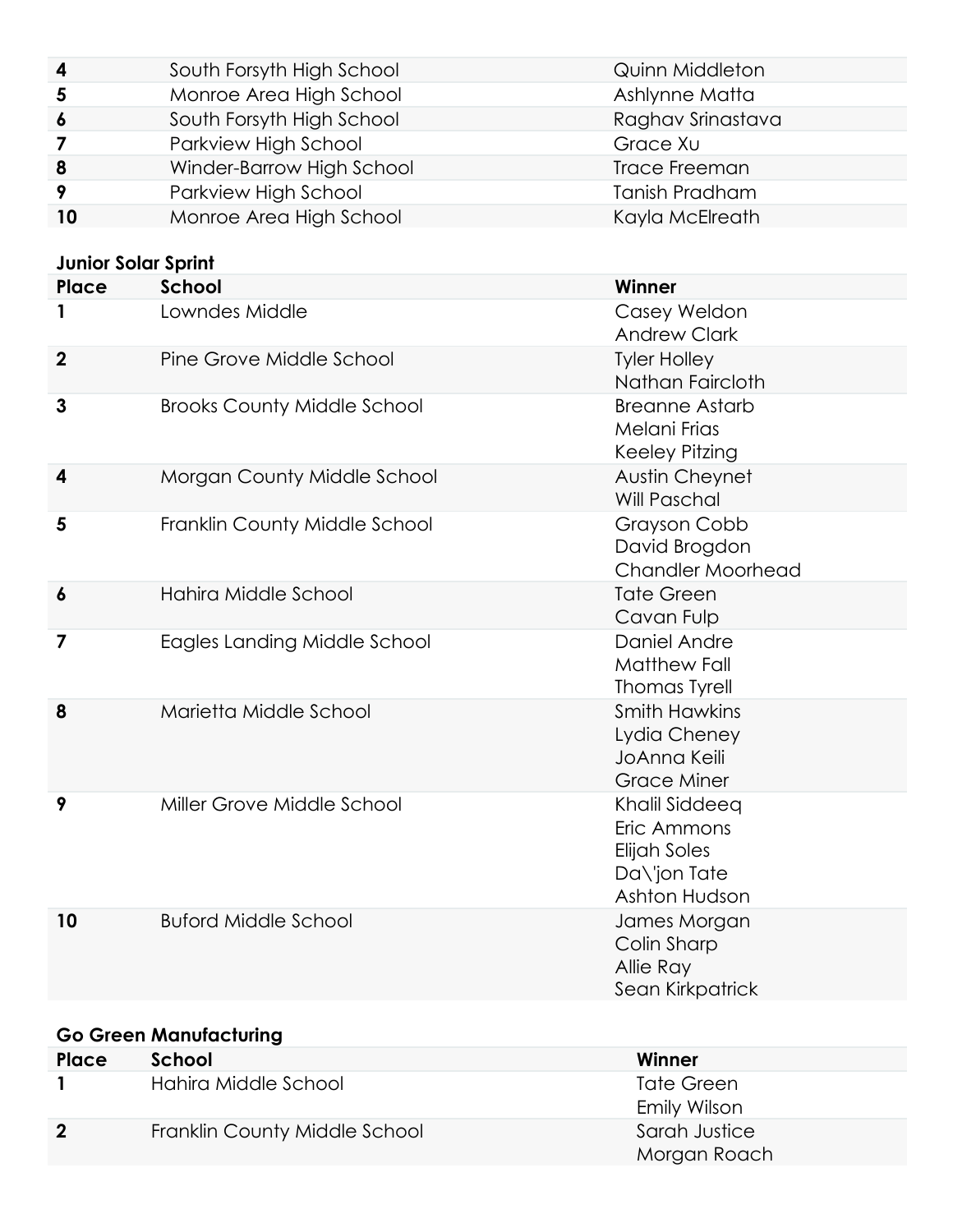|                  |                                    | Abby Bennett<br>Lillian Davis<br><b>Breanna Coile</b>         |
|------------------|------------------------------------|---------------------------------------------------------------|
| 3                | Lowndes Middle                     | <b>Haley Henderson</b><br>Shelby Nix<br><b>Taylor Oathout</b> |
| $\boldsymbol{4}$ | Coffee County Middle School        | Cheyanne Stone<br>Rachel Norman                               |
| 5                | Hart County Middle School          | <b>Breanna Forbes</b><br>Geneva Jones<br>Kaimon Rucker        |
| $\boldsymbol{6}$ | <b>Irwin County Middle School</b>  | Emma Tuggle<br><b>Warren Paulk</b>                            |
| 7                | Pine Grove Middle School           | Nick Neisent<br>Tillman Edmondson<br>Laken Miller             |
| 8                | Stone Mountain Middle School       | Rashad Harris<br>Javen Lynn                                   |
| 9                | Harris County Carver Middle School | <b>Charles Charter</b><br>Eden Massey<br>Nayeli Vinasco       |
| 10               | <b>Ben Hill Middle School</b>      | Anna Phillips<br>Katie Denison                                |

#### **Inventions and Innovations**

| <b>Place</b>     | School                             | Winner                                                                                |
|------------------|------------------------------------|---------------------------------------------------------------------------------------|
|                  | Henderson Middle School            | <b>Bailo Bah</b><br>Irving Ramirez-Perucho<br><b>Riley Goniwicha</b>                  |
| $\mathbf 2$      | East Coweta Middle School          | Meagan Webb<br>Natasha Barrett<br>Maritza Robles<br>Caroline Schell<br>Sabrina Baxter |
| 3                | Hahira Middle School               | Kathryn Crawford<br>Jacob Fiveash<br>Sarah Cole                                       |
| 4                | Morgan County Middle School        | Will Paschal<br>Austin Cheynet<br>Davis Moore<br>Trey Torok                           |
| 5                | Harris County Carver Middle School | John Phillips<br>Cayden Sturges<br>Alex Komendantov                                   |
| $\boldsymbol{6}$ | Lowndes Middle                     | Savannah Pannell<br>Dalan Kirkland                                                    |
|                  | Hart County Middle School          | Kaitlyn Phillips                                                                      |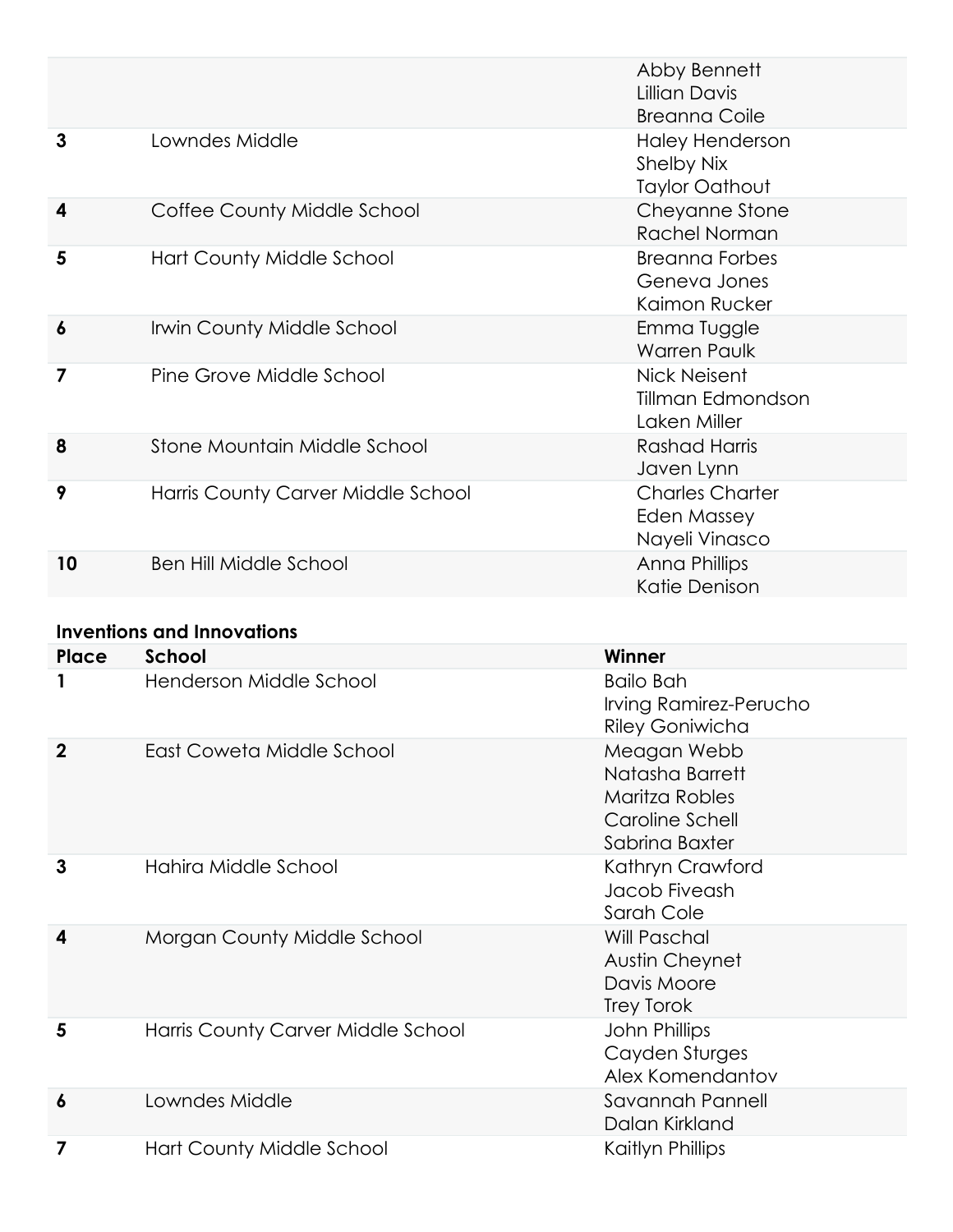|    |                          | Elizabeth Johnson<br>Madison Frankum                   |
|----|--------------------------|--------------------------------------------------------|
| 8  | Buford Middle School     | Isaac Arroyo<br>Payton Shells<br><b>Juliet Talaber</b> |
| 9  | Pine Grove Middle School | Terry Robins<br>Logan McQuaig<br>Andrew Careaga        |
| 10 | Marietta Middle School   | Alex Dube<br>Jalen Collins<br><b>Phillip Ghai</b>      |

#### **Leadership Strategies**

| Place                   | <b>School</b>                      | Winner                                                            |
|-------------------------|------------------------------------|-------------------------------------------------------------------|
| 1                       | Pine Grove Middle School           | Jonathan Copeland<br>Ashleigh McCoy<br>Andrew Careaga             |
| $\boldsymbol{2}$        | Franklin County Middle School      | Abby Bennett<br>Sarah Justice<br>Alyssa Yacobacci                 |
| 3                       | East Coweta Middle School          | Lindsey Courtright<br><b>Chloe Moss</b><br>Sabrina Baxter         |
| $\boldsymbol{4}$        | Coffee County Middle School        | Samina Patel<br>Jordan Barton<br>Cheyanne Stone<br>Leana Atkinson |
| 5                       | Hahira Middle School               | Sarah Cole<br>Jacob Fiveash<br>Kathryn Crawford                   |
| $\boldsymbol{6}$        | Miller Grove Middle School         | Jueniyah Cleveland<br>Eric Ammons<br>Abigail Kyne                 |
| $\overline{\mathbf{z}}$ | Harris County Carver Middle School | Alex Komendantov<br>Rebecca Burgamy<br><b>Eden Massey</b>         |
| 8                       | Lowndes Middle                     | Savannah Pannell<br>Dalan Kirkland<br><b>Grayson Peek</b>         |
| 9                       | Freedom Middle School              | <b>Sydney Fontenot</b><br>Aminah Badmus<br>Ayomide Olayiwola      |
| 10                      | <b>Memorial Middle School</b>      | Imani Gunnison<br><b>Tiara Mitchell</b><br>Cara Zheng             |

**Manufacturing Prototype**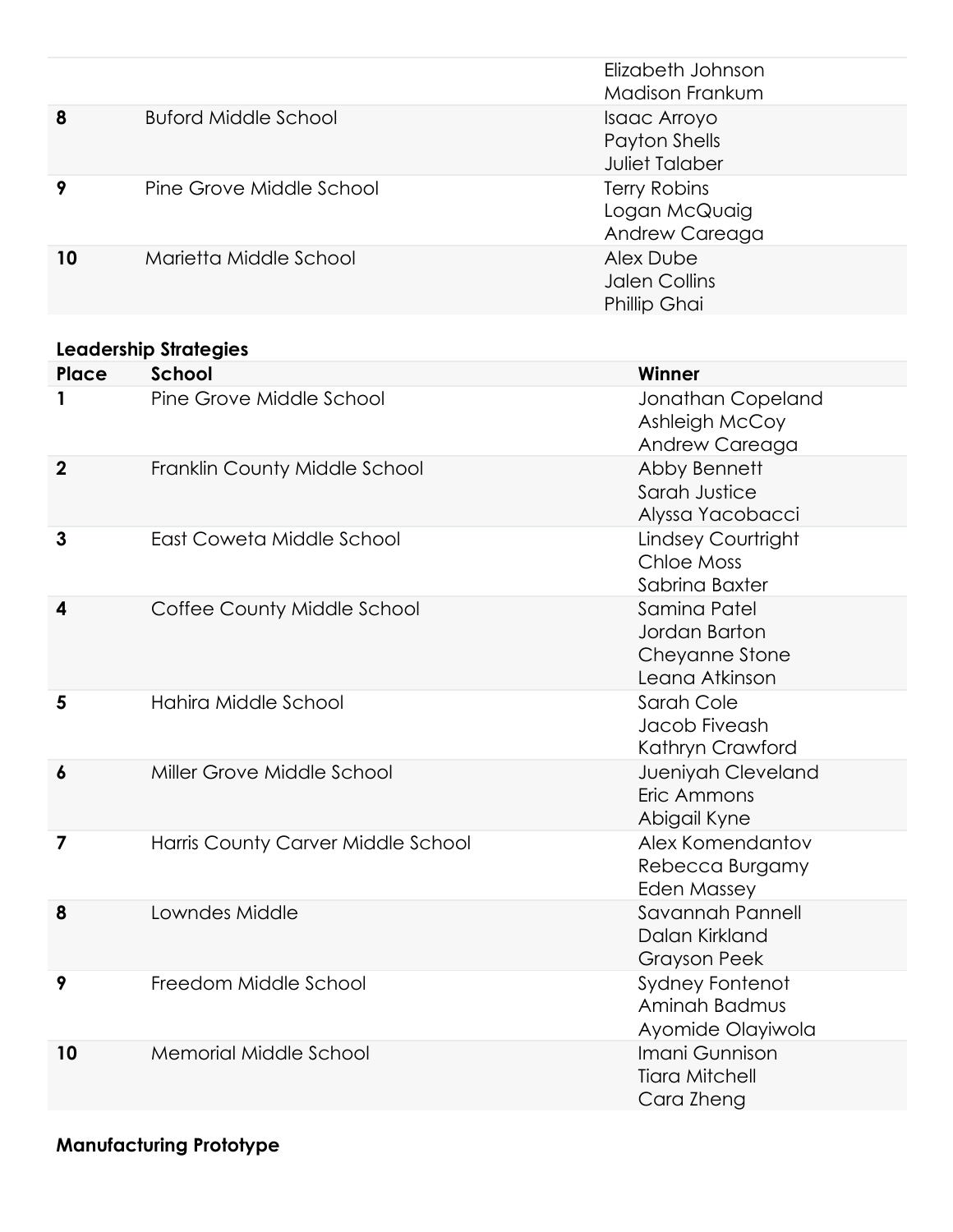| Place            | <b>School</b>                     | Winner                                                             |
|------------------|-----------------------------------|--------------------------------------------------------------------|
|                  | Johns Creek High School           | <b>Tiffany Hsieh</b><br>Stephen Hahn<br>Jacob Abramov              |
| $\overline{2}$   | Newton College And Career Academy | Ashley Whatley<br><b>Shane Roberts</b>                             |
| $\mathbf{3}$     | Woodstock High School             | Peyton Gall<br><b>Lindsy Davis</b>                                 |
| 4                | Monroe Area High School           | <b>Taylor Walls</b><br><b>Tyler Smedley</b>                        |
| 5                | Marietta High School              | Zoe Crisp<br><b>Travis Holmes</b><br>Janice Basile                 |
| $\boldsymbol{6}$ | Gwinnett School Of Math & Science | Artur Tarassenko<br>Roy Kim<br>John Yeo<br>Yeyang Yu               |
| 7                | Winder-Barrow High School         | Kayci St. Clair<br><b>Damian Hans</b>                              |
| 8                | South Forsyth High School         | Angela Diiorio<br>Callaway Mckenzie<br>Kemner Sean<br>Chau Tiffany |
| 9                | Loganville High School            | Trey Kolin                                                         |
| 10               | Lambert High School               | Thu-Truc Vu Pham<br>Abhi Ganta<br>Alex Moldenhawer                 |

#### **Medical Technology Issues**

| Place       | School                             | Winner                                                      |
|-------------|------------------------------------|-------------------------------------------------------------|
|             | Franklin County Middle School      | Grayson Cobb<br>Griffin Ware<br><b>Chandler Moorhead</b>    |
| $\mathbf 2$ | Hahira Middle School               | Haylee Anderson<br>Jacob Demersseman                        |
| 3           | Chattanooga Valley Middle          | Molly Thomason<br>Cheredith Ramsey                          |
| 4           | East Coweta Middle School          | Sabrina Baxter<br>Chloe Moss                                |
| 5           | Pine Grove Middle School           | Sam Giltner<br>Andrew Careaga                               |
| 6           | Marietta Middle School             | Shaina Hidalgo<br>McKenzie Beard<br><b>Isabelle Chalker</b> |
|             | Harris County Carver Middle School | Catherine Grizzard<br>Savannah Dunn<br>Ayesha Patel         |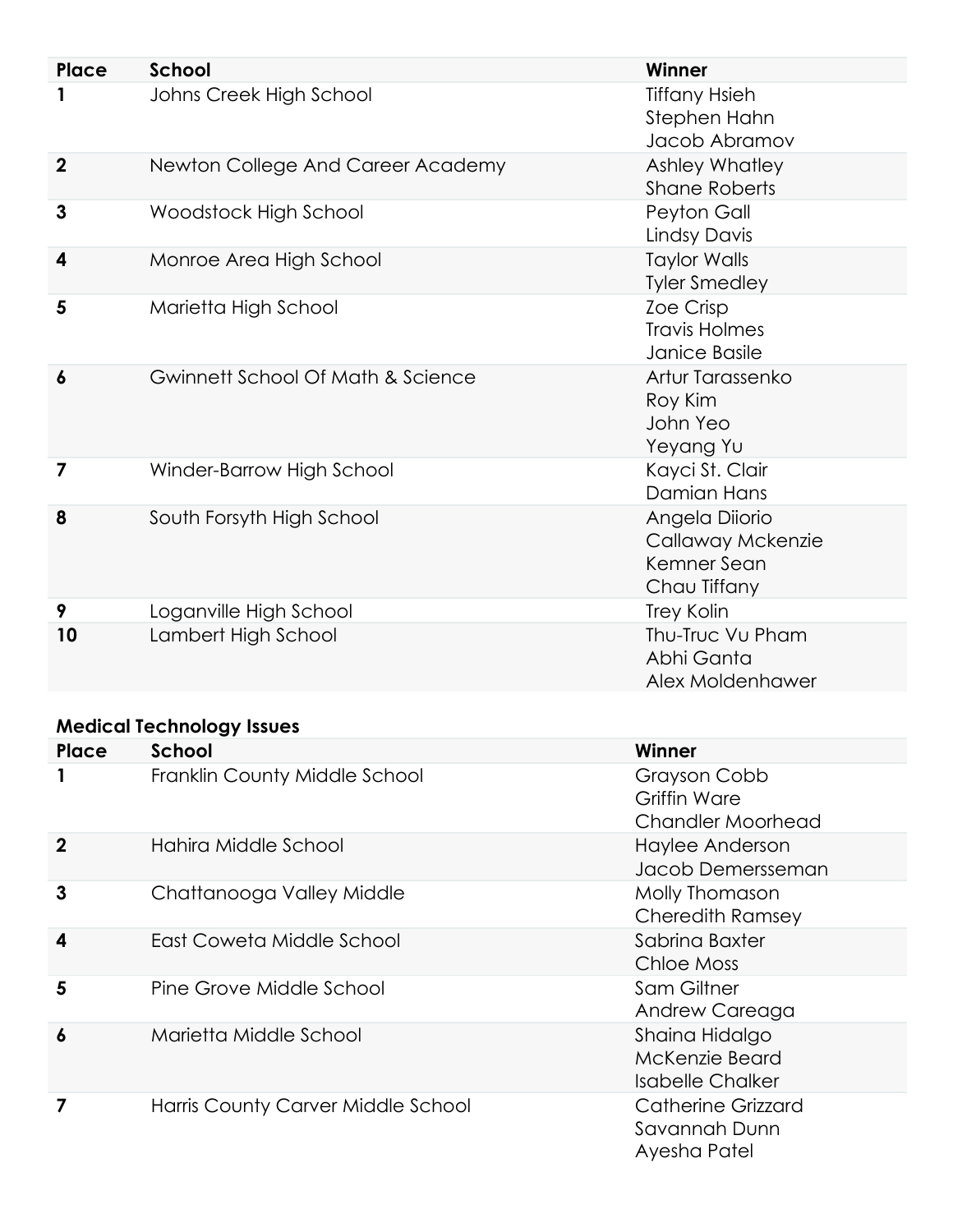| 8  | Morgan County Middle School | Trey Torok<br>Davis Moore<br>Mason Autry |
|----|-----------------------------|------------------------------------------|
|    | Irwin County Middle School  | <b>Warren Paulk</b><br>Emma Tuggle       |
| 10 | Lowndes Middle              | <b>Bre Robinson</b><br>Sophie Sumner     |
|    |                             |                                          |

| Place            | <b>School</b>                                                       | Winner                                                                                                                                                                            |
|------------------|---------------------------------------------------------------------|-----------------------------------------------------------------------------------------------------------------------------------------------------------------------------------|
| 1                | Hart County Middle School                                           | <b>Trevor Ayers</b><br>Megan Crump                                                                                                                                                |
| $\boldsymbol{2}$ | Morgan County Middle School                                         | Will Paschal<br>Davis Moore<br>David Rice                                                                                                                                         |
| 3                | Pine Grove Middle School                                            | Devin O\'Neal<br><b>Tyler Arcand</b>                                                                                                                                              |
| 4                | East Coweta Middle School                                           | Joshua Colton<br>Joshua Cayabyab<br>Andrew Thompson                                                                                                                               |
| 5<br>6           | Harris County Carver Middle School<br>Franklin County Middle School | <b>William McAllister</b><br>Sarah Justice<br><b>Breanna Coile</b><br>Alyssa Yacobacci<br>Morgan Roach<br>Abby Bennett<br><b>Lillian Davis</b>                                    |
| 7                | Lowndes Middle                                                      | <b>Travis Chambers</b><br>Grayson Wall                                                                                                                                            |
| 8                | Hahira Middle School                                                | <b>Christopher Bellflowers</b><br><b>Brant Chancy</b><br>Jacob Demersseman<br>Liam Wetherington                                                                                   |
| 9                | Chattanooga Valley Middle                                           | <b>Caleb Gunther</b><br>Jinwoo Park<br>Dyanna Bateman<br>John Klein<br>Kate Hixon<br>Kendall Barrett<br>Reece Genter<br><b>Wade Miles</b><br><b>Riley McBee</b><br>Sarah Williams |
| 10               | Marietta Middle School                                              | <b>Thomas Verstraete</b>                                                                                                                                                          |

Sam Judd

Beatriz Coronado

**STEM Animation**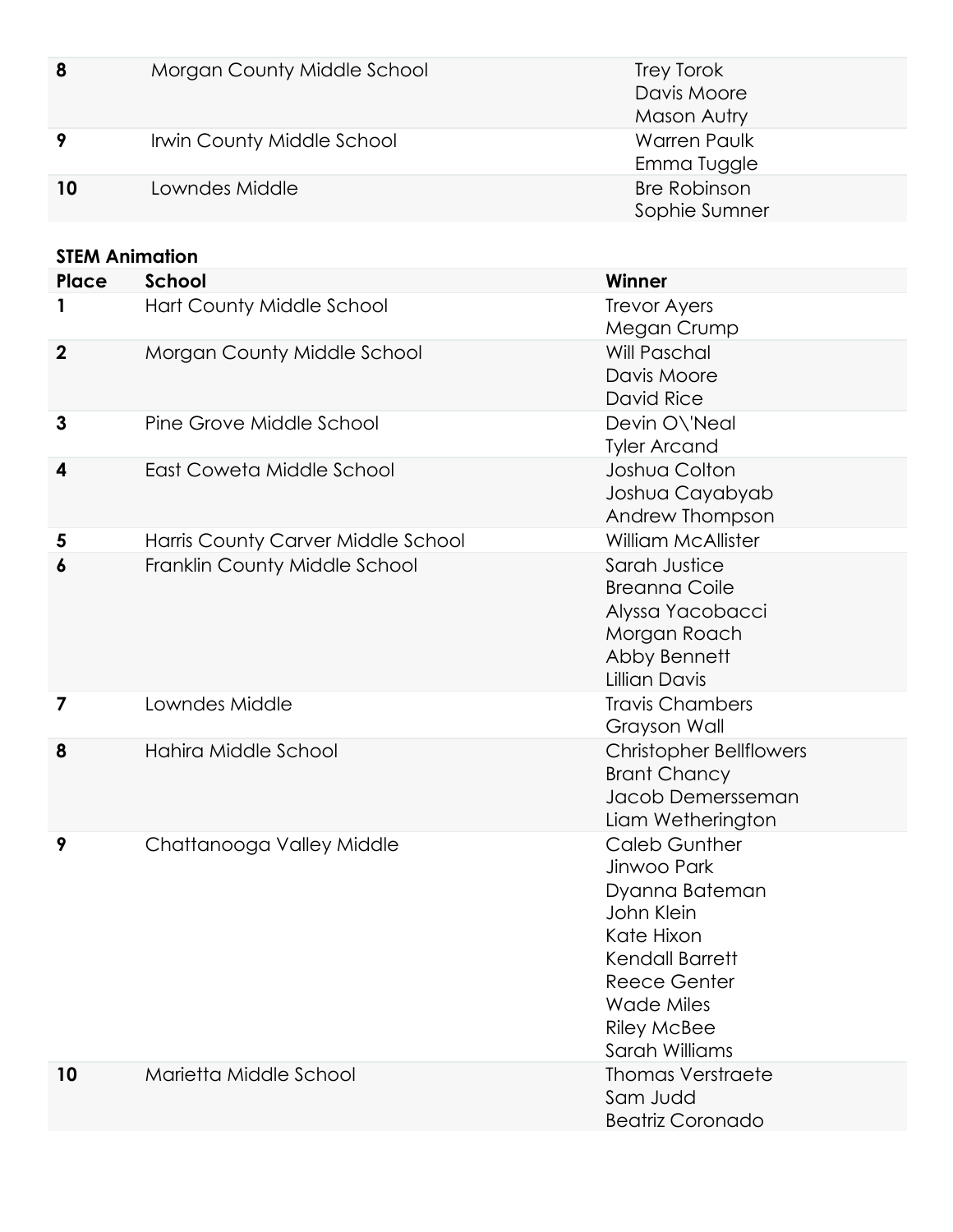|                  | <b>Music Production</b>                                   |                                                                                                  |
|------------------|-----------------------------------------------------------|--------------------------------------------------------------------------------------------------|
|                  | Place School                                              | Winner                                                                                           |
| 1                | East Coweta High School                                   | <b>Mike Sessions</b><br>Kayla Sims                                                               |
| $\boldsymbol{2}$ | Dunwoody Hs                                               | Wilson Pu<br>Tejas Sardar<br>Ruzan Daruwalla                                                     |
| 3                | Lowndes High School                                       | Jay Douglas<br><b>Kevin Cook</b><br>Ethan Wetherington                                           |
| 4                | Lambert High School                                       | Swapnil Lad<br>Prem Kurumpanai<br>Joel Joseprabu<br>Sudeep Annem<br>Harin Pulkaram<br>Abhi Ganta |
| 5                | Forsyth Central High School                               | Ryan Cox<br>Greg Lanier<br>Evan Welch<br><b>Zach Brumbalow</b>                                   |
| 6                | Jasper County High School                                 | <b>Madison Fish</b><br>Levi Ford<br>Jacob Bell<br><b>Cameron Whitener</b>                        |
| 7                | Dawson County High School                                 | <b>Brandon Barker</b><br>Max Hanniger                                                            |
| 8                | Newton College And Career Academy                         | Jarves Chapman                                                                                   |
| 9                | Pickens High School                                       | <b>Auston Davenport</b>                                                                          |
| 10               | A.R.Johnson Health Science And Engineering Magnet School  | <b>Devin Gaston</b>                                                                              |
|                  | <b>On Demand Video</b>                                    |                                                                                                  |
|                  | Place School                                              | Winner                                                                                           |
| 1                | Northview High School                                     | Joseph An<br>Srenee<br><b>Bayapureddy</b><br><b>Benjamin Self</b><br>Marcus Wei                  |
| $\boldsymbol{2}$ | A.R. Johnson Health Science And Engineering Magnet School | Darius Faison<br><b>Devin Gaston</b><br><b>Courtney Sandes</b>                                   |
| 3                | Ridgeland High School                                     | Kaden Llewellyn<br>Cordell Kingsley<br><b>Tylis Green</b>                                        |
| 4                | Ware County High School                                   | Jonathan Vo<br>John Barnhill<br>Kailen (Bob) Harris<br>Kristaps Berzinch                         |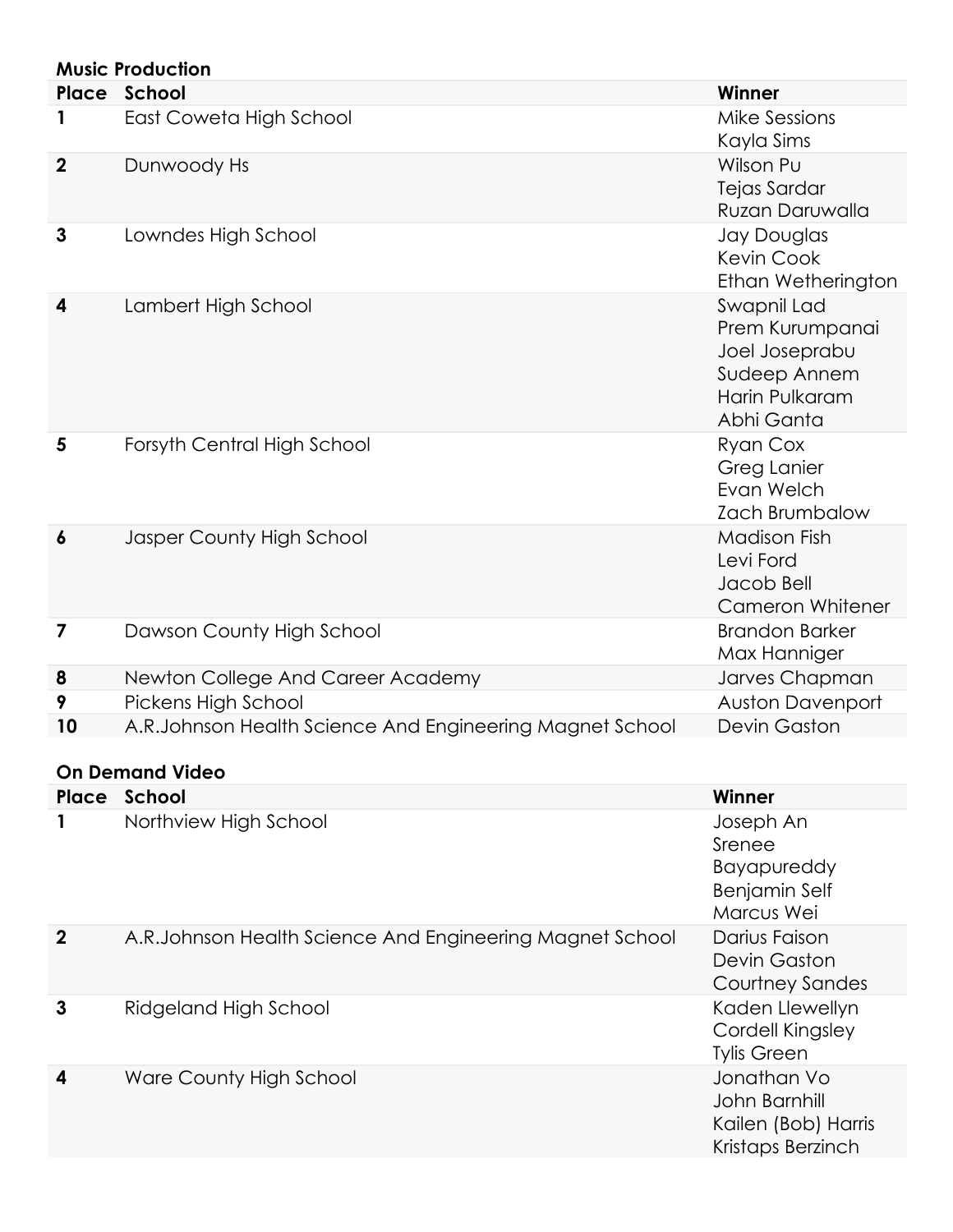|                  |                                   | Kolby Robbins<br>May Prewitt<br>Rajan Patel<br>Mureed Sultan<br>Raj Patel                                                                                            |
|------------------|-----------------------------------|----------------------------------------------------------------------------------------------------------------------------------------------------------------------|
| 5                | Woodstock High School             | <b>James Relick</b><br><b>Alec Caslow</b>                                                                                                                            |
| 6                | Duluth High School                | Michael Xu<br>Lexie Hofmann<br>Kemi Olukemi<br>Justin Cheung<br>Jun Yamada<br>Jason Sung<br>Gloria Kim<br><b>Victor Barr</b>                                         |
| 7                | Coffee High School                | Kieran Lane<br>Diana Jiminez<br>Jon Ingram<br><b>Brice Carver</b>                                                                                                    |
| 8                | Gwinnett School Of Math & Science | Michael Hu<br>Hyun Um<br>Roy Kim<br>Shubham Gupte<br>John Yeo<br><b>Daniel Varitek</b><br>Jeffrey Jacob<br><b>Brendon Machado</b><br>Samuel Ademisoye<br>Amani Momin |
| 9                | Union County High School          | Stephen Swanson<br>Jarrett Whitener<br>Kolbe Nix<br>Jacob Thomas<br><b>Blake Manus</b>                                                                               |
| 10               | Dade County High School           | <b>Chase Cannon</b><br><b>Fletcher Keeton</b><br><b>Gavin Tierce</b><br>Jonathan Bowman                                                                              |
|                  | <b>Software Development</b>       |                                                                                                                                                                      |
| Place            | School                            | Winner                                                                                                                                                               |
| 1                | Parkview High School              | Alexandra Marlette<br>Asimm Hirani<br><b>Brent Bessemer</b><br>Gokul Venkatesababa<br>Linus Fennell<br>Seth Carter                                                   |
| $\boldsymbol{2}$ | South Forsyth High School         | Arkanum Gabriel                                                                                                                                                      |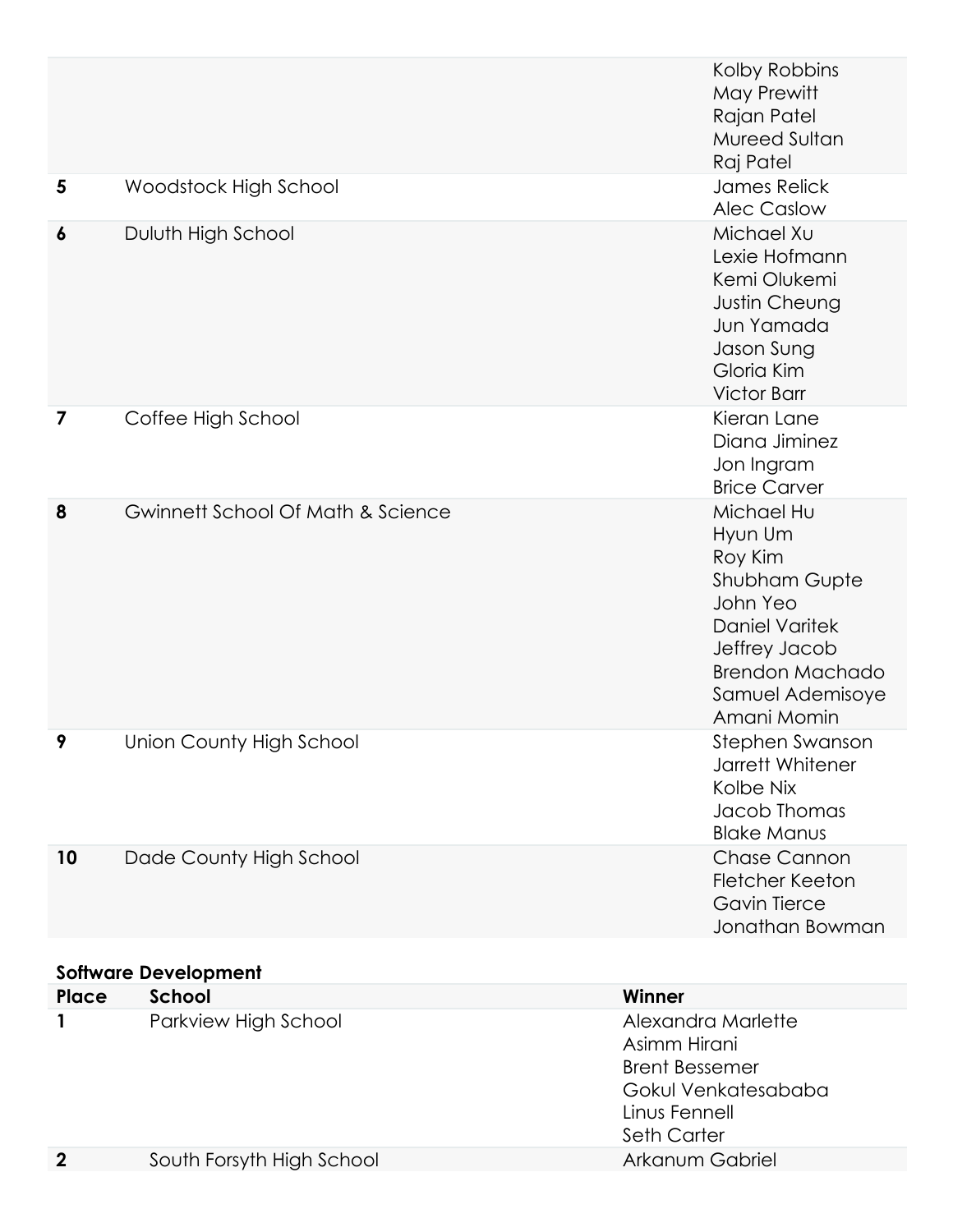| 3 | Monroe Area High School           | <b>Brian Christian</b><br><b>Ryan McCartney</b>                                                             |
|---|-----------------------------------|-------------------------------------------------------------------------------------------------------------|
| 4 | Ola High School                   | <b>Justin Theophile</b><br><b>Tony Vicek</b><br><b>Tyler Patrick</b>                                        |
| 5 | H. V. Jenkins High School         | Alexa Polote                                                                                                |
| 6 | Dunwoody Hs                       | David Knight<br>Joseph Gardi<br>Edward O\'connor<br>Ethan s Crowder                                         |
| 7 | Woodstock High School             | Sergio Tuberquia<br><b>Stivens Salazar</b><br>Taylor kellner<br>Maaz Gul<br>David Lopez<br>Johnathon Kelley |
| 8 | Gwinnett School Of Math & Science | Artur Tarassenko<br>Alexander Thomas                                                                        |
| 9 | Franklin County High School       | David Shoemaker<br><b>Brennan Coile</b>                                                                     |

# **Outstanding Student (GA Only) - HS**

| Place            | School                            | Winner                 |
|------------------|-----------------------------------|------------------------|
|                  | Pickens High School               | Anne Brown-Goolsby     |
| $\mathbf 2$      | Monroe Area High School           | <b>Tori Mitchell</b>   |
| 3                | Gilmer High School                | Kelsie Nolan           |
| $\boldsymbol{4}$ | Forsyth Central High School       | <b>Bradley Shuford</b> |
| 5                | Gwinnett School Of Math & Science | James Hauth            |
| $\boldsymbol{6}$ | Ola High School                   | <b>Tyler Patrick</b>   |
|                  | Franklin County High School       | Jade Wester            |
| 8                | Irwin County High School          | Robby Espano           |
| 9                | <b>Tucker High School</b>         | Lauren Williams        |
| 10               | Parkview High School              | Sida Tang              |

#### **Outstanding Student (GA Only) - MS**

| Place            | School                        | Winner                   |
|------------------|-------------------------------|--------------------------|
|                  | Rothschild Leadership Academy | <b>Eamarol Arrington</b> |
| $\overline{2}$   | Morgan County Middle School   | Will Paschal             |
| $\mathbf{3}$     | Hahira Middle School          | Liam Wetherington        |
| $\boldsymbol{4}$ | Franklin County Middle School | <b>Claire Fowler</b>     |
| 5                | Irwin County Middle School    | Peyton Martin            |
| $\overline{6}$   | Pine Grove Middle School      | <b>Garren Powell</b>     |
|                  |                               |                          |

# **Photographic Technology**

| Place        | school School             | Winner      |
|--------------|---------------------------|-------------|
|              | Parkview High School      | Gayeon Ko   |
| $\mathbf{2}$ | South Forsyth High School | Walker Wood |
|              |                           |             |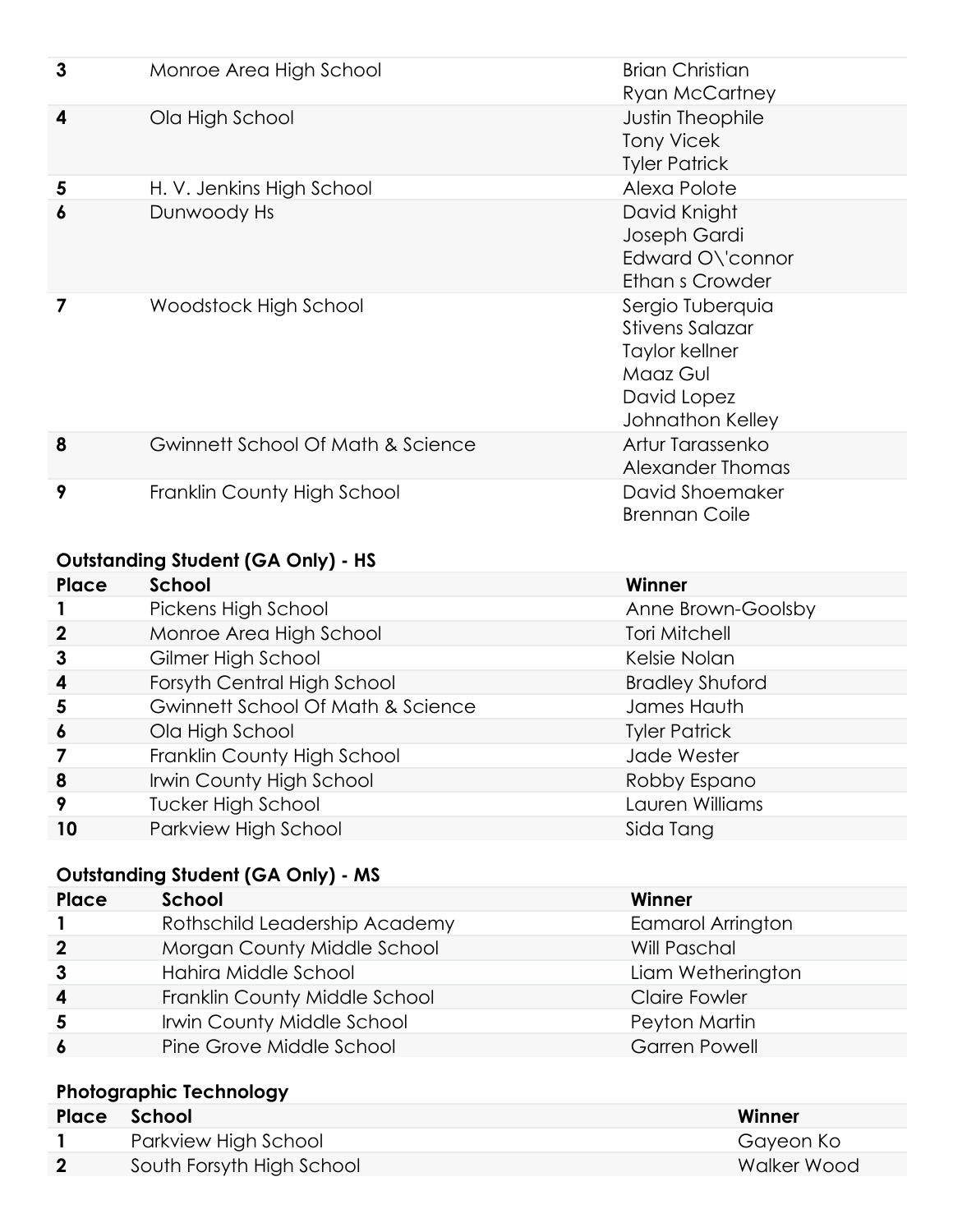| 3                | Hart County High School                             | Kiersten Worley    |
|------------------|-----------------------------------------------------|--------------------|
| 4                | Monroe Area High School                             | Jessica Still      |
| 5                | East Coweta High School                             | Jocelyn Singh      |
| $\boldsymbol{6}$ | Woodville Tompkins Technical And Career High School | Ashly Rivera       |
|                  | Swainsboro High School                              | Janet Sanchez      |
| 8                | Franklin County High School                         | <b>Emily Busby</b> |
| 9                | Gwinnett School Of Math & Science                   | Zahra Hakani       |
| 10               | Cross Keys High School                              | Daisy Jimenez      |

# **Prepared Presentation**

| Place            | School                      | Winner              |
|------------------|-----------------------------|---------------------|
|                  | Jonesboro High School       | Julie Tran          |
| $\mathbf{2}$     | Marietta High School        | Gilbert Richardson  |
| 3                | Gilmer High School          | Will Ridings        |
| $\boldsymbol{4}$ | Forsyth Central High School | Amber Shell         |
| 5                | Fitzgerald High School      | Leigh Hamlin        |
| $\boldsymbol{6}$ | Swainsboro High School      | Stephanie Rivenburg |
| 7                | Collins Hill High School    | Dominque Ferrell    |
| 8                | Northview High School       | Komal Shrivatsava   |
| 9                | Parkview High School        | Elise (Joy) Tan     |
| 10               | Monroe Area High School     | Elena Luebbers      |

# **Prepared Speech**

| Place            | School                             | Winner                  |
|------------------|------------------------------------|-------------------------|
|                  | Rothschild Leadership Academy      | Alexander King          |
| $\mathbf 2$      | Franklin County Middle School      | <b>Kennedy Williams</b> |
| $\mathbf{3}$     | Hahira Middle School               | Sarah Cole              |
| $\boldsymbol{4}$ | Miller Grove Middle School         | Abigail Kyne            |
| 5                | Armuchee Middle School             | Kaytlyn Williams        |
| $\boldsymbol{6}$ | East Coweta Middle School          | Joshua Colton           |
|                  | Marietta Middle School             | Ian Chevalier           |
| 8                | Morgan County Middle School        | Isabella Elwood         |
| 9                | Chattanooga Valley Middle          | Sarah Williams          |
| 10               | <b>Brooks County Middle School</b> | Marquell Harrison       |

#### **Problem Solving**

|              | Place School                       | Winner                                     |
|--------------|------------------------------------|--------------------------------------------|
|              | Morgan County Middle School        | Davis Moore<br>Ramon Zamudio               |
| $\mathbf{2}$ | Harris County Carver Middle School | Matthew<br>Chapman<br>Greysen<br>Strumpler |
|              | Henderson Middle School            | Charlotte Supyen<br>Delaney Moyer          |
| 4            | Druid Hills Middle                 | <b>Hilton Patterson</b>                    |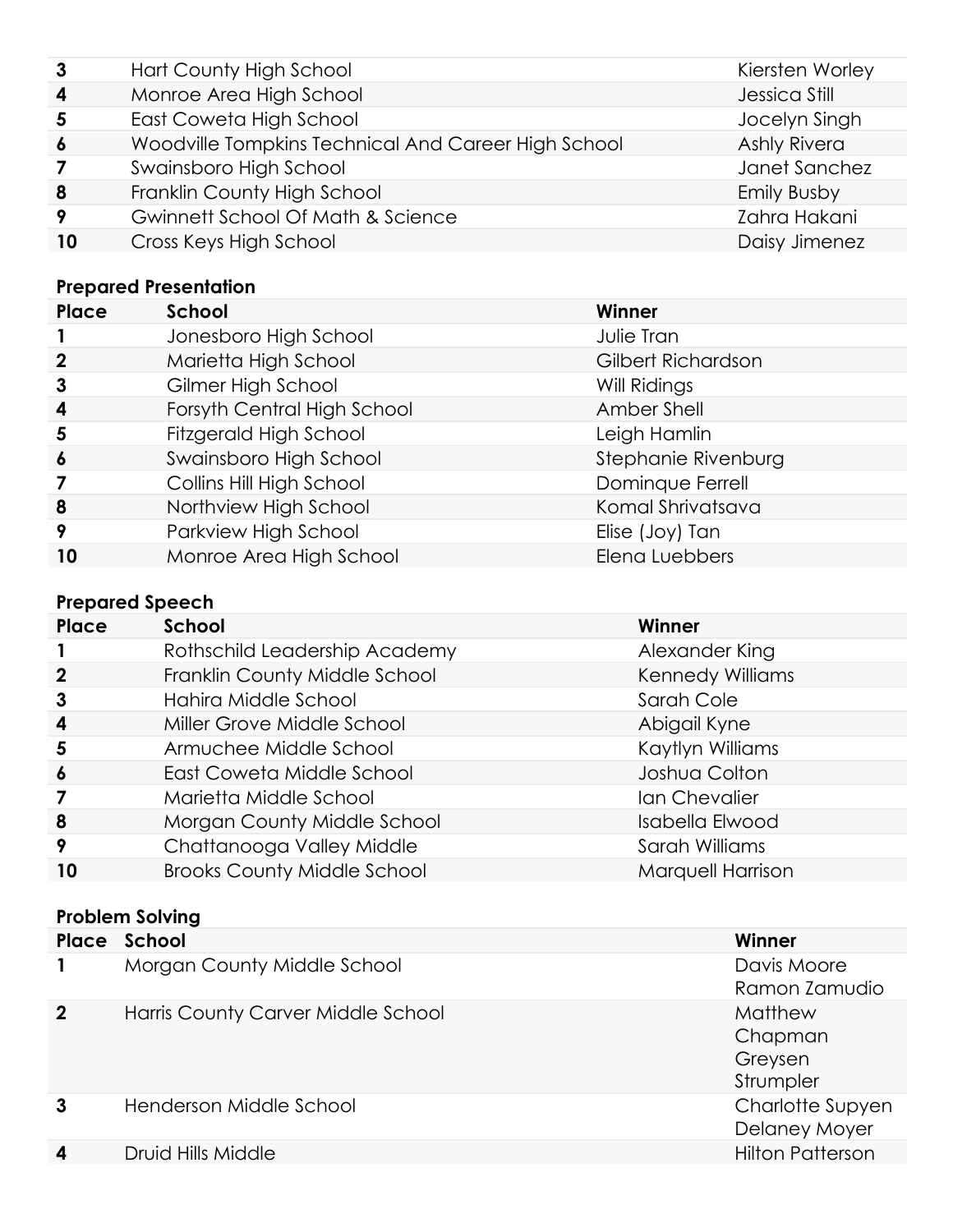|                         |                                                                      | Marcus Polain                       |
|-------------------------|----------------------------------------------------------------------|-------------------------------------|
| $\overline{\mathbf{5}}$ | A. R. Johnson Health Science and Engineering Magnet Middle<br>School | Breanna Bryant<br>Eunice Santiago   |
| $\boldsymbol{6}$        | Hart County Middle School                                            | Carter Johnson<br>John Gordy        |
| 7                       | Pine Grove Middle School                                             | Tillman<br>Edmondson<br>Nevada Bird |
| 8                       | Chattanooga Valley Middle                                            | Reece Genter<br>John Klein          |
| 9                       | Franklin County Middle School                                        | David Brogdon<br>Andrew Holland     |
| 10                      | Tucker Middle School                                                 | James Bunting<br>Usman Jamal        |
|                         |                                                                      |                                     |

# **Promotional Design**

| <b>Place</b>     | <b>School</b>                      | Winner                |
|------------------|------------------------------------|-----------------------|
|                  | Morgan County Middle School        | David Rice            |
| $\mathbf 2$      | Chattanooga Valley Middle          | Sarah Williams        |
| 3                | East Coweta Middle School          | Chloe Moss            |
| $\boldsymbol{4}$ | Morgan County Middle School        | <b>Matthew Bailey</b> |
| 5                | Chattanooga Valley Middle          | <b>Riley McBee</b>    |
| $\boldsymbol{6}$ | Hart County Middle School          | Ryan Hudders          |
|                  | Franklin County Middle School      | Morgan Roach          |
| 8                | Harris County Carver Middle School | Smelser Alyssa        |
| 9                | Rothschild Leadership Academy      | Parish Farley         |
| 10               | Pine Grove Middle School           | Natalia Williams      |

# **Promotional Graphics**

| Place                   | School                            | Winner                |
|-------------------------|-----------------------------------|-----------------------|
|                         | Monroe Area High School           | <b>Tori Mitchell</b>  |
| $\mathbf 2$             | Gwinnett School Of Math & Science | Kacey Chung           |
| $\mathbf{3}$            | Coffee High School                | Kane Waldron          |
| $\overline{\mathbf{4}}$ | Monroe Area High School           | <b>Blair Caldwell</b> |
| 5                       | Hart County High School           | Sarah Seay            |
| $\boldsymbol{6}$        | Jonesboro High School             | Anh Nguyen            |
|                         | Gwinnett School Of Math & Science | Ji Young Chang        |
| 8                       | Parkview High School              | Sida Tang             |
| 9                       | Westlake High School              | Elizabeth Ojo         |
| 10                      | South Forsyth High School         | Jessica Tang          |

### **SciVis**

| Place            | School                            | Winner                           |
|------------------|-----------------------------------|----------------------------------|
|                  | Monroe Area High School           | Kayla McElreath<br>Tori Mitchell |
| $\boldsymbol{2}$ | Gwinnett School Of Math & Science | Simin Savani                     |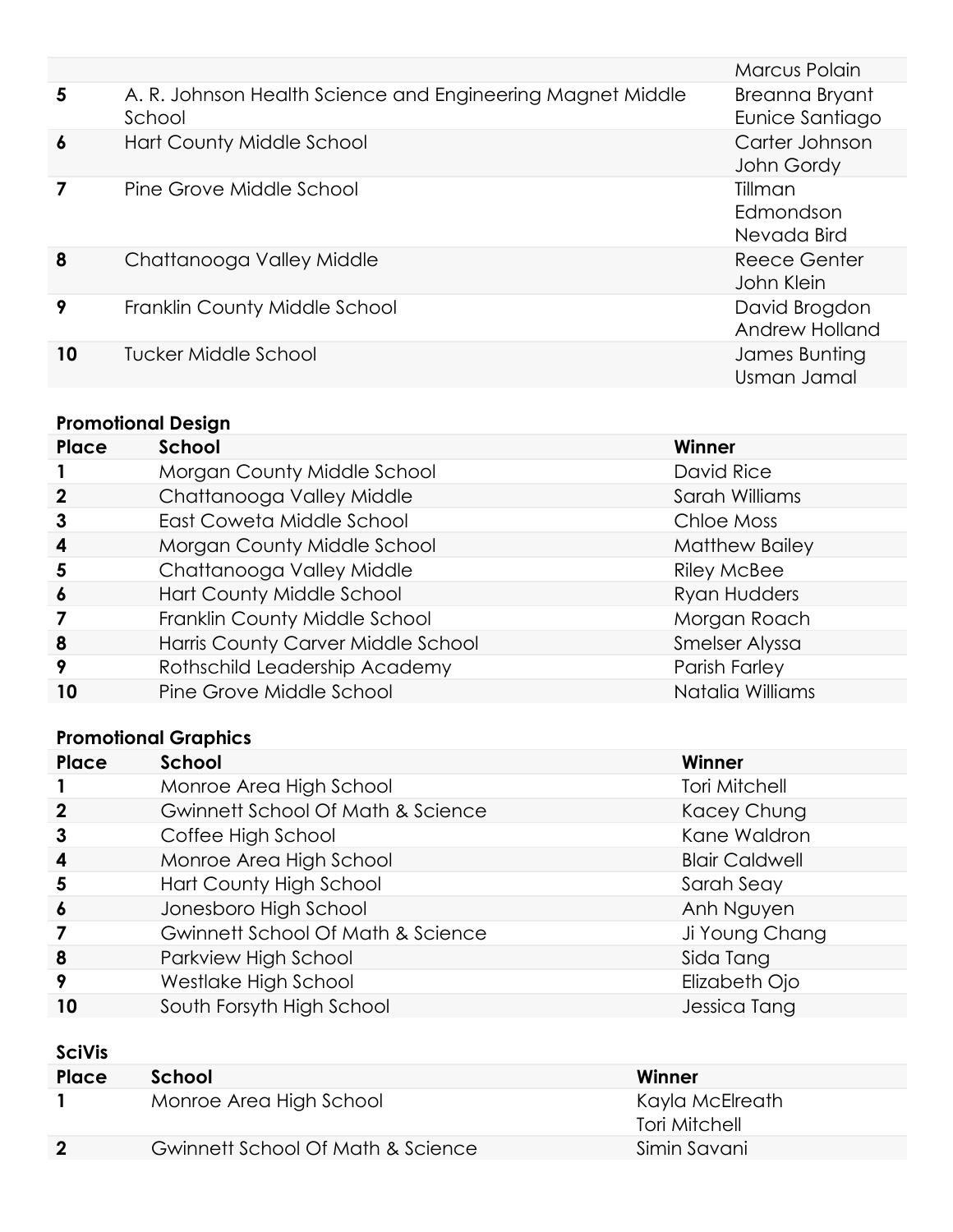|                  |                           | Yeyang Yu<br>Yun Jeon<br>Merry Chen                                                                  |
|------------------|---------------------------|------------------------------------------------------------------------------------------------------|
| $\mathbf{3}$     | <b>Tucker High School</b> | Alexis Haynes<br>Samantha Deptula                                                                    |
| 4                | Savannah Arts Academy     | Asha Colbert<br>Grace Song<br>Sabrina Ang                                                            |
| 5                | South Forsyth High School | Arkanum Gabriel<br>Chau Tiffany<br>Ryan Burke                                                        |
| $\boldsymbol{6}$ | Parkview High School      | Jordan Rice<br>Kibeom (Gear) Kim<br>Cade Shorter<br>Shriji Suhagia<br>Taabish Basaria<br>Andrew Legg |
| 7                | Ola High School           | <b>Brad Crawford</b>                                                                                 |
| 8                | Cambridge High School     | Ashley Wilson<br>Anna Forbush<br><b>Alexis Martin</b><br>Mark Moelter<br>Mwangi Karangu              |
| 9                | Westlake High School      | Nigel Powell<br>MarQuise Fletcher                                                                    |
| 10               | Hart County High School   | <b>Shay Heard</b><br>Keyanna Curry                                                                   |

#### **Structural Engineering - HS**

| Place            | School                            | Winner                                  |
|------------------|-----------------------------------|-----------------------------------------|
|                  | Parkview High School              | Jack Fontana<br>Steven Nguyen           |
| $\mathbf{2}$     | Woodstock High School             | Maaz Gul<br>Taylor kellner              |
| 3                | Franklin County High School       | <b>Clark Gaines</b><br>William Hearn    |
| 4                | Mill Creek High School            | Denise German<br>Eric Burns             |
| 5                | Gwinnett School Of Math & Science | Jamie Rutledge<br>Hannah Lee            |
| $\boldsymbol{6}$ | South Forsyth High School         | Jessica Martin<br><b>Margot Harris</b>  |
| 7                | <b>Trion High School</b>          | Noah McQuese<br><b>Trace Burkhalter</b> |
| 8                | Gilmer High School                | Stephen Shehan<br>Cody Rutledge         |
| 9                | Northview High School             | Dylan Thomson                           |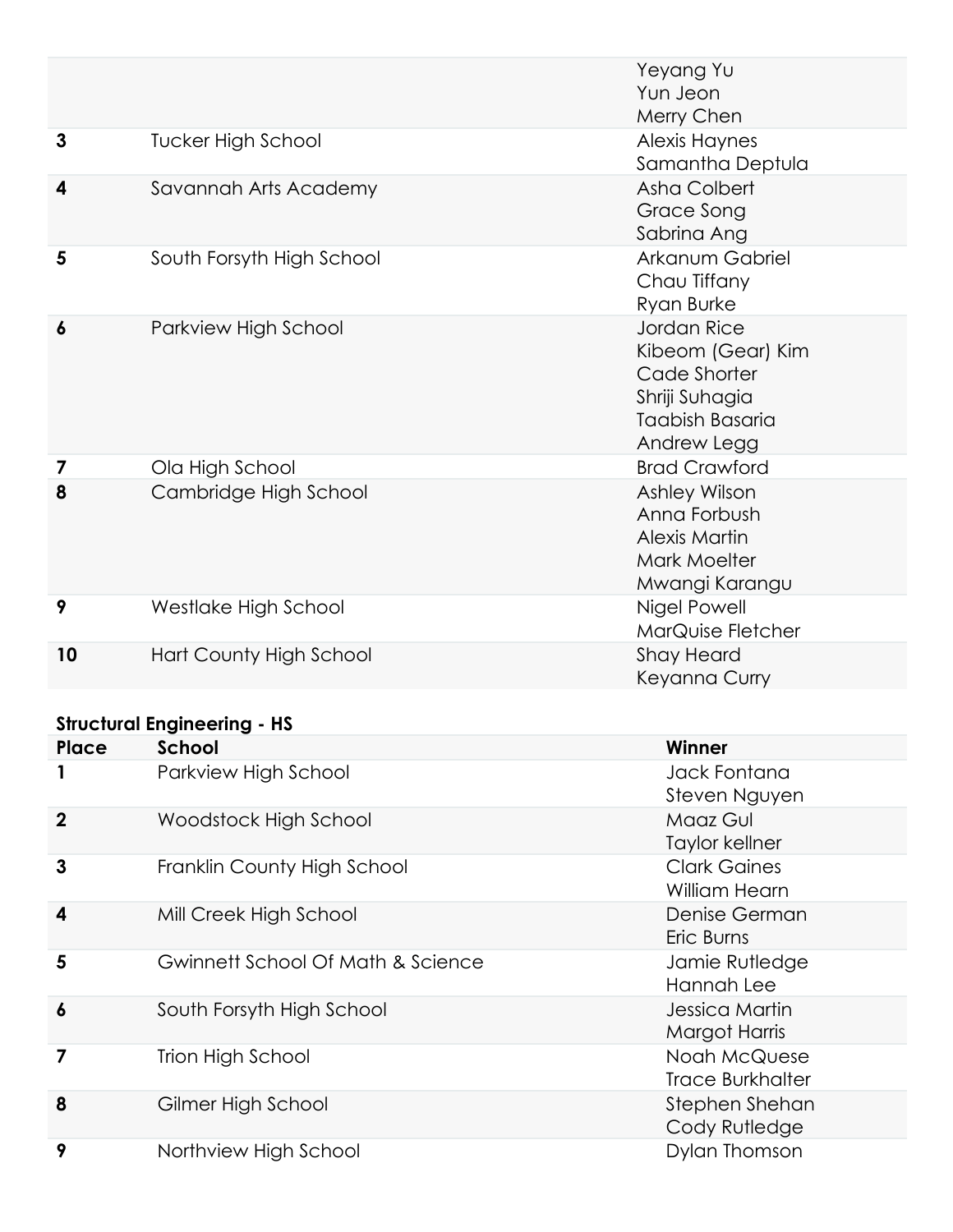| Harrison Lange                                              |  |
|-------------------------------------------------------------|--|
| 10<br>Lowndes High School<br>Michael Harris<br>Reid Lindsey |  |

#### **Structural Model - MS**

| Place            | School                                                               | Winner                                       |
|------------------|----------------------------------------------------------------------|----------------------------------------------|
|                  | Mary McLeod Bethune Middle                                           | Deshawn Williams<br>Halee Leslie             |
| $\mathbf{2}$     | Irwin County Middle School                                           | <b>Brady McIntyre</b><br><b>Dylan Hulsey</b> |
| $\mathbf{3}$     | Harris County Carver Middle School                                   | Nayeli Vinasco<br>Rebecca<br><b>Burgamy</b>  |
| $\boldsymbol{4}$ | Franklin County Middle School                                        | Chandler<br>Moorhead<br>Grayson Cobb         |
| 5                | Morgan County Middle School                                          | <b>Henry Hofer</b><br>Ramon Zamudio          |
| 6                | A. R. Johnson Health Science and Engineering Magnet Middle<br>School | Breanna Bryant<br>Eunice Santiago            |

# **Systems Control Technology - HS**

| Place       | School                             | Winner                                                    |
|-------------|------------------------------------|-----------------------------------------------------------|
| 1           | Swainsboro High School             | William Collum<br><b>Ricky Strange</b><br>Anthony Cordona |
| $\mathbf 2$ | Loganville High School             | James Stansell<br><b>Jarod Denmark</b><br>Stephen Still   |
| 3           | Gwinnett School Of Math & Science  | Maxwell Xu<br>James Hauth<br>Shubham Gupte                |
| 4           | South Forsyth High School          | <b>Grant Champagne</b><br>Liam McNamara<br>Parish Will    |
| 5           | Ola High School                    | Alex Heard<br>Hunter McDaniel<br>Casey Loftin             |
| 6           | Collins Hill High School           | Nicholas Curtis<br>Daniel Kim<br>Joseph Yohannes          |
| 7           | <b>Crawford County High School</b> | John David Rogers<br><b>Josh Norton</b><br>Zack Woods     |
| 8           | Parkview High School               | Jack Fontana<br>Nathan Estock<br>Andrew Legg              |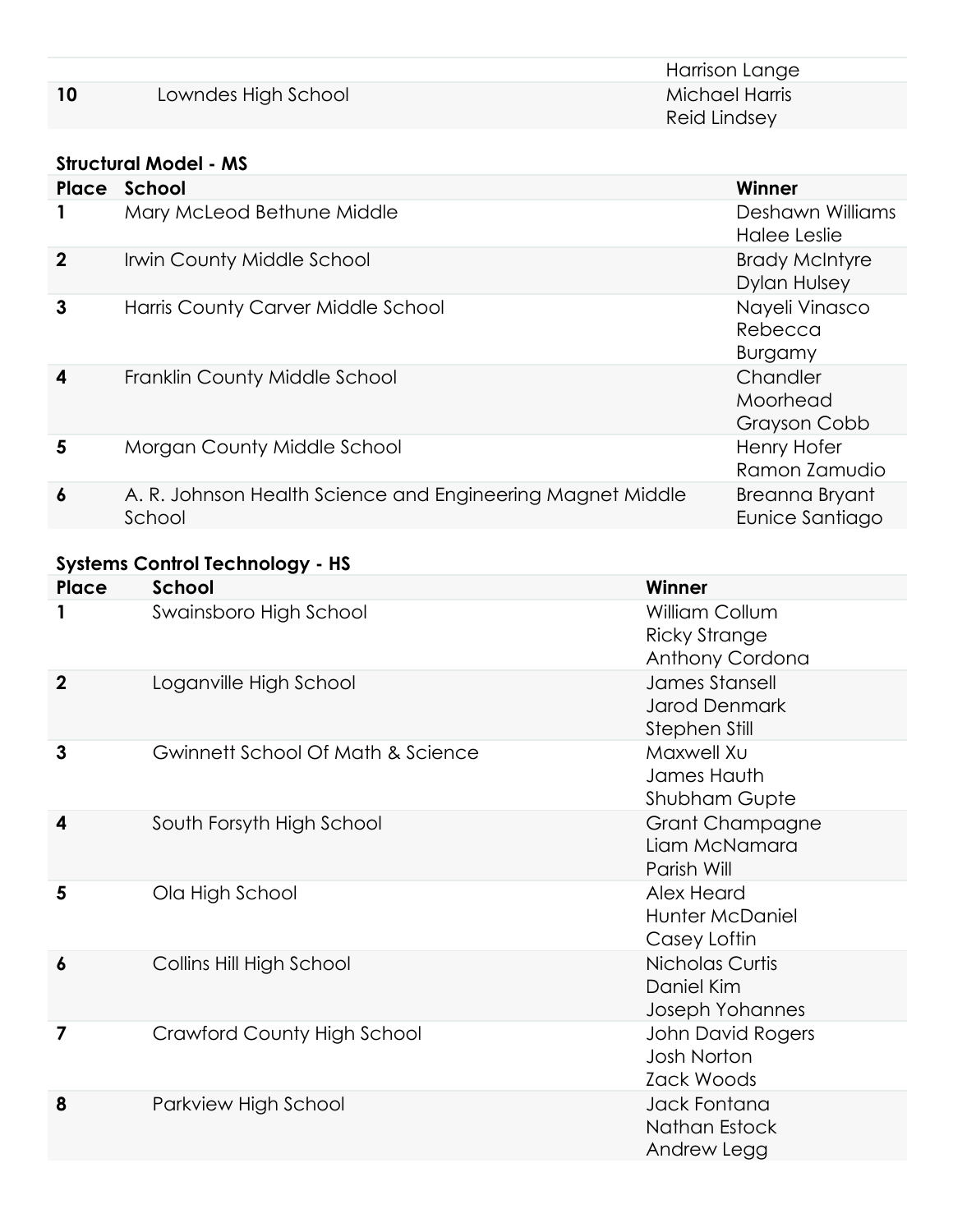| 9                | Lambert High School                    | Chase Hughes<br><b>Griffin Paquette</b><br>Joel Joseprabu                |
|------------------|----------------------------------------|--------------------------------------------------------------------------|
| 10               | Fitzgerald High School                 | Raj Patel<br><b>Rick Jones</b><br><b>Wesley McCauley</b>                 |
|                  | <b>Systems Control Technology - MS</b> |                                                                          |
| <b>Place</b>     | School                                 | Winner                                                                   |
| 1                | <b>Tucker Middle School</b>            | collin smallwood<br>Tanjid Mitul<br>Samual Torbert                       |
| $\boldsymbol{2}$ | Hahira Middle School                   | Jacob Demersseman<br><b>Christopher Bellflowers</b><br>Liam Wetherington |
| 3                | Lowndes Middle                         | Zack Gay<br>Dawson Peek<br><b>Patrick Bennett</b>                        |
| 4                | Pine Grove Middle School               | Logan McQuaig<br><b>Spencer Vopal</b>                                    |
| 5                | Franklin County Middle School          | <b>Griffin Ware</b><br>Connor Mcduffie<br>Chloe Alexander                |
| 6                | East Coweta Middle School              | <b>Blayne Byrom</b><br>Michael Whitlock<br><b>Will Futral</b>            |
| 7                | Henderson Middle School                | <b>Bailo Bah</b><br><b>Riley Goniwicha</b><br>Ritika Gehani              |
| 8                | Harris County Carver Middle School     | Michael Knape<br>Gavin Koepfer<br>Cayden Sturges                         |
| 9                | Morgan County Middle School            | <b>Riley Elwood</b><br>Henry Hofer<br><b>Christopher Bailey</b>          |
| 10               | Mary McLeod Bethune Middle             | Rya Colbert<br>Cynthia Lucas                                             |

#### **Tech Bowl**

| Place            | School                             | Winner                                                |
|------------------|------------------------------------|-------------------------------------------------------|
|                  | Tucker Middle School               | <b>Cameron Ware</b><br>Samual Torbert<br>Mamadu Ly    |
| $\boldsymbol{2}$ | Harris County Carver Middle School | Greysen Strumpler<br>Robert Bayer<br>Alex Komendantov |
|                  | <b>Fannin County Middle</b>        | <b>Patrick Conner</b>                                 |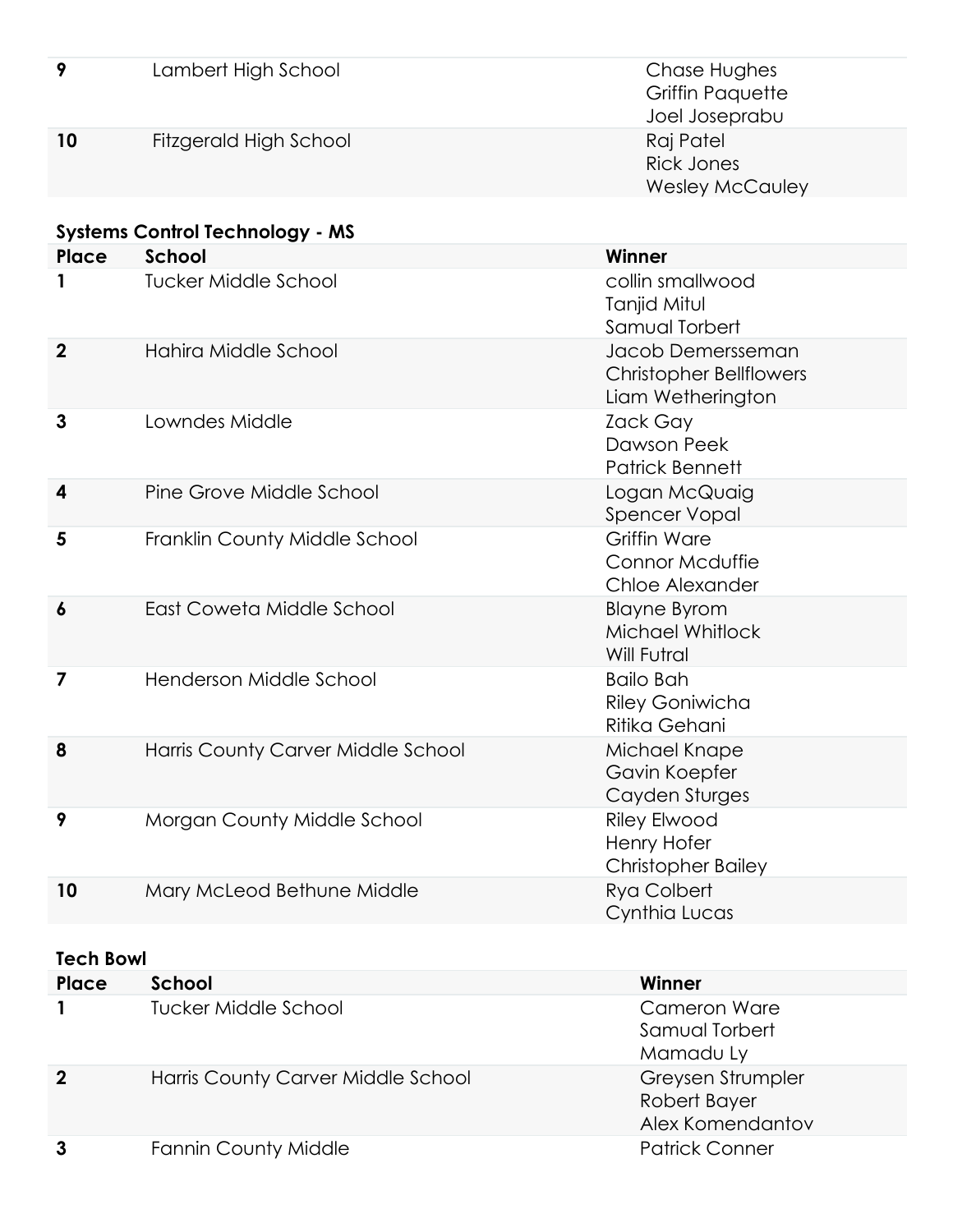|                |                               | <b>Grant Shepherd</b><br>Waylon Arrowood                           |
|----------------|-------------------------------|--------------------------------------------------------------------|
| 4              | East Coweta Middle School     | Michael Whitlock<br>Nick Burkey<br>Megan Nelson                    |
| 5              | Chattanooga Valley Middle     | Molly Thomason<br><b>Isabel Dickson</b><br>Dyanna Bateman          |
| 6              | Franklin County Middle School | <b>Bern Leroy Bennett</b><br><b>Andrew Cothran</b><br>Lucas Parham |
| $\overline{7}$ | Miller Grove Middle School    | Khalil Siddeeq<br>Jueniyah Cleveland<br>Abigail Kyne               |
| 8              | <b>Buford Middle School</b>   | <b>Juliet Talaber</b><br>Payton Shells<br>Colin Sharp              |
| 9              | Marietta Middle School        | <b>Carrington Rogers</b><br>Hallie Rimmey<br><b>Aaron Gibbs</b>    |
| 10             | Lowndes Middle                | Dawson Peek<br>Casey Weldon<br>Miguel Garcia                       |

# **Technical Design**

| Place          | School                        | Winner                                           |
|----------------|-------------------------------|--------------------------------------------------|
|                | Henderson Middle School       | Delaney Moyer<br>Irving Ramirez-Perucho          |
| $\overline{2}$ | Morgan County Middle School   | Will Paschal<br>Matthew Bailey                   |
| 3              | Hahira Middle School          | Maddox Whidden<br>Brayden Whidden                |
| 4              | <b>Buford Middle School</b>   | Esteven Navarro<br>Colin Sharp                   |
| 5              | Marietta Middle School        | Lydia Cheney<br><b>Smith Hawkins</b>             |
| 6              | Tucker Middle School          | Eric Shavkin<br>Tanjid Mitul                     |
| 7              | Miller Grove Middle School    | Khalil Siddeeq<br>Elijah Soles                   |
| 8              | Lowndes Middle                | <b>Ally Garner</b><br><b>Taylor Slocumb</b>      |
| 9              | Franklin County Middle School | <b>Grace Harbin</b><br><b>Bern Leroy Bennett</b> |
| 10             | East Coweta Middle School     | Kenna Hannah<br>Michael Whitlock                 |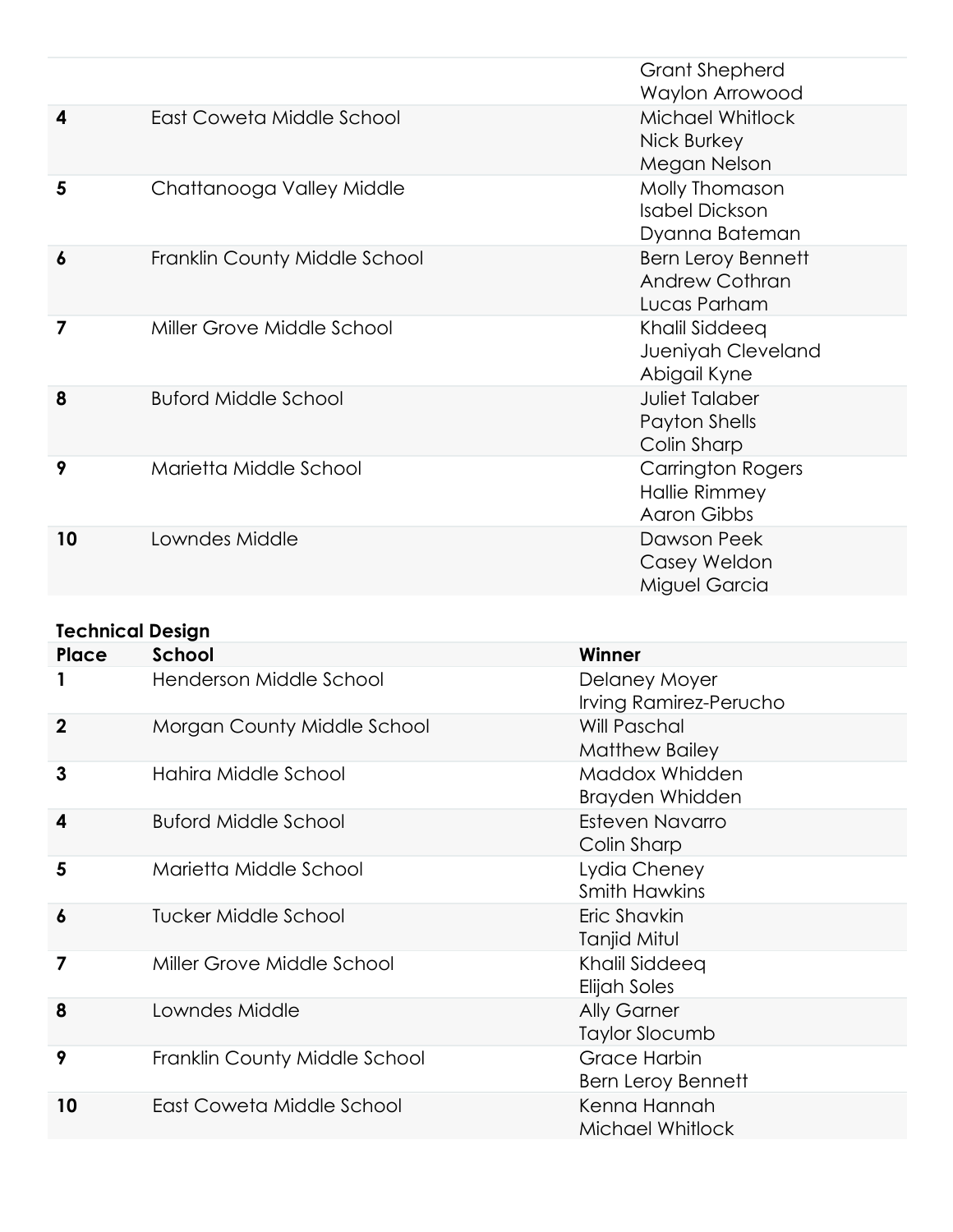#### **Technical Sketching and Application**

|                        | Technical Sketching and Application |                                       |
|------------------------|-------------------------------------|---------------------------------------|
| Place                  | <b>School</b>                       | Winner                                |
|                        | Gilmer High School                  | Will Ridings                          |
| $\boldsymbol{2}$       | Chamblee High School                | <b>Mitchell Gant</b>                  |
| 3                      | Forsyth Central High School         | Amy Zhai                              |
| 4                      | East Laurens High School            | Joe Cason                             |
| 5                      | Gilmer High School                  | Kelsie Nolan                          |
| 6                      | Mill Creek High School              | <b>Brendan Driscoll</b>               |
| 7                      | Lowndes High School                 | <b>Reid Lindsey</b>                   |
| 8                      | Ware County High School             | <b>Mallory Helms</b>                  |
| 9                      | Parkview High School                | Alexander (Alex) Rush                 |
| 10                     | Parkview High School                | Daniel Webb                           |
| <b>Technology Bowl</b> |                                     |                                       |
| Place                  | School                              | Winner                                |
|                        | Chattahoochee High School           | Nandan Dave                           |
|                        |                                     | Alex Patton                           |
|                        |                                     | Kalen Patton                          |
| $\overline{2}$         | Parkview High School                | <b>Brent Bessemer</b>                 |
|                        |                                     | Gokul Venkatesababa                   |
|                        |                                     | Sida Tang                             |
| $\mathbf{3}$           | Jasper County High School           | <b>Christain Parr</b>                 |
|                        |                                     | <b>Cameron Whitener</b>               |
|                        |                                     | Levi Ford                             |
| 4                      | Savannah Arts Academy               | Sabrina Ang                           |
|                        |                                     | Alfredo Small                         |
|                        |                                     | Grace Song                            |
| 5                      | Shiloh High School                  | Mehul Mehra                           |
|                        |                                     | Jenelle Cranston                      |
|                        |                                     | Gleymi Hernandez                      |
| 6                      | Gwinnett School Of Math & Science   | <b>Brendon Machado</b>                |
|                        |                                     | Mateo Correa                          |
|                        | Chamblee High School                | Jeffrey Jacob<br><b>Malik Purefoy</b> |
| 7                      |                                     | <b>Mitchell Gant</b>                  |
|                        |                                     | Sharadindu Biswas                     |
|                        |                                     | Walter Young                          |
| 8                      | Lambert High School                 | Sai Kilaru                            |
|                        |                                     | Sudeep Annem                          |
|                        |                                     | Prem Kurumpanai                       |
| 9                      | Ola High School                     | <b>Josh Nobles</b>                    |
|                        |                                     | <b>Tyler Patrick</b>                  |
|                        |                                     | Will Crawford                         |

**10** Collins Hill High School Michael Strickland James Moran Evan Wilson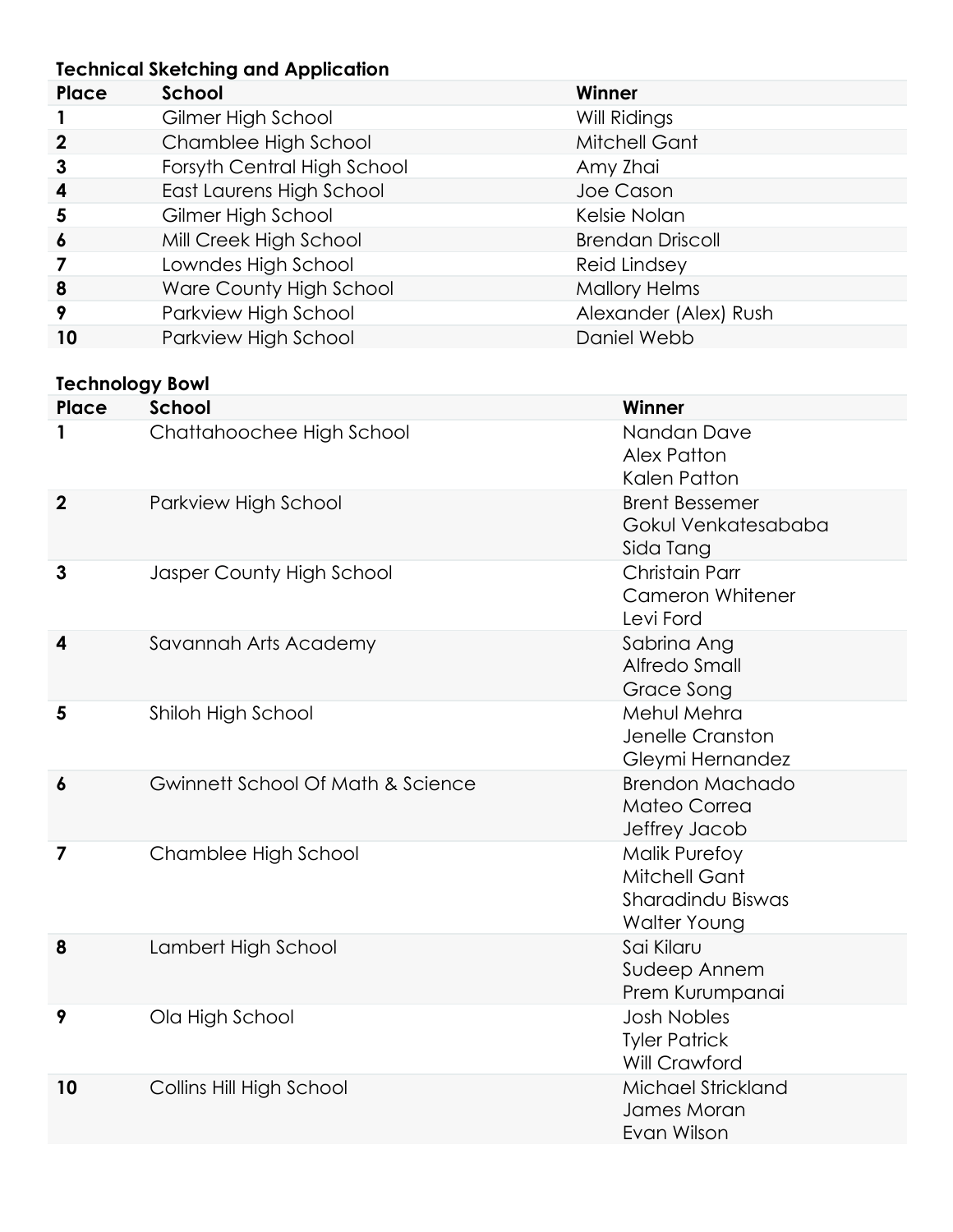| <b>Technology Problem Solving</b> |                             |                                          |
|-----------------------------------|-----------------------------|------------------------------------------|
| Place                             | School                      | Winner                                   |
|                                   | Cook High School            | Jessica Zarco<br>Javier Garcia           |
| $\boldsymbol{2}$                  | Franklin County High School | <b>Catherine Ginn</b><br>Anna Tatum      |
| $\mathbf{3}$                      | Forsyth Central High School | Ryan Cox<br>Peter Campfield              |
| 4                                 | Peachtree Ridge High School | Caleb Hwang<br>Joseph Chung              |
| 5                                 | Ola High School             | Jayson Gilmer<br>Dexter Wesley           |
| $\boldsymbol{6}$                  | Northview High School       | Samuel Jacobs<br><b>Garett Miller</b>    |
| $\overline{\mathbf{z}}$           | Johns Creek High School     | Jonathan Williamson<br>Stephen Hahn      |
| 8                                 | East Laurens High School    | Payne Davenport                          |
| 9                                 | Fitzgerald High School      | <b>Austin Stokes</b><br><b>Bri Stone</b> |
| 10                                | Flowery Branch High School  | Carson Fletcher<br><b>Jesse Manders</b>  |

# **Transportation Modeling**

| Place                   | School                                                    | Winner               |
|-------------------------|-----------------------------------------------------------|----------------------|
|                         | Gilmer High School                                        | Kelsie Nolan         |
| $\mathbf{2}$            | A.R. Johnson Health Science And Engineering Magnet School | Owen Davis           |
| $\mathbf{3}$            | Woodland Hs                                               | <b>Bailey Gulsby</b> |
| $\boldsymbol{4}$        | Irwin County High School                                  | Maddie Tuggle        |
| $\overline{\mathbf{5}}$ | Franklin County High School                               | Catherine Ginn       |
| $\boldsymbol{6}$        | Collins Hill High School                                  | David Dorr           |
| 7                       | Loganville High School                                    | Noah Kohler          |
| 8                       | Monroe Area High School                                   | <b>Taylor Walls</b>  |
| 9                       | Gwinnett School Of Math & Science                         | <b>Julian Carter</b> |
| 10                      | Monroe Area High School                                   | <b>Bailey Noles</b>  |

#### **Water Infrastructure**

| Place            | School                        | Winner                                                           |
|------------------|-------------------------------|------------------------------------------------------------------|
|                  | Franklin County Middle School | <b>Chandler Moorhead</b><br>Griffin Ware<br>David Brogdon        |
| $\overline{2}$   | Hahira Middle School          | <b>Connor Chancy</b><br><b>Brayden Whidden</b><br>Maddox Whidden |
|                  | Lowndes Middle                | Casey Weldon<br><b>Andrew Clark</b>                              |
| $\boldsymbol{4}$ | Morgan County Middle School   | Aric Hartman<br>Austin Cheynet                                   |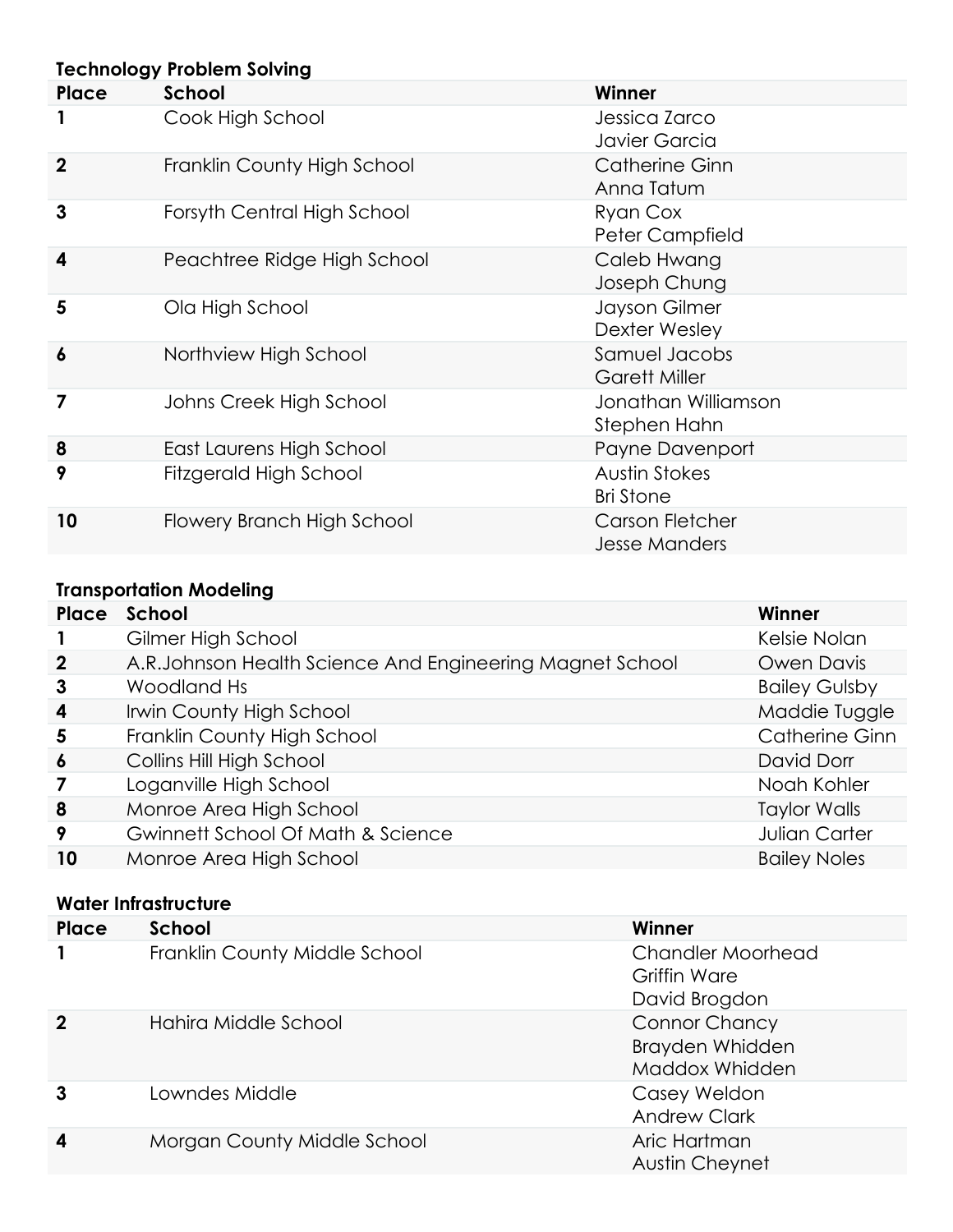|   |                                    | Matthew Bailey                                                     |
|---|------------------------------------|--------------------------------------------------------------------|
| 5 | Rothschild Leadership Academy      | <b>Shaunacey Valdez</b><br>Janessa Thompson<br>Eonichelle Davidson |
| 6 | East Coweta Middle School          | Lindsey Courtright<br>Maritza Robles<br>Natasha Barrett            |
|   | Pine Grove Middle School           | Devin O\'Neal<br><b>Tyler Arcand</b>                               |
| 8 | Harris County Carver Middle School | Jonathan Brooks<br>Lintori Nelson<br>Ragnar Lind                   |

#### **VEX Robotics**

| Place            | <b>School</b>                     | Winner |
|------------------|-----------------------------------|--------|
| 1                | Lowndes High School               | 383V   |
|                  |                                   | 383E   |
|                  |                                   | 383N   |
| $\overline{2}$   | <b>Tucker High School</b>         | 1320A  |
|                  |                                   | 1320C  |
| 3                | Ware County High School           | 2105B  |
|                  |                                   | 2105A  |
| 4                | Ola High School                   | 5203S  |
|                  |                                   | 5203T  |
|                  |                                   | 5203G  |
| 5                | Gwinnett School Of Math & Science | 675E   |
|                  |                                   | 675D   |
|                  |                                   | 675B   |
| $\boldsymbol{6}$ | Ola High School                   | 5203S  |
|                  |                                   | 5203T  |
|                  |                                   | 5203G  |
| 7                | Dunwoody Hs                       | 1264A  |
|                  |                                   | 1264B  |
|                  |                                   | 1264C  |
| 8                | North Forsyth High School         | 3536A  |
|                  |                                   | 3536B  |
|                  |                                   | 3536U  |
| 9                | Gwinnett School Of Math & Science | 675E   |
|                  |                                   | 675D   |
|                  |                                   | 675B   |
|                  |                                   |        |
| 10               | <b>Tucker High School</b>         | 1320A  |
|                  |                                   | 1320C  |

# **Electrathon Rally (GA Only)**

| Place | School              | Winner          |
|-------|---------------------|-----------------|
|       | Grayson High School | Evan Marino     |
|       |                     | Brandon Persaud |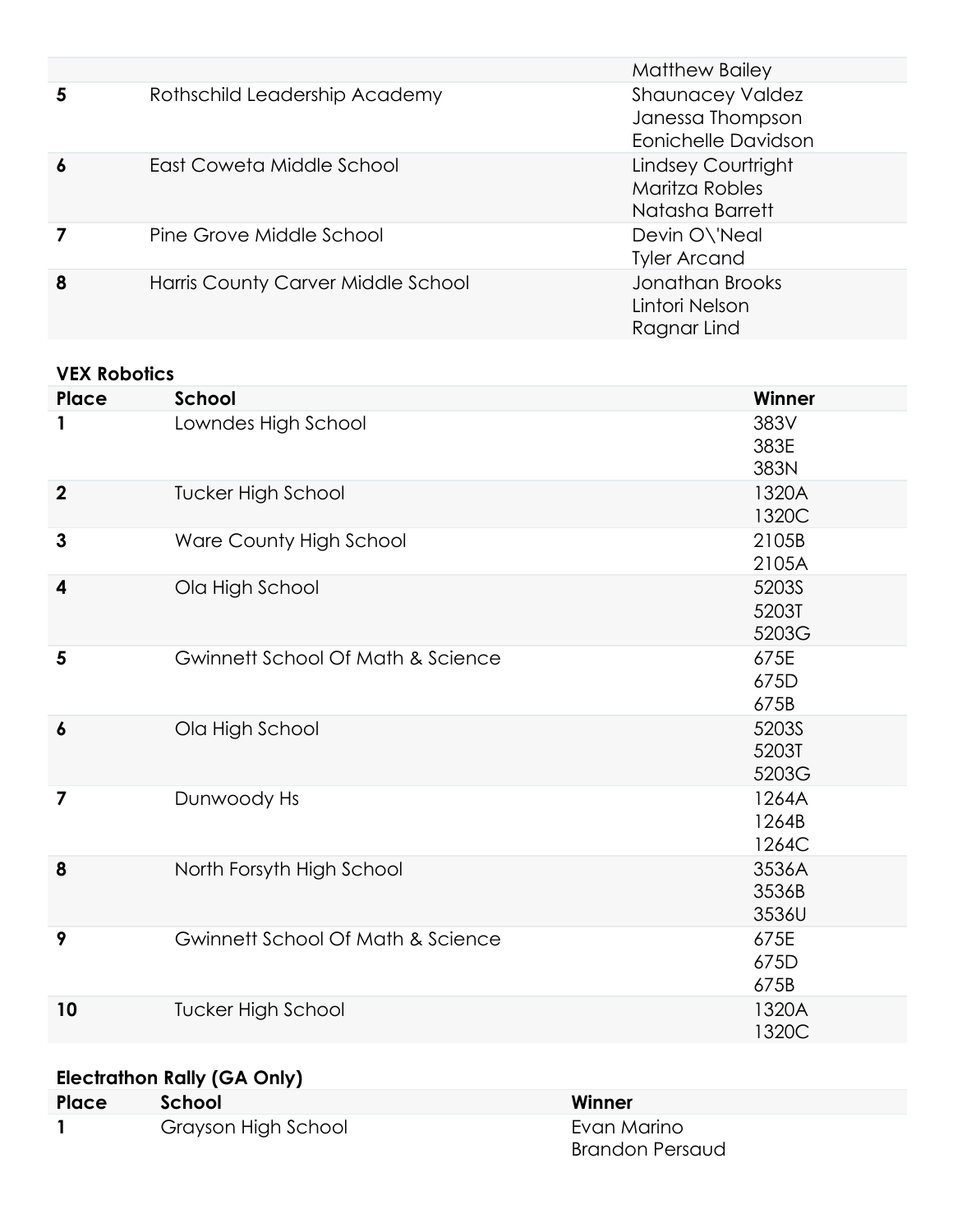|             |                                  | Kaci Lazenby                                                                                                                                                                     |
|-------------|----------------------------------|----------------------------------------------------------------------------------------------------------------------------------------------------------------------------------|
| $\mathbf 2$ | Winder-Barrow High School        | <b>Wesley Moss</b><br>Jeremy Foss<br><b>Chase Evers</b>                                                                                                                          |
| 3           | Mill Creek High School           | Pulkit Gupta<br><b>Brendan Driscoll</b><br>Matthew (Matt) Moore                                                                                                                  |
| 4           | Forsyth Central High School      | <b>Bradley Shuford</b><br><b>Matthew Olson</b><br>Sean Cummings<br>Jessica Drewke<br><b>Nathaniel Green</b><br>Jacob Shimmons<br><b>Spencer Hamilton</b><br><b>Scott Rackley</b> |
| 5           | Lowndes High School              | Kevin Cook<br><b>Cameron Baker</b><br><b>Wesley Smith</b><br><b>Michael Harris</b>                                                                                               |
| 6           | South Forsyth High School        | Kemner Sean<br><b>Connor Taylor</b><br><b>Cameron Olifeild</b><br><b>Thomas Baldwin</b><br><b>Jarred Morrison</b><br>Mary Bergin                                                 |
| 7           | North Forsyth High School        | Zack Garrigan<br>Pete Kirby<br>Rebecca Jarvis<br><b>Brandon McClimon</b><br><b>Ben Work</b><br>Justin Hoffman<br>Noah Davis<br><b>Nick Palmer</b>                                |
| 8           | Rabun County High School         | Derek Savage<br>Lucas Kerby<br><b>Jake Cannon</b><br>kyle Powell<br><b>Tyler Sutton</b>                                                                                          |
| 9           | <b>Brooks County High School</b> | <b>Chase MarLett</b><br>Georgia Flowers<br><b>Patrick Moore</b>                                                                                                                  |
|             | <b>Video Game Design - HS</b>    |                                                                                                                                                                                  |
| Place       | School                           | Winner                                                                                                                                                                           |
|             | South Forsyth High School        | Chau Tiffany<br>Angela Diiorio<br>Jessica Tang                                                                                                                                   |
| $\mathbf 2$ | <b>Trion High School</b>         | Alexander Huskey                                                                                                                                                                 |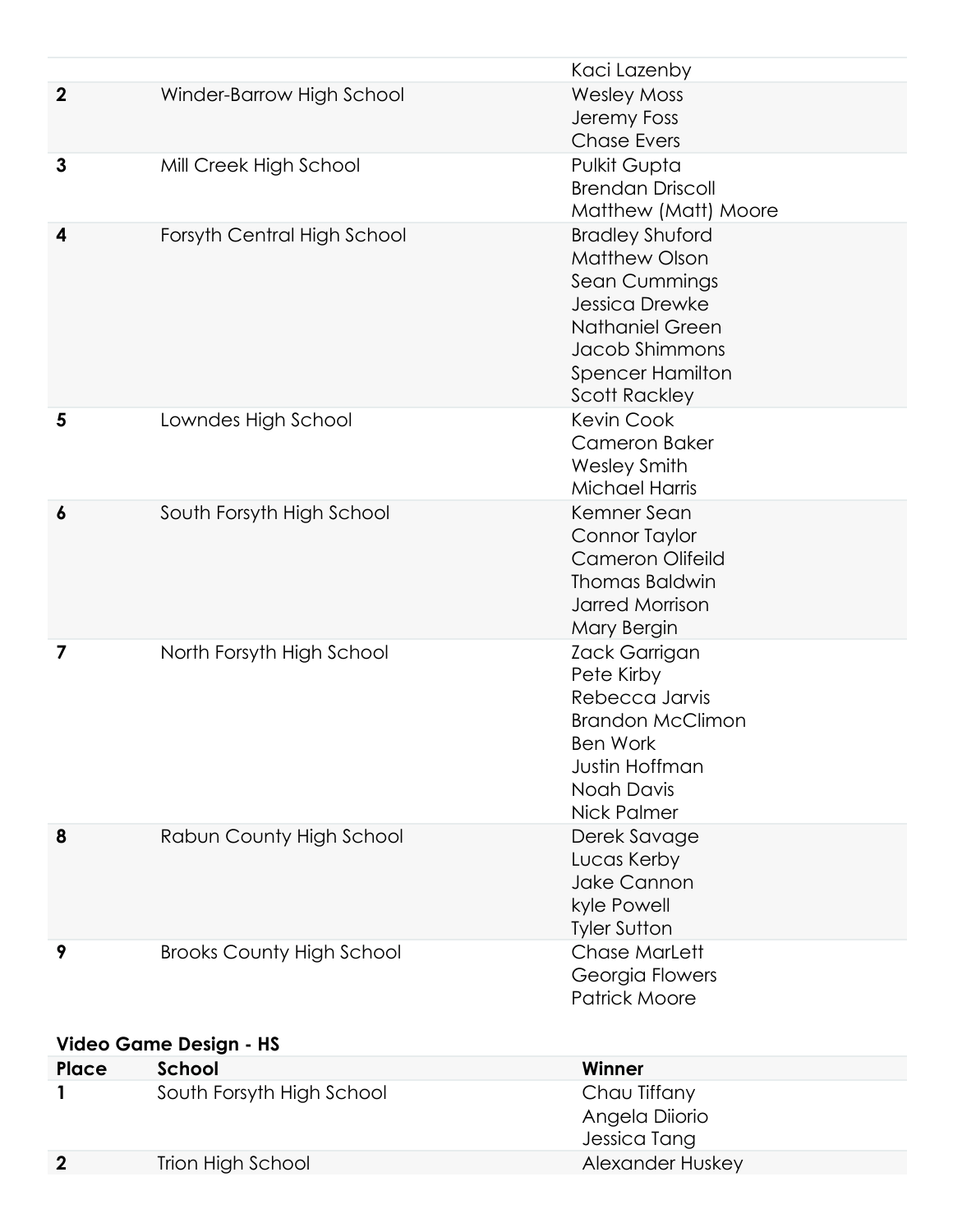|    |                              | Dylan Maxwell<br>John Beckner                                                                                              |
|----|------------------------------|----------------------------------------------------------------------------------------------------------------------------|
| 3  | H. V. Jenkins High School    | Cameron Villanova                                                                                                          |
| 4  | Parkview High School         | Alexandra Marlette<br>Nathan Estock<br>Jordan Rice<br><b>Seth Carter</b><br><b>Chase Chewning</b><br><b>Brent Bessemer</b> |
| 5  | Lambert High School          | Christopher Seo<br>Adam Mcmakin                                                                                            |
| 6  | Dalton High School           | Alexander Little<br>Nassib Mughrabi                                                                                        |
| 7  | Lakeside High School - 30809 | <b>Chris Helmerich</b><br>Cory Wolfe<br>Silvan Li                                                                          |
| 8  | Cross Keys High School       | Lenny Do<br>Mario Becerra Aleman                                                                                           |
| 9  | Hart County High School      | Jq Craft<br>Aaron Bryant<br>Hunter Risner                                                                                  |
| 10 | North Cobb High School       | Amber Pelham<br>Cameron Fair<br><b>Conner Casterline</b>                                                                   |

#### **Video Game Design - MS**

| Place          | School                             | Winner                                                                        |
|----------------|------------------------------------|-------------------------------------------------------------------------------|
|                | Hahira Middle School               | Jacob Demersseman<br>Liam Wetherington                                        |
| $\overline{2}$ | Harris County Carver Middle School | Matthew Chapman<br>Robert Bayer<br>Sean Myers                                 |
| 3              | Pine Grove Middle School           | <b>Spencer Vopal</b>                                                          |
| 4              | Morgan County Middle School        | Aric Hartman<br>Chandler Wright<br><b>Riley Elwood</b>                        |
| 5              | Lowndes Middle                     | <b>Travis Chambers</b><br>Grayson Wall                                        |
| 6              | Marietta Middle School             | <b>Thomas Roberts</b><br><b>Ethan Harper</b><br>Jacob Armitage<br>Amanda Lang |
| 7              | Hart County Middle School          | Carter Johnson<br>Alex Roberts                                                |
| 8              | Franklin County Middle School      | <b>Andrew Cothran</b><br>Lucas Parham                                         |
| 9              | East Coweta Middle School          | Lindsey Courtright                                                            |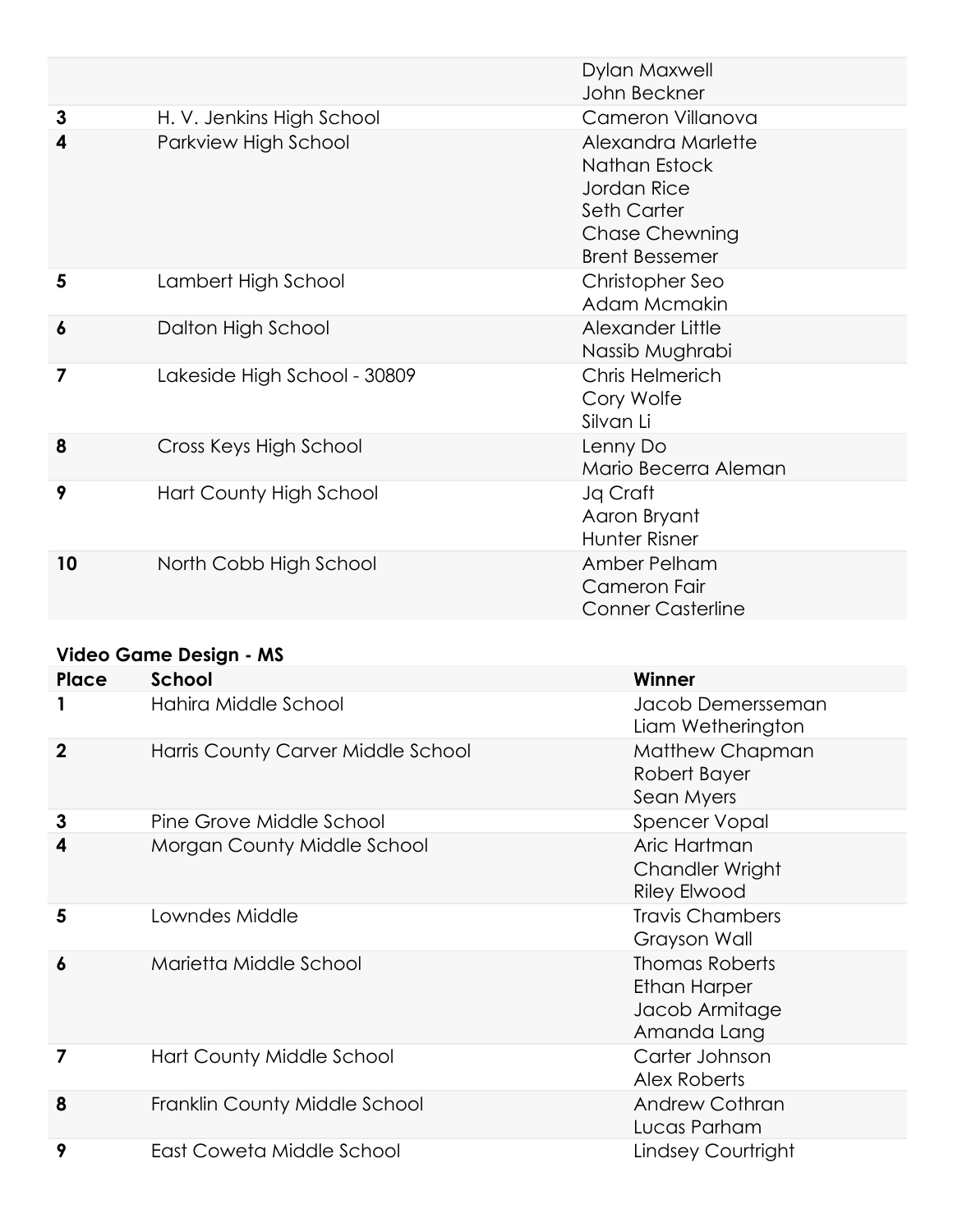|                       |                                              | Joshua Colton<br>Joshua Cayabyab                                                                       |  |
|-----------------------|----------------------------------------------|--------------------------------------------------------------------------------------------------------|--|
|                       |                                              | Andrew Thompson                                                                                        |  |
| 10                    | Lithonia Middle School                       | Ahmed Harden<br>Amani Smith<br><b>Ariel Davis</b><br>Kristopher Mcdaniel<br><b>JOSHUA CARTER</b>       |  |
| Webmaster             |                                              |                                                                                                        |  |
| Place                 | <b>School</b>                                | Winner                                                                                                 |  |
| 1                     | South Forsyth High School                    | Chau Tiffany<br>Arkanum Gabriel<br>Callaway Mckenzie                                                   |  |
| $\boldsymbol{2}$      | Monroe Area High School                      | <b>Tori Mitchell</b>                                                                                   |  |
| 3                     | Lowndes High School                          | Clayton Condon<br>Sem Martinez<br><b>Phoebe Bills</b>                                                  |  |
| 4                     | Parkview High School                         | Sida Tang<br><b>Brent Bessemer</b><br><b>Chase Chewning</b><br>Seth Carter<br>Linus Fennell            |  |
| 5                     | Irwin County High School                     | Lee Griner<br>Robby Espano<br>Leroy Stewart                                                            |  |
| 6                     | <b>Tucker High School</b>                    | Jonathan Magee                                                                                         |  |
| 7                     | <b>Gwinnett School Of Math &amp; Science</b> | Simin Savani<br>Michael Hu<br><b>Brian Cabigon Soliber</b><br><b>Shubham Gupte</b><br>Alexander Thomas |  |
| 8                     | Morrow High School                           | Nancy Nguyen<br><b>Trang Nguyen</b><br><b>Twumasi Pennoh</b><br>Anna Ho<br>Tina Giang                  |  |
| 9                     | Lambert High School                          | Prem Kurumpanai<br>Sai Kilaru                                                                          |  |
| 10                    | Flowery Branch High School                   | Frank Gonzalez                                                                                         |  |
| <b>Website Design</b> |                                              |                                                                                                        |  |
| Place                 | <b>School</b>                                | Winner                                                                                                 |  |
| 1                     | Chattanooga Valley Middle                    | Molly Thomason<br>Dyanna Bateman<br><b>Cheredith Ramsey</b>                                            |  |
| $\mathbf{2}$          | Pine Grove Middle School                     | <b>Tyler Holley</b>                                                                                    |  |
|                       |                                              |                                                                                                        |  |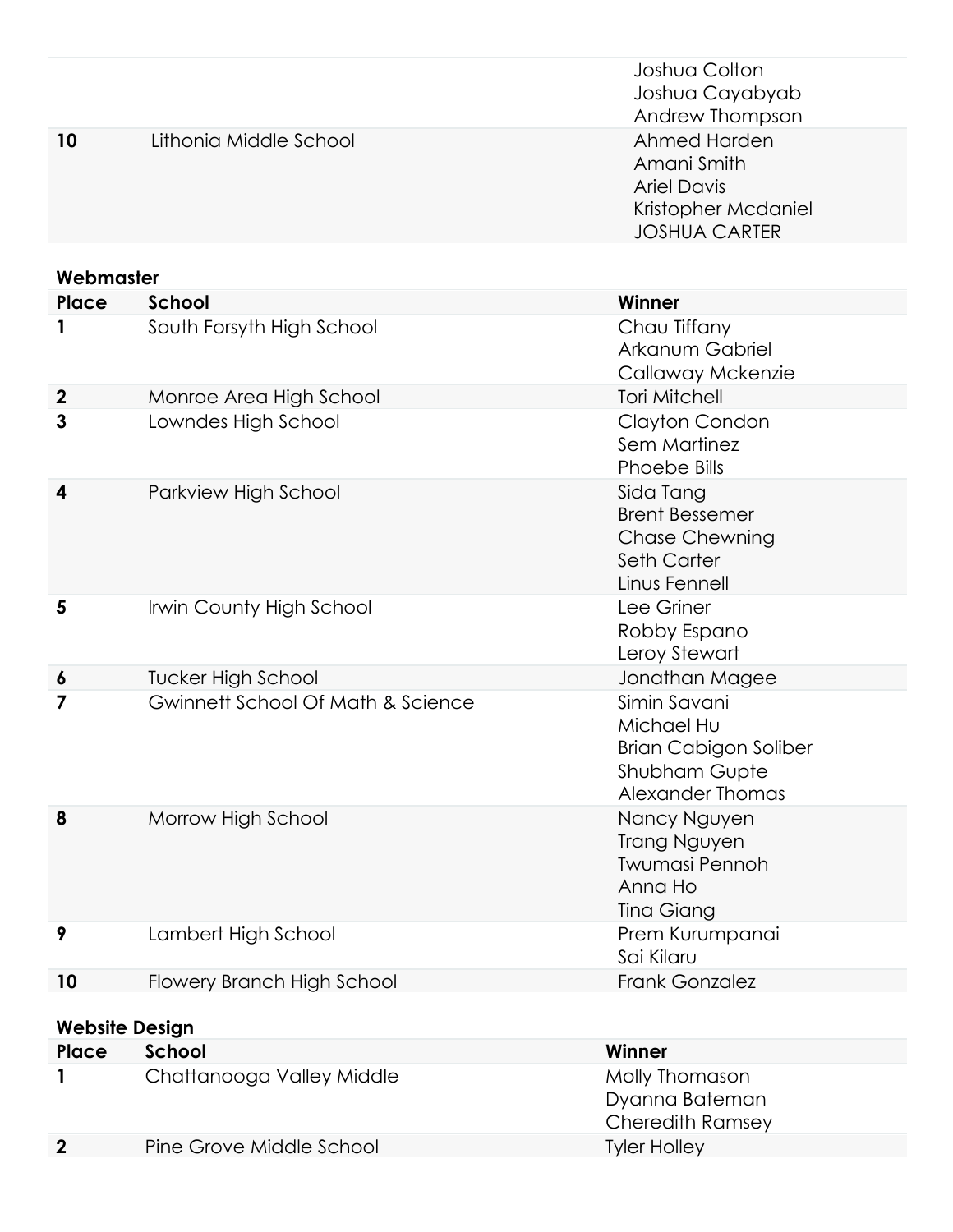|                                       |                                    | Nathan Faircloth                                                                                     |
|---------------------------------------|------------------------------------|------------------------------------------------------------------------------------------------------|
| 3                                     | Rothschild Leadership Academy      | Alexander King<br>Joshua Lewis<br><b>Shaunacey Valdez</b><br>Allen Garner<br>Parish Farley           |
| 4                                     | Hahira Middle School               | Liam Wetherington<br><b>Christopher Bellflowers</b><br>Jacob Demersseman                             |
| 5                                     | Lowndes Middle                     | <b>Haley Henderson</b><br><b>Shelby Nix</b><br><b>Taylor Oathout</b><br>Alana Paulo<br>Miguel Garcia |
| 6                                     | Franklin County Middle School      | <b>Breanna Coile</b><br>Sarah Justice<br>Abby Bennett                                                |
| 7                                     | Morgan County Middle School        | <b>Christopher Bailey</b><br>David Rice<br>Keller Zamudio<br>Mason Autry<br><b>Riley Elwood</b>      |
| 8                                     | Armuchee Middle School             | <b>Madison Smith</b><br>Emilee Singleton                                                             |
| 9                                     | Hart County Middle School          | <b>Kensley Hicks</b><br><b>Savannah Gaines</b><br>Lauren Robinson<br>Olivia Berry                    |
| 10                                    | Harris County Carver Middle School | <b>Rebekah Powers</b><br>Sean Myers<br>Greysen Strumpler                                             |
|                                       |                                    |                                                                                                      |
| <b>Energy Sources</b><br><b>Place</b> | School                             | Winner                                                                                               |
|                                       | Morgan County Middle School        | <b>Austin Cheynet</b><br><b>Christopher Bailey</b><br>Henry Hofer                                    |
| $\boldsymbol{2}$                      | Franklin County Middle School      | Kennedy Williams<br><b>Chandler Moorhead</b><br><b>Grace Harbin</b>                                  |
| 3                                     | Chattanooga Valley Middle          | <b>Cheredith Ramsey</b><br>Sarah Williams<br>Kate Hixon                                              |
| 4                                     | Hahira Middle School               | <b>Shelby Beattie</b><br>Haylee Anderson<br><b>Claire Kolisz</b>                                     |
| 5                                     | East Coweta Middle School          | Michael Whitlock                                                                                     |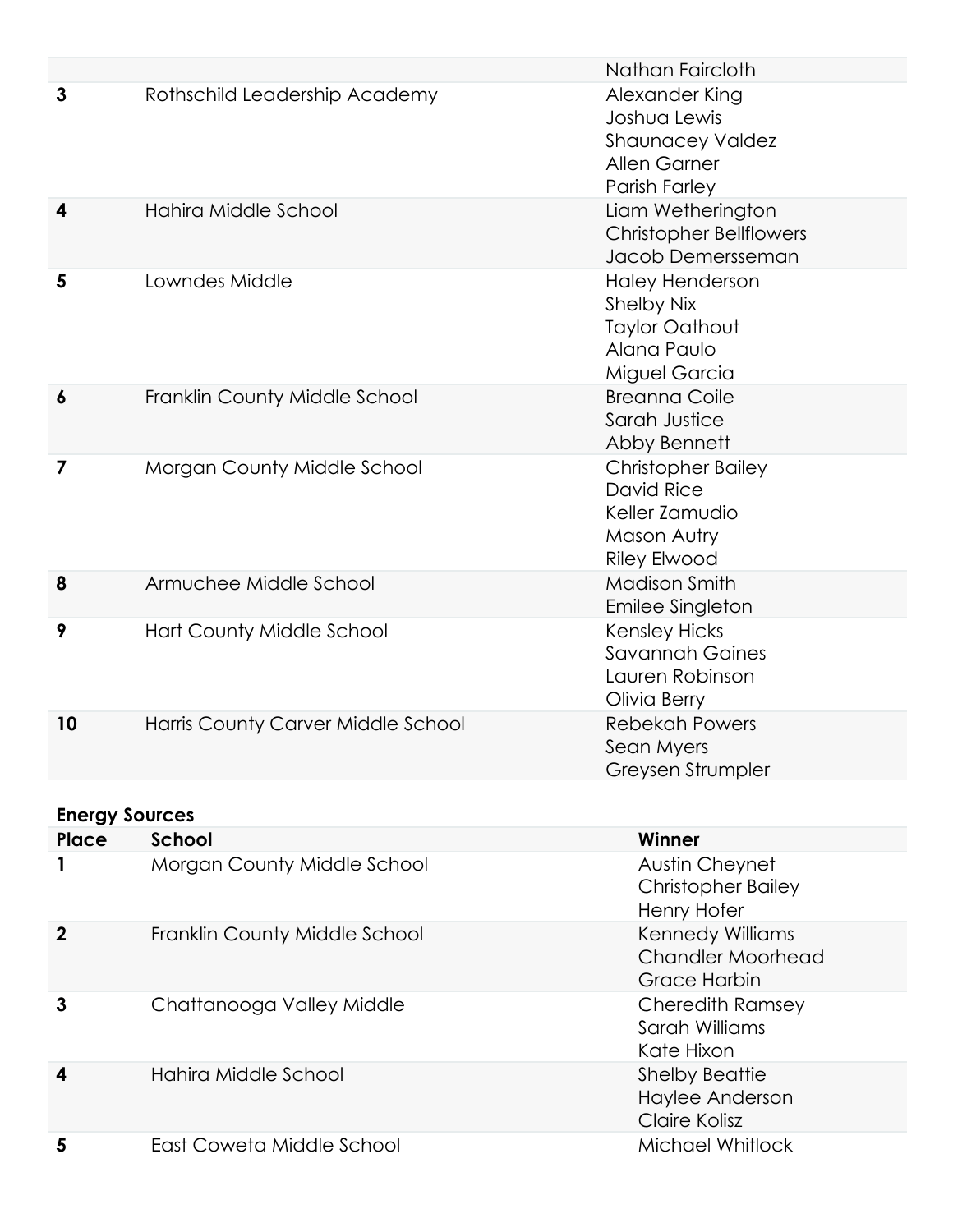| $\boldsymbol{6}$ | Harris County Carver Middle School | Melissa Champion<br>Sara Boren                      |
|------------------|------------------------------------|-----------------------------------------------------|
|                  | Lowndes Middle                     | <b>Matthew Deese</b><br>Miguel Garcia               |
| 8                | <b>Buford Middle School</b>        | Esteven Navarro<br>Sean Kirkpatrick<br>Isaac Arroyo |

# **Geospatial Technology**

| Place       | School                             | Winner                                                                                |
|-------------|------------------------------------|---------------------------------------------------------------------------------------|
|             | Morgan County Middle School        | <b>Chandler Wright</b><br>Aric Hartman                                                |
| $\mathbf 2$ | Franklin County Middle School      | <b>Kennedy Williams</b><br>Grace Harbin<br>Breanna Coile<br><b>Bern Leroy Bennett</b> |
| 3           | <b>Buford Middle School</b>        | <b>Juliet Talaber</b><br>Payton Shells                                                |
| 4           | Harris County Carver Middle School | Nathan Manning<br>Hunter Moore<br>Lintori Nelson<br>Matthew Chapman                   |
| 5           | East Coweta Middle School          | Logan Courtright<br><b>Zack Devlin</b>                                                |
| 6           | Mary McLeod Bethune Middle         | Cynthia Lucas<br>Rya Colbert                                                          |

#### **Childrens Stories**

| Place       | <b>School</b>               | Winner                                                                                                              |
|-------------|-----------------------------|---------------------------------------------------------------------------------------------------------------------|
|             | Parkview High School        | Rebecca (Becca) Xiao<br>Grace Xu<br>Ahadu Solomon<br>Gokul Venkatesababa<br>Angia Chen<br>Gayeon Ko                 |
| $\mathbf 2$ | Forsyth Central High School | Amber Shell<br>Evan Rymarev<br>Liam Moran<br>Cole Cunningham<br>Amy Zhai<br>Chloe Muklevicz<br><b>Scott Rackley</b> |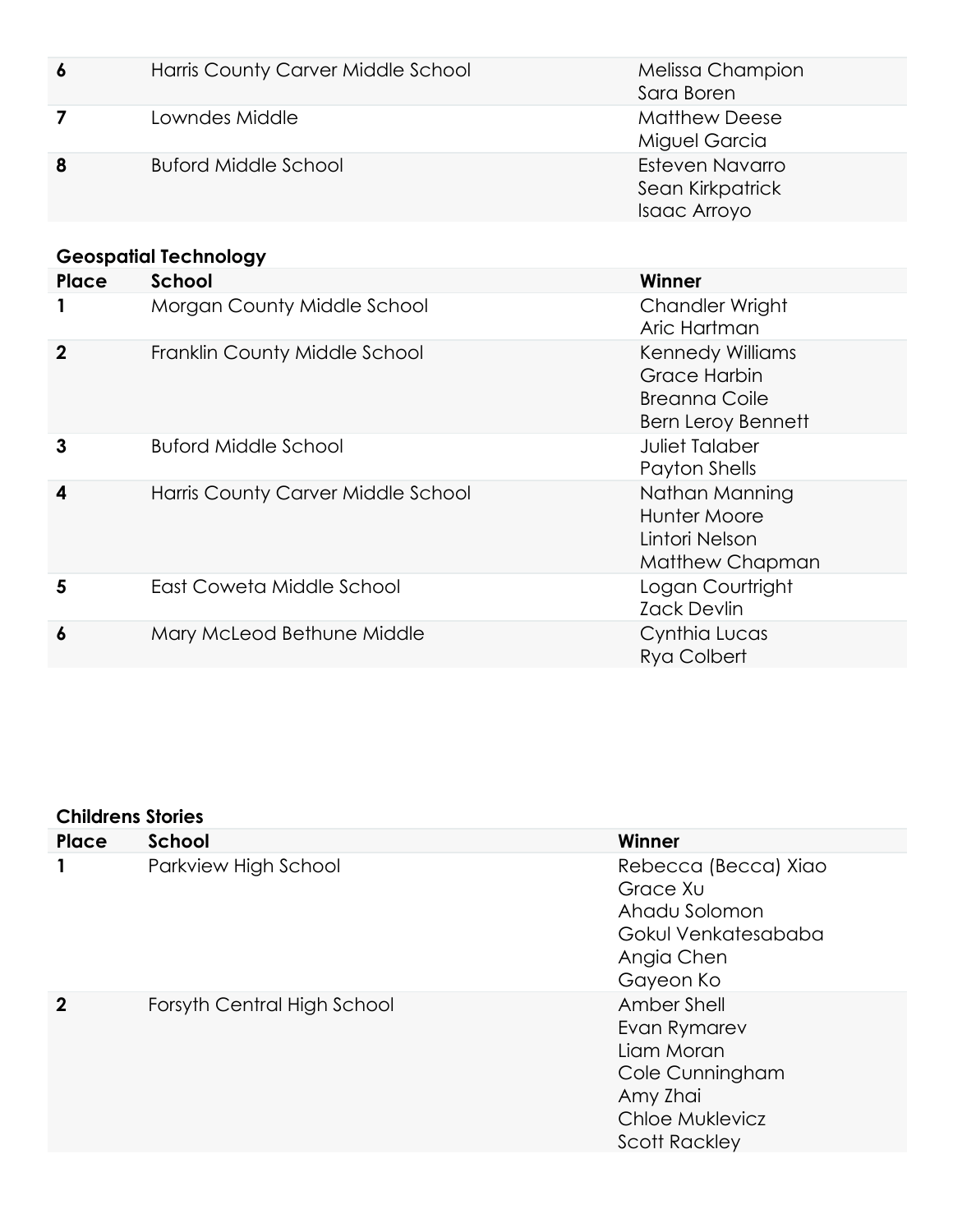| 3            | Gwinnett School Of Math & Science           | Michelle Kim<br>Aska Hughes<br>Yao-Hao Liu<br>Ashley Kim<br><b>Brendon Machado</b><br>Xiaowei Wang<br>Hyun Um<br>Ju Kim |
|--------------|---------------------------------------------|-------------------------------------------------------------------------------------------------------------------------|
| 4            | Winder-Barrow High School                   | Alleyson Tran<br>Kathy Black                                                                                            |
| 5            | Lowndes High School                         | <b>Taylor Hammett</b><br><b>Trevor Terry</b><br>Sarah McDaniel                                                          |
| 6            | <b>Burke County High School</b>             | Amanda Durant<br><b>Rebecca Crews</b>                                                                                   |
| 7            | Coffee High School                          | <b>Emily Fincher</b>                                                                                                    |
| 8            | Druid Hills High School                     | Simrill Smith<br>Maya Rajan                                                                                             |
| 9            | Monroe Area High School                     | <b>Blair Caldwell</b><br>Kayla McElreath<br><b>Tori Mitchell</b>                                                        |
| 10           | Jonesboro High School                       | Anh Nguyen<br>Ton Nguyen                                                                                                |
|              | <b>Agriculture and Biotechnology Issues</b> |                                                                                                                         |
| <b>Place</b> | School                                      | Winner                                                                                                                  |
|              | Marietta Middle School                      | Ayana O\'Brien<br>Trinity Lynn.                                                                                         |

|                  |                               | Trinity Lynn                                                     |
|------------------|-------------------------------|------------------------------------------------------------------|
| $\mathbf{2}$     | <b>Buford Middle School</b>   | <b>Juliet Talaber</b><br>Payton Shells<br>Isaac Arroyo           |
| 3                | Rothschild Leadership Academy | Inaysha Davis<br><b>Eamarol Arrington</b>                        |
| 4                | Morgan County Middle School   | Aric Hartman<br><b>Riley Elwood</b>                              |
| 5                | Hahira Middle School          | Kathryn Crawford<br>Sarah Cole                                   |
| $\boldsymbol{6}$ | Pine Grove Middle School      | <b>Garren Powell</b><br>Ashleigh McCoy<br>Andrew Careaga         |
| 7                | Franklin County Middle School | Kennedy Williams<br><b>Lillian Davis</b><br><b>Claire Fowler</b> |
| 8                | Lowndes Middle                | <b>Ally Garner</b><br>Taylor Slocumb                             |
| 9                | East Coweta Middle School     | Meagan Webb<br>Chloe Moss                                        |